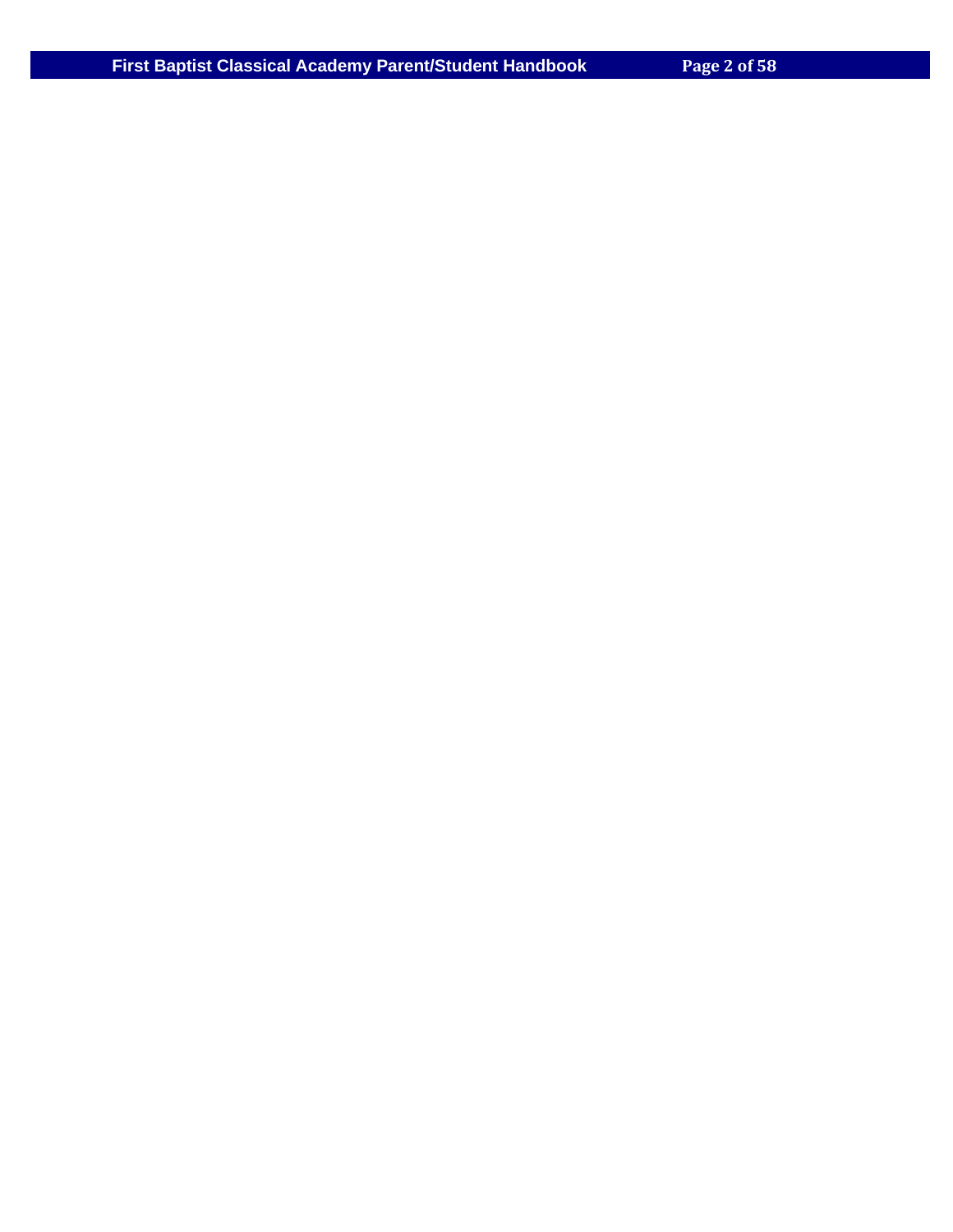|                                                                                                                                                                                                                                                                                                                     | <b>First Baptist Classical Academy Parent/Student Handbook</b>                                                         |                                                                                             | Page 3 of 58                                                                                                                                                                                                                                                                                                    |
|---------------------------------------------------------------------------------------------------------------------------------------------------------------------------------------------------------------------------------------------------------------------------------------------------------------------|------------------------------------------------------------------------------------------------------------------------|---------------------------------------------------------------------------------------------|-----------------------------------------------------------------------------------------------------------------------------------------------------------------------------------------------------------------------------------------------------------------------------------------------------------------|
| <b>SEPTEMBER</b><br>W<br>W<br>Th<br>F<br>s<br>S<br>T.<br>$\overline{7}$<br>5<br>6<br>8<br>9<br>10<br>17<br>15<br>13<br>14<br>16<br>12<br>11<br>19<br>21<br>22<br>23<br>20<br>24<br>18<br>28<br>29<br>30<br>26<br>27<br>25                                                                                           | 5<br>Labor Day<br>6<br>School Opens, Class begins!<br>29<br>Non-instructional, Pro-D<br>30<br><b>Statutory Holiday</b> | 20<br><b>Family Day</b>                                                                     | <b>FEBRUARY</b><br>F<br>M<br>T<br>W<br>Th<br>S<br>S<br>$\overline{2}$<br>$\ensuremath{\mathsf{3}}$<br>$\overline{4}$<br>$\overline{1}$<br>9<br>$\overline{7}$<br>8<br>10<br>11<br>5<br>6<br>13<br>14<br>15<br>17<br>12<br>16<br>18<br>20<br>21<br>22<br>24<br>19<br>23<br>25<br>26<br>27<br>28                  |
| <b>OCTOBER</b><br>W<br>W<br>Th<br>F<br>S<br>S<br>T<br>$\mathbf{1}$<br>5<br>8<br>$\mathbf{2}$<br>3<br>$\overline{4}$<br>6<br>$\overline{7}$<br>12<br>9<br>10<br>11<br>13<br>15<br>14<br>19<br>18<br>20<br>21<br>22<br>17<br>16<br>25<br>26<br>24<br>27<br>28<br>29<br>23<br>31<br>30                                 | 10<br><b>Thanksgiving Holiday</b>                                                                                      | 10<br>Term 2 Ends<br>12-25 Spring Break                                                     | <b>MARCH</b><br>W<br>Th<br>F<br>S<br>W<br>T<br>S<br>$\mathfrak{S}$<br>$\overline{2}$<br>$\overline{4}$<br>$\overline{1}$<br>$\boldsymbol{7}$<br>$\sqrt{5}$<br>8<br>9<br>$10$<br>6<br>11<br>17<br>18<br>12<br>13<br>14<br>15<br>16<br>20<br>21<br>22<br>24<br>19<br>23<br>25<br>29<br>30<br>31<br>26<br>27<br>28 |
| <b>NOVEMBER</b><br>M<br>W<br>Th<br>F<br>S<br>s<br>T<br>5<br>$\overline{2}$<br>3<br>$\overline{\mathbf{4}}$<br>$\overline{7}$<br>$\,8\,$<br>12<br>9<br>10<br>11<br>$\boldsymbol{6}$<br> 4<br>15<br>19<br>16<br>17<br>18<br>13<br>22<br>21<br>23<br>24<br>26<br>20<br>25<br>29<br>30<br>27<br>28                      | 11<br>Remembrance Day                                                                                                  | $\overline{\phantom{a}}$<br>Good Friday Easter<br>9<br>Easter Sunday<br>10<br>Easter Monday | <b>APRIL</b><br>F<br>W<br>Th<br>S<br>S<br>W<br>T<br>$\mathbf{1}$<br>$\delta$<br>$\sqrt{5}$<br>$\overline{7}$<br>$\mathbf{2}$<br>3<br>$\overline{\mathbf{4}}$<br>6<br>14<br>9<br>10<br>$11\,$<br>12<br>15<br>13<br>17<br>21<br>22<br>18<br>19<br>20<br>16<br>24<br>25<br>26<br>28<br>29<br>23<br>27<br>30        |
| <b>DECEMBER</b><br>M<br>T<br>W<br>Th<br>F<br>S<br>S<br>$\overline{2}$<br>3<br>$\mathbf{1}$<br>$\overline{7}$<br>9<br>10<br>5<br>8<br>6<br>$\overline{4}$<br>11<br>12<br>13<br>14<br>15<br>16<br>17<br>18<br>19<br>20<br>21<br>22<br>23<br>24<br>$27$<br>28<br>26<br>29<br>30<br>31<br>25                            | Term 1 Ends<br>2<br>$10$ -Jan $3$<br>Christmas Break<br>25<br>Christmas Day                                            | 22<br>Victoria Day                                                                          | <b>MAY</b><br>F<br>T<br>W<br>Th<br>S<br>S<br>M<br>$\overline{2}$<br>5<br>3<br>6<br>1<br>4<br>9<br>12<br>8<br>13<br>$\overline{7}$<br>10<br>$\overline{11}$<br>14<br>15<br>16<br>17<br>18<br>19<br>20<br>23<br>24<br>21<br>22<br>25<br>26<br>27<br>29<br>28<br>30 <sup>°</sup><br>31                             |
| <b>JANUARY</b><br>$\boldsymbol{\mathsf{S}}$<br>W<br>Th<br>M<br>L<br>F<br>s<br>$\overline{2}$<br>3<br>5<br>$\overline{7}$<br>$\sqrt{4}$<br>$\mathbf{1}$<br>6<br>12<br>$\,8\,$<br>9<br>10<br>11<br>13<br>14<br>18<br>19<br>21<br>15<br>16<br>17<br>20<br>23<br>24<br>25<br>26<br>27<br>28<br>22<br>31<br>29<br>$30\,$ | 1<br>New Year's Day<br>3<br><b>School Resumes!</b><br>28<br>Pro-D Day                                                  | 22<br>Last Day of School<br>26-28<br><b>Teacher Development</b>                             | <b>JUNE</b><br>F<br>W<br>Th<br>S.<br>M<br>T<br>S<br>$\sqrt{2}$<br>$\mathfrak{S}$<br>$\mathbf{1}$<br>9<br>$10\,$<br>5<br>$\boldsymbol{6}$<br>$\overline{7}$<br>8<br>$\overline{4}$<br>12<br>13<br>14<br>15<br>16<br>17<br>11<br>19<br>20<br>21<br>23<br>24<br>18<br>22<br>25<br>27<br>28<br>29<br>30<br>26       |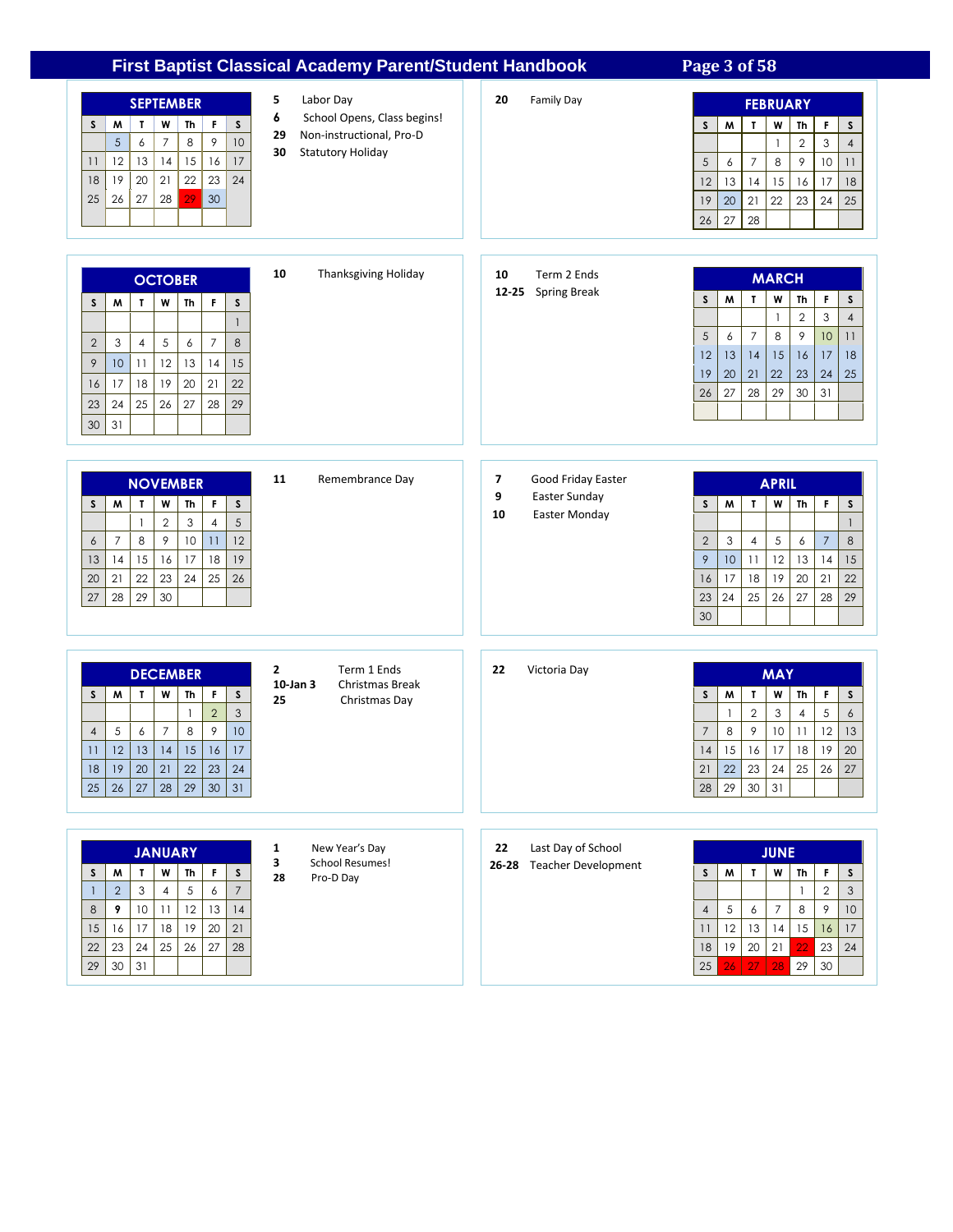# TABLE OF CONTENTS

|      | A LETTER FROM OUR PASTOR 5             |  |
|------|----------------------------------------|--|
| Ι.   |                                        |  |
|      |                                        |  |
|      |                                        |  |
|      |                                        |  |
|      | Secondary Doctrine Policy 11           |  |
|      | Educational Philosophy 11              |  |
|      | What do we mean by Classical?12        |  |
|      | Lost Tools of Learning Chart  13       |  |
|      | Physical Education Philosophy 14       |  |
|      |                                        |  |
|      |                                        |  |
| II.  |                                        |  |
|      | Ownership & Governance 15              |  |
|      |                                        |  |
|      |                                        |  |
|      | Special Education Policy 18            |  |
|      |                                        |  |
|      | Parking, Drop-Off, Pick-Up and School  |  |
|      | Parent Participation Program  19       |  |
| III. |                                        |  |
|      |                                        |  |
|      | Returning/Re-enrolling Students & Fees |  |
|      |                                        |  |
|      |                                        |  |
| IV.  |                                        |  |
|      |                                        |  |
|      |                                        |  |
|      |                                        |  |
|      |                                        |  |
|      |                                        |  |

|     | <b>First Baptist Classical Academy Uniform</b>      |
|-----|-----------------------------------------------------|
|     | Medical & Health Records28                          |
|     | Guidelines for keeping Sick Children                |
|     | Attendance, Late Arrivals, and                      |
|     | Grammar Promotion Policy30                          |
|     |                                                     |
|     |                                                     |
|     |                                                     |
| V.  |                                                     |
|     | Grammar Curriculum Goals33                          |
|     |                                                     |
|     |                                                     |
|     |                                                     |
|     |                                                     |
|     |                                                     |
|     |                                                     |
|     |                                                     |
|     |                                                     |
|     |                                                     |
|     |                                                     |
| VI. | OTHER INFORMATION 52                                |
|     |                                                     |
|     | Emergency & Accident Procedures54                   |
|     | Extra Curricular Activities54                       |
|     | Student Supervision Policy55                        |
|     | School-Sponsored Events55                           |
|     |                                                     |
|     | Anaphylaxis Policy  Error! Bookmark not<br>defined. |
|     | Drugs, Alcohol, Tobacco and Vapour                  |
|     |                                                     |
|     | Divorce, Separation & Custody57                     |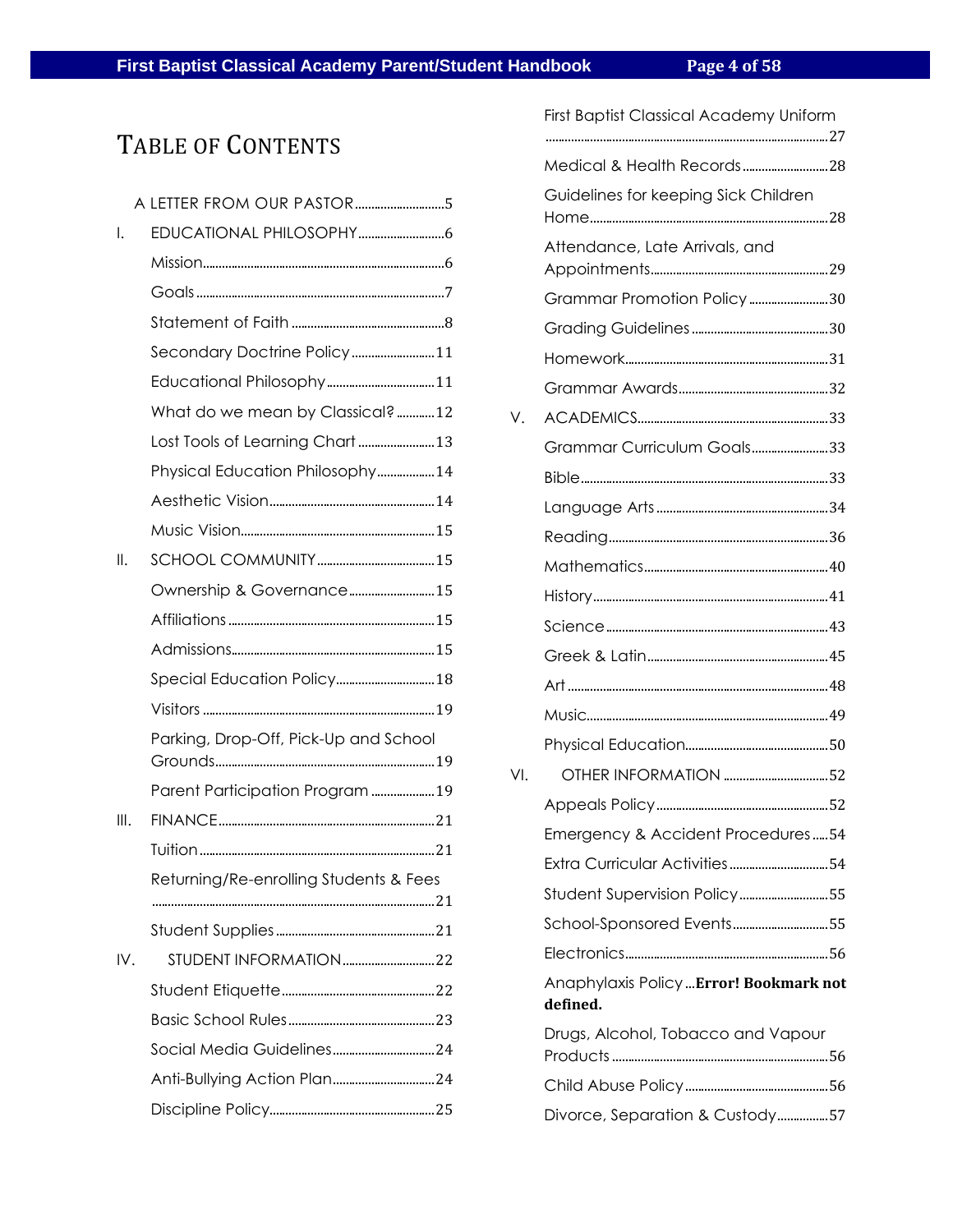# <span id="page-4-0"></span>A LETTER FROM OUR PASTOR

Welcome to First Baptist Classical Academy. We are so glad that you have taken an interest in our Academy, and it is our prayer that God would continue to guide and direct your steps as you begin to think about the educational investment you are preparing to make in the life of your child.

Before we say anything else, perhaps it is most important to say this: As Christian leaders in the twenty-first century, we are committed to investing in the lives of children who will one day be used by God to make a positive impact in Kamloops and the world. We aim to help our students understand God's Word and how to apply it in the midst of complex circumstances and issues, both local and global. In every aspect of our school, it is our mission to educate and train our children to one day become leaders marked by an uncompromising commitment to love God, love His Word, and love His people, as they navigate the shifting cultural sands of the future.

As we have considered the best method for accomplishing this goal, we have become convinced that Christian education needs to return to a unified and holistic approach to the subjects and fields of academic endeavour, with the Scriptures placed exclusively at the center. In this vein, we believe that the ancient methods of classical learning and the disciplines of grammar, logic and rhetoric, also known as the Trivium, are essential to every subject of study. We find these same ideas within the Scriptures as knowledge, understanding, and wisdom. We don't merely want to impart facts and figures to our children. We want them to learn *how* to learn and *how* to think critically for themselves.

As you read through the following pages of this Parent/Student Handbook you will learn about different aspects of our school and our academic community. You will become more familiar with our philosophy of education, our view of the Scriptures, and our approach at First Baptist Classical Academy.

We look forward to sharing this journey with you!

In Christ,

Joshua Claycamp Pastor, First Baptist Church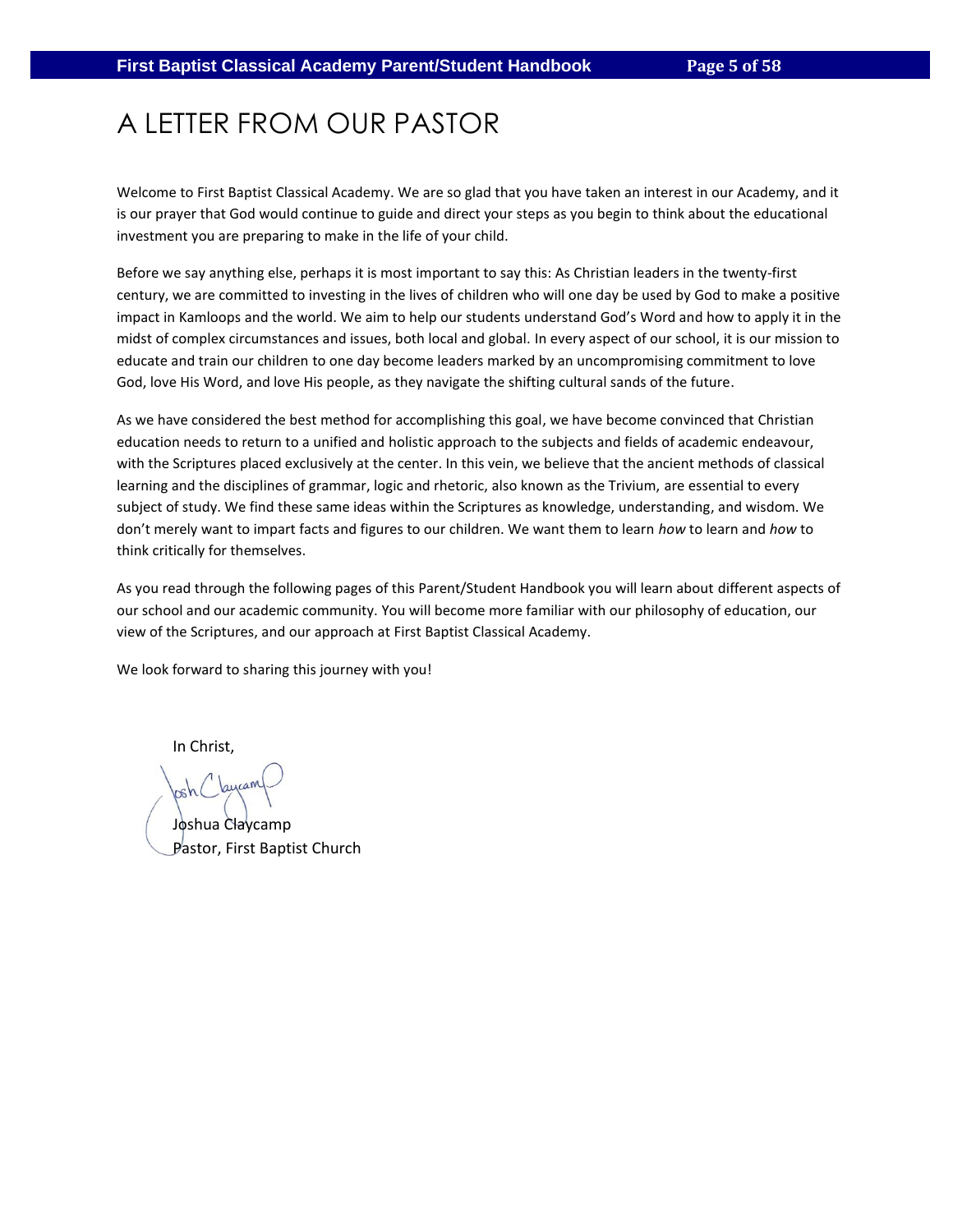# <span id="page-5-1"></span><span id="page-5-0"></span>I. EDUCATIONAL PHILOSOPHY

## **MISSION**

First Baptist Classical Academy is a ministry of First Baptist Church to proclaim and build the Kingdom of God. First Baptist Classical Academy, as a part of the faith community of First Baptist Church, is committed to excellence in Christianity and in all areas that promote the development of the whole child to his or her full potential.

We aim to graduate young men and women who think clearly and listen carefully with discernment and understanding; who reason persuasively and articulate precisely; who are capable of evaluating their entire range of experience in the light of the Scriptures; and who do so with eagerness in joyful submission to God.

We desire our students to recognize cultural influences as distinct from the truth of the Bible, and to be unswayed towards evil by the former. We aim to find them well-prepared in all situations, possessing both information and the knowledge of how to use it. We desire they be socially graceful and spiritually gracious; equipped with and understanding the tools of learning; desiring to grow in understanding, yet fully realizing the limitations and foolishness of the wisdom of this world. We desire they have a heart for the lost and the courage to seek to dissuade those who are stumbling towards destruction; that they distinguish real religion from religion in form only; and that they possess the former, knowing and loving the Lord Jesus Christ. And all these we desire them to possess with humility and gratitude to God.

We likewise aim to cultivate these same qualities in our staff and to see them satisfied in their calling as teachers and mentors in order that they may make a career at First Baptist Classical Academy. We desire them to be professional and diligent in their work, gifted in teaching, loving their students and their subjects. We desire that they clearly understand classical education, how it works in their classroom, and how their work fits into the whole; that they possess a lifelong hunger to learn and grow; and that they have opportunity to be refreshed and renewed. We desire to see them coach and nurture new staff and to serve as academic mentors to students. We desire to see them mature in Christ, growing in the knowledge of God with their own children walking with the Lord.

We aim to cultivate in our parents a sense of responsibility for the school; to see them well informed about the goals of our Christ-centered and Classical approach. We desire them to grow with the school, involved in and excited about this journey. We aim to help them follow Biblical principles in addressing concerns, to be inclined to hearing both sides of a story before rendering a verdict, and to embrace the Scripture's injunctions to encourage and stir up one another to love and good works.

Finally, in our relationship with our community, we aim to be above reproach in our business dealings and supportive of the local business community. We further seek to exemplify the unity of the body of Christ, to develop greater fellowship and understanding with the churches, and to bring honor to our Lord in all our endeavours.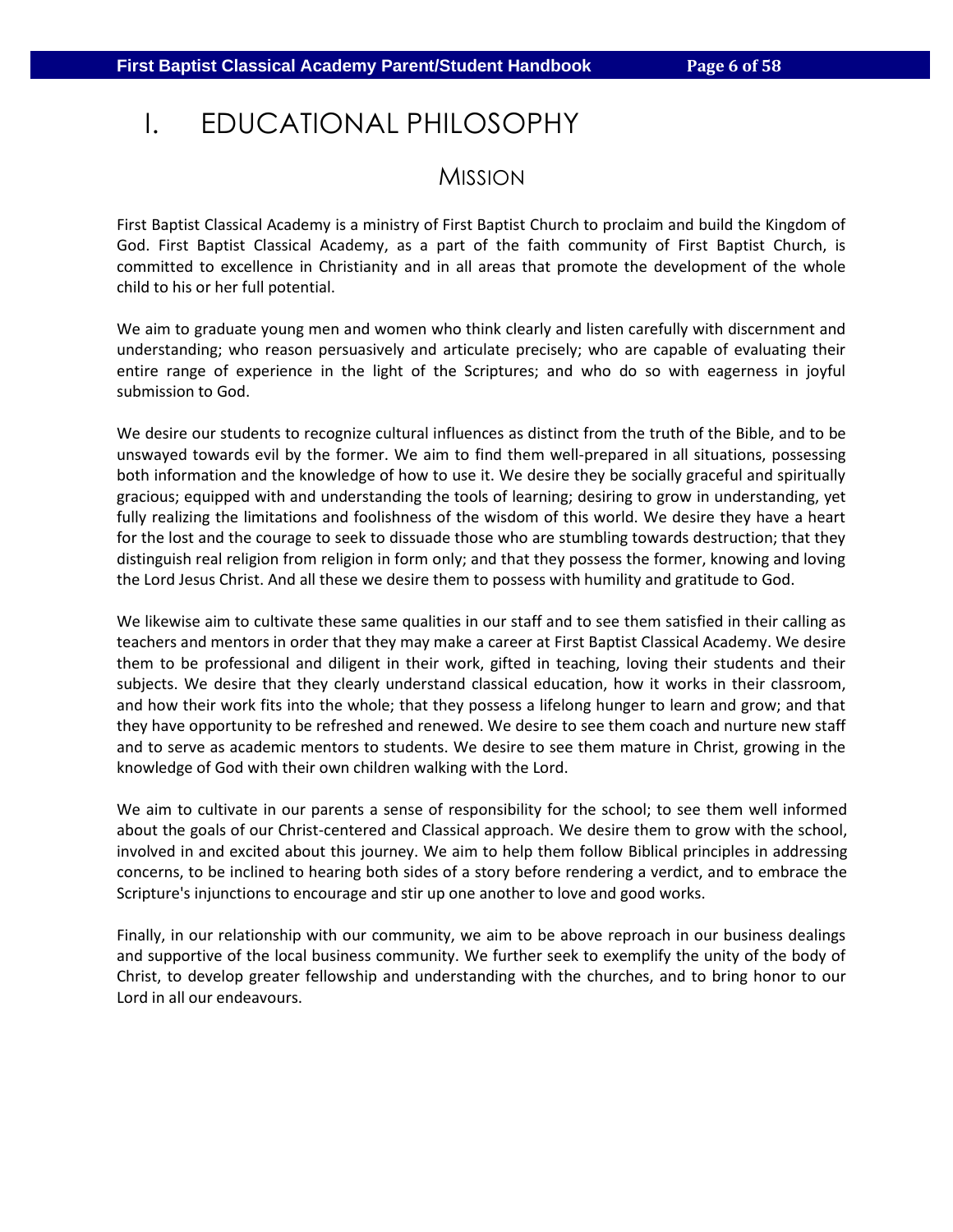## GOALS

## "A Christ-Centered and Classical Education"

## <span id="page-6-0"></span>CHRIST-CENTERED

In all its levels, programs, and teaching, First Baptist Classical Academy seeks to:

- A. Teach all subjects as parts of an integrated whole with the Scriptures at the centre (II Timothy 3:16-17)
- B. Provide a clear model of the Biblical Christian life through our staff and Board (Matthew 22:37-40)
- C. Encourage every student to begin and develop their relationship with God the Father through Jesus Christ (Matthew 28:18-20, Matthew 19:13-15)
- D. Encourage and facilitate active church involvement and ministry for every student.

## CLASSICAL

In all its levels, programs, and teaching, First Baptist Classical Academy seeks to:

- A. Emphasize grammar, logic, and rhetoric in all subjects (see definitions below).
- B. Encourage every student to develop a love for learning and live up to their academic potential.
- C. Provide an orderly atmosphere conducive to the attainment of the above goals.

## **Definitions:**

**Grammar:** *The fundamental rules of each subject.* **Logic***: The ordered relationship of particulars in each subject.* **Rhetoric***: How the grammar and logic of each subject may be clearly expressed.*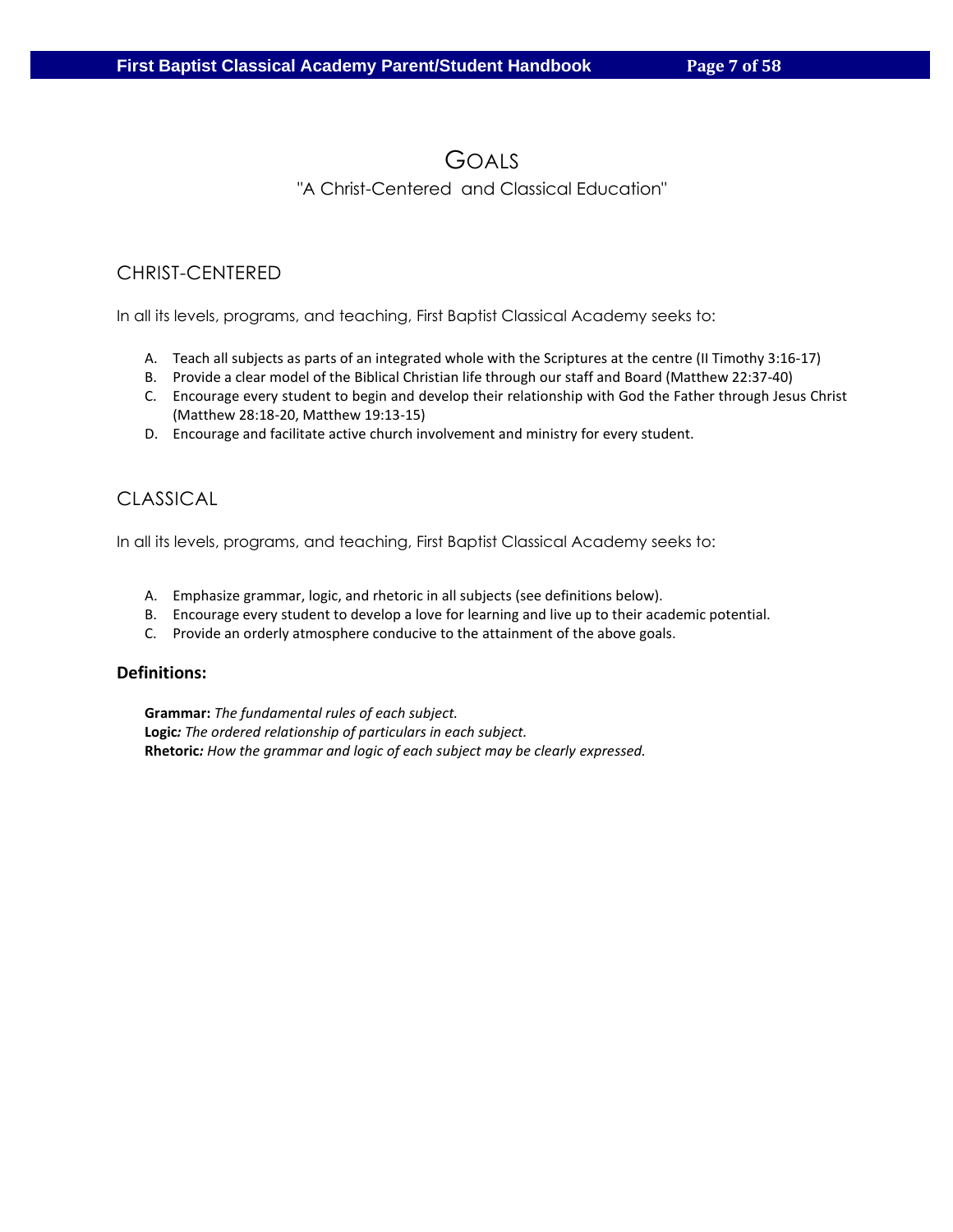## STATEMENT OF FAITH

<span id="page-7-0"></span>The following is the foundation of beliefs on which First Baptist Classical Academy is based. They are also the key elements of Protestant Christianity that will be taught in various ways through all grade levels. The substance of these statements is that which will be considered primary doctrine in First Baptist Classical Academy. Secondary or divisive doctrines and issues will not be presented as primary doctrine. When these types of doctrine or issues arise, they will be referred back to the family and local churches for final authority (see Secondary Doctrine Policy).

## **1. The Scriptures**

The Holy Bible was written by men divinely inspired and is God's revelation of Himself to man. It is a perfect treasure of divine instruction. It has God for its author, salvation for its end, and truth, without any mixture of error, for its matter. Therefore, all Scripture is totally true and trustworthy. The Bible is inerrant and infallible. It reveals the principles by which God judges us, and therefore is, and will remain to the end of the world, the true centre of Christian union, and the supreme standard by which all human conduct, creeds, and religious opinions should be tried. All Scripture is a testimony to Christ, who is Himself the focus of divine revelation.

## **2. God**

There is one and only one living and true God. He is an intelligent, spiritual, and personal Being, the Creator, Redeemer, Preserver, and Ruler of the universe. God is infinite in holiness and all other perfections. God is all- powerful and all-knowing; and His perfect knowledge extends to all things, past, present, and future, including the future decisions of His free creatures. To Him we owe the highest love, reverence, and obedience. The eternal triune God reveals Himself to us as Father, Son, and Holy Spirit, with distinct personal attributes, but without division of nature, essence, or being.

## **3. Man**

Man is the special creation of God, made in His own image. He created them male and female as the crowning work of His creation. The gift of gender is thus part of the goodness of God's creation. In the beginning man was innocent of sin and was endowed by his Creator with freedom of choice. By his free choice man sinned against God and brought sin into the human race. Through the temptation of Satan man transgressed the command of God, and fell from his original innocence whereby his posterity inherits a nature and an environment inclined toward sin. Therefore, as soon as they are capable of moral action, they become transgressors and are under condemnation. Only the grace of God can bring man into His holy fellowship and enable man to fulfill the creative purpose of God. The sacredness of human personality is evident in that God created man in His own image, and in that Christ died for man; therefore, every person of every race, regardless of gender, possesses full dignity and is worthy of respect and Christian love.

## **4. Salvation**

Salvation involves the redemption of the whole man, and is offered freely to all who accept Jesus Christ as Lord and Savior, who by His own blood obtained eternal redemption for the believer. In its broadest sense salvation includes regeneration, justification, sanctification, and glorification. There is no salvation apart from personal faith in Jesus Christ as Lord.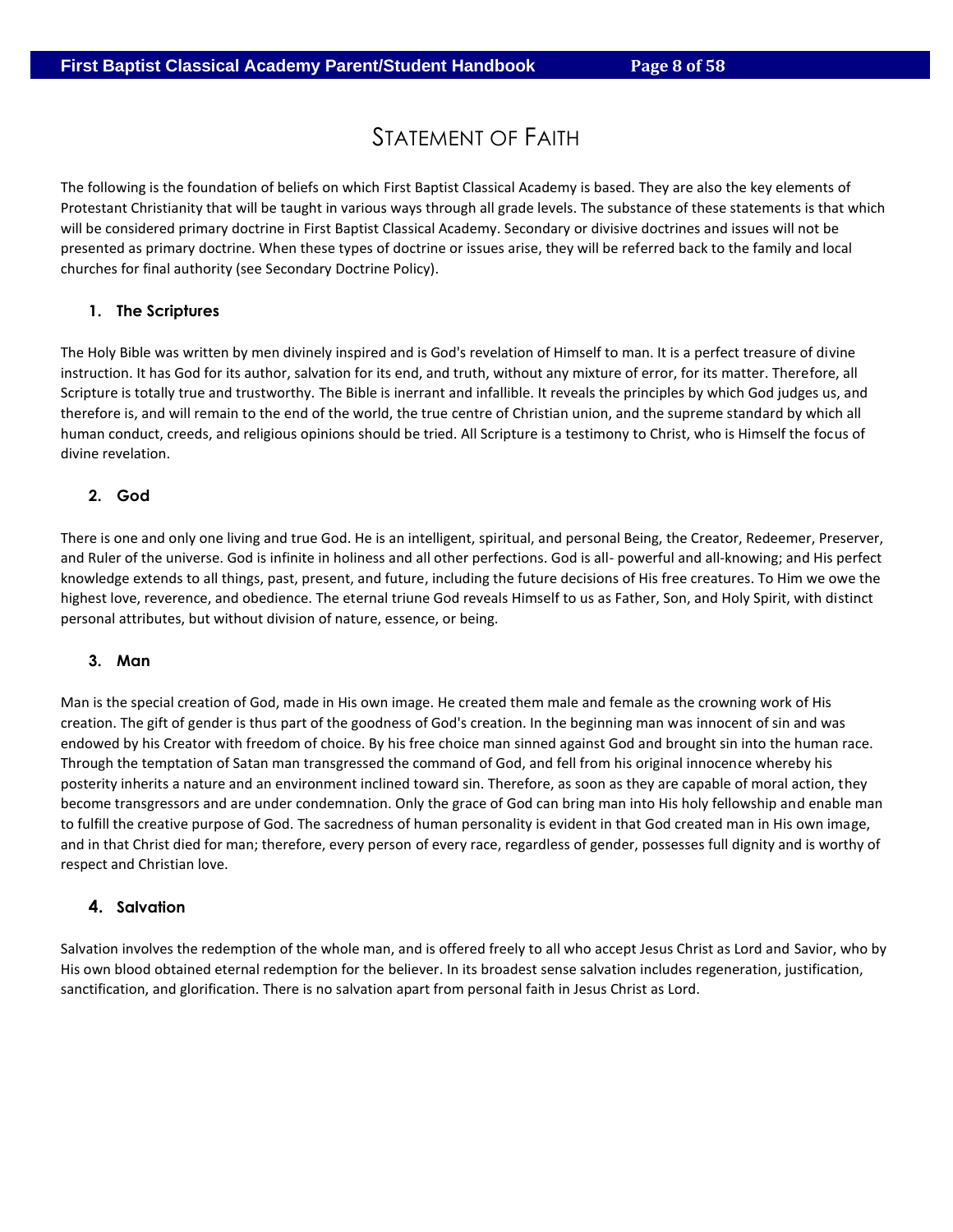## **5. God's Purpose of Grace**

Election is the gracious purpose of God, according to which He regenerates, justifies, sanctifies, and glorifies sinners. It is consistent with the free agency of man, and comprehends all the means in connection with the end. All true believers endure to the end. Those whom God has accepted in Christ, and sanctified by His Spirit, will never fall away from the state of grace, but shall persevere to the end. Believers may fall into sin through neglect and temptation, whereby they grieve the Spirit, impair their graces and comforts, and bring reproach on the cause of Christ and temporal judgments on themselves; yet they shall be kept by the power of God through faith unto salvation.

## **6. The Church**

A New Testament church of the Lord Jesus Christ is an autonomous local congregation of baptized believers, associated by covenant in the faith and fellowship of the gospel; observing the two ordinances of Christ (baptism and communion), governed by His laws, exercising the gifts, rights, and privileges invested in them by His Word, and seeking to extend the gospel to the ends of the earth. Each congregation operates under the Lordship of Christ with each member being responsible and accountable to Christ as Lord. Churches are to be governed by the Word of God with the will of God being affirmed through the gathered congregation operating according to democratic principles. The Church's Scriptural officers are pastors and deacons. The office of pastor is reserved for qualified and gifted men.

## **7. The Lord's Day**

The first day of the week is the Lord's Day. It is a Christian institution for regular observance. It commemorates the resurrection of Christ from the dead and should include exercises of worship and spiritual devotion, both public and private.

## **8. Last Things**

God, in His own time and in His own way, will bring the world to its appropriate end. According to His promise, Jesus Christ will return personally and visibly in glory to the earth; the dead will be raised; and Christ will judge all men in righteousness. The unrighteous will be consigned to Hell, the place of everlasting punishment. The righteous in their resurrected and glorified bodies will receive their reward and will dwell forever with the Lord.

## **9. Evangelism and Missions**

It is the duty and privilege of every follower of Christ and of every church of the Lord Jesus Christ to endeavor to make disciples of all nations. The new birth of man's spirit by God's Holy Spirit means the birth of love for others. Missionary effort on the part of all rests thus upon a spiritual necessity of the regenerate life, and is expressly and repeatedly commanded in the teachings of Christ. The Lord Jesus Christ has commanded the preaching of the gospel to all nations. It is the duty of every child of God to seek constantly to win the lost to Christ by verbal witness undergirded by a Christian lifestyle, and by other methods in harmony with the gospel of Christ.

## **10. Education**

Christianity is the faith of enlightenment and intelligence. In Jesus Christ abide all the treasures of wisdom and knowledge. All sound learning is, therefore, a part of our Christian heritage. The new birth opens all human faculties and creates a thirst for knowledge. An adequate system of Christian education is necessary to a complete spiritual program for Christ's people.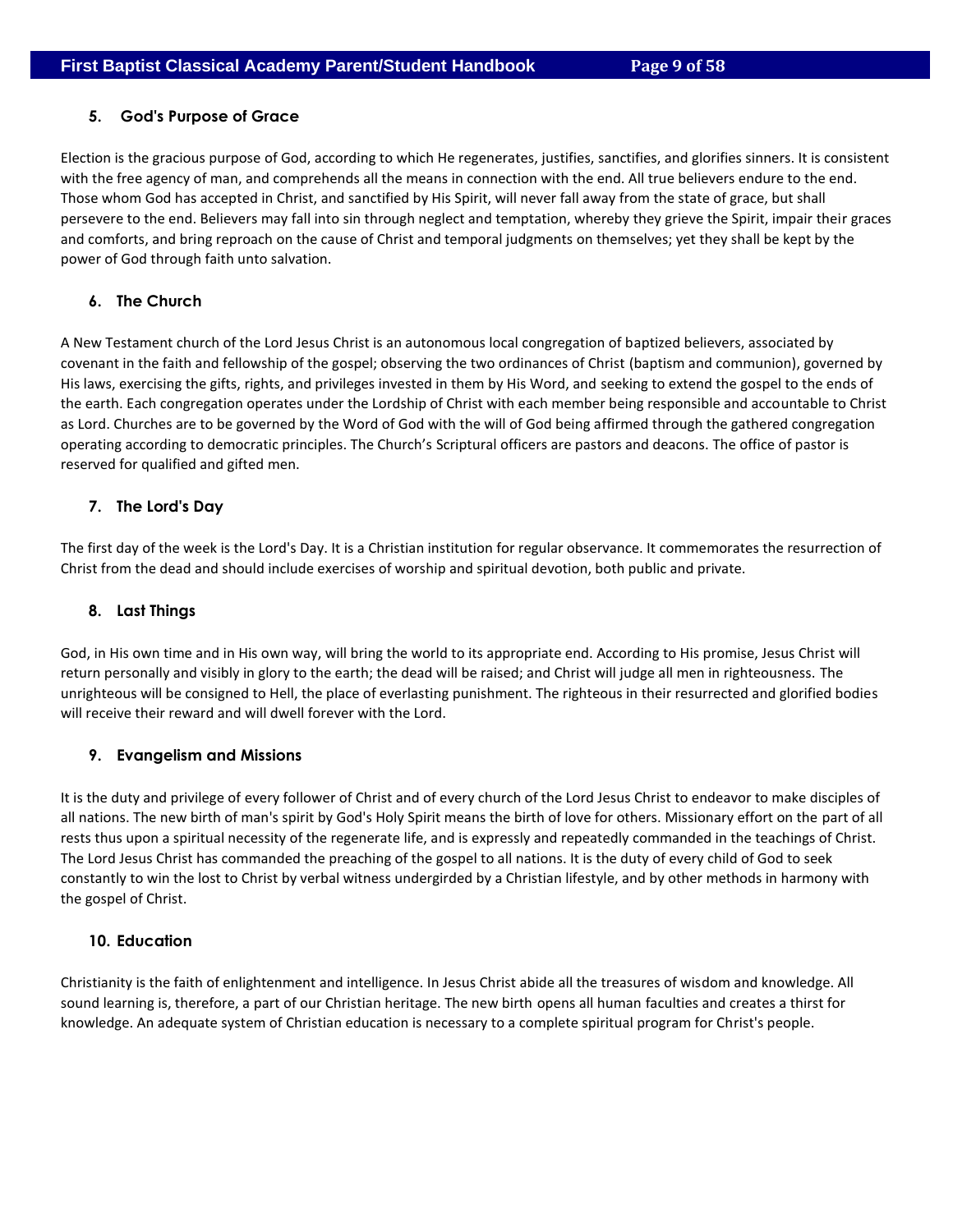In Christian education there should be a proper balance between academic freedom and academic responsibility. Freedom in any orderly relationship of human life is always limited and never absolute. The freedom of a teacher in a Christian school is limited by the pre-eminence of Jesus Christ, and by the authoritative nature of the Scriptures.

## **11. Religious Liberty**

God alone is Lord of the conscience, and He has left it free from the doctrines and commandments of men which are contrary to His Word or not contained in it. The Church and the state should be separate. The state owes to every church protection and full freedom in the pursuit of its spiritual ends. In providing for such freedom no ecclesiastical group or denomination should be favored by the state more than others. Civil government being ordained of God, it is the duty of Christians to render loyal obedience thereto in all things not contrary to the revealed will of God. The church should not resort to the civil power to carry on its work. The gospel of Christ contemplates spiritual means alone for the pursuit of its ends. The state has no right to impose penalties for religious opinions of any kind. The state has no right to impose taxes for the support of any form of religion. A free church in a free state is the Christian ideal, and this implies the right of free and unhindered access to God on the part of all men, and the right to form and propagate opinions in the sphere of religion without interference by the civil power.

## **12. The Guidance of God and Knowing His Will**

Christianity is the faith of knowing God in a direct and personal manner, and walking together with Him in obedience to His will. God is present and directs the believer by means of the Holy Spirit illuminating the Scriptures, empowering the mind of the Christian to understand the counsel of His Word. While Christian experience is invaluable in learning, knowledge and understanding, it is always limited, subjective, and flawed. Therefore, Christian experience is never authoritative. Although there are examples of great men and women of God hearing directly from God and experiencing His immediate presence recorded within the Scriptures, it is, nevertheless, evident according to those same Scriptures that God has chosen to speak authoritatively and distinctly to His people in these final days according to Christ through the Holy Scriptures.

Therefore, all personal experience, including spiritual experience, must be submitted to the objective truth of Scripture with every believer acting in a manner that is obedient to and consistent with the Bible. Consequently, every believer should prioritize a systematic understanding of the Scriptures, while appreciating their historical and unique literary context, for a clear and authoritative understanding of God's will. Followers of Christ are to pursue the wisdom of the Scriptures in the fear of the Lord in order to know God, to both sense and understand His calling, and to attain to the blessings of walking with God.

## **13. The Family**

God has ordained the family as the foundational institution of human society. It is composed of persons related to one another by marriage, blood, or adoption.

Marriage is the uniting of one man and one woman in covenant commitment for a lifetime. It is God's unique gift to reveal the union between Christ and His church and to provide for the man and the woman in marriage the framework for intimate companionship, the channel of sexual expression according to Biblical standards, and the means for procreation of the human race.

The husband and wife are of equal worth before God, since both are created in God's image. The marriage relationship models the way God relates to His people. A husband is to love his wife as Christ loved the church. He has the God-given responsibility to provide for, to protect, and to lead his family. A wife, being in the image of God as is her husband and thus equal to him, has the God-given responsibility to respect her husband and to serve as his helper in managing the household and nurturing the next generation.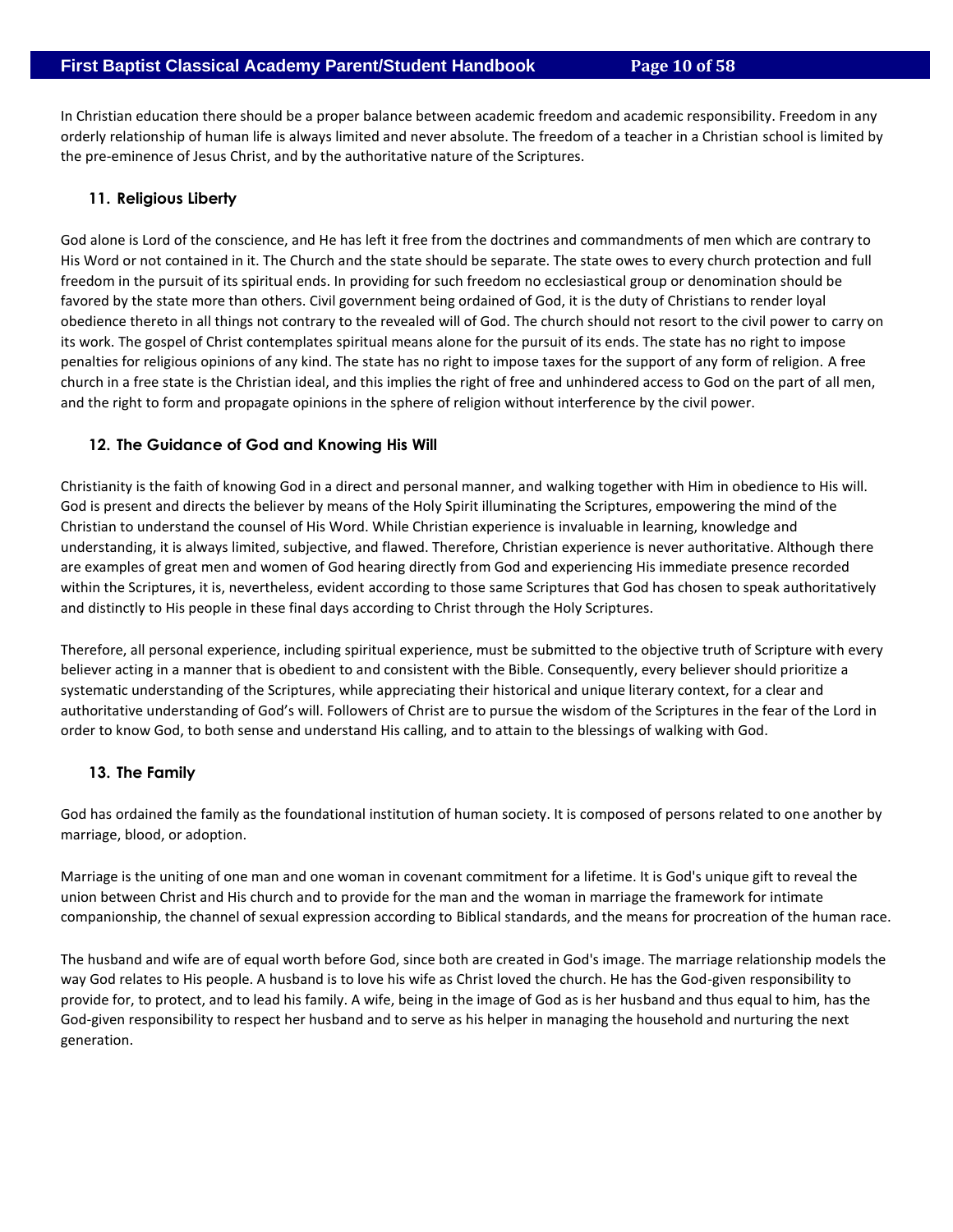Children, from the moment of conception, are a blessing and heritage from the Lord. Parents are to demonstrate to their children God's pattern for marriage. Parents are to teach their children spiritual and moral values and to lead them, through consistent lifestyle example and loving discipline, to make choices based on Biblical truth. Children are to honor and obey their parents.

## SECONDARY DOCTRINE POLICY

<span id="page-10-0"></span>This policy applies to all First Baptist Classical Academy teachers in their capacity as teachers at First Baptist Classical Academy. Secondary Doctrine is defined as doctrinal issues which are not addressed in the First Baptist Classical Academy Statement of Faith

- 1. Classroom discussion of Secondary Doctrine should be on an informative, non-partisan level. Teachers must be careful not to speak to the students in a manner that would cause offense to the parents.
- 2. Presentation of all sides of an issue is encouraged.
- 3. The teacher will encourage the students to follow up any questions they have with their parents and pastor.

## EDUCATIONAL PHILOSOPHY

<span id="page-10-1"></span>Although most Christian schools would agree on certain fundamentals, it is imperative that parents scrutinize the foundational beliefs of any school in which they may enroll their child(ren). Therefore, below are the most important philosophical elements that we at First Baptist Classical Academy believe distinguish our approach to education.

We believe that the Bible clearly instructs parents, not the church or state, to "bring children up in the discipline and instruction of the Lord." The church's commission is essentially to spread the Gospel and disciple believers (Matt.28:18-20). The state has been directed to enforce God's laws and protect the innocent (Romans 13). The church trains parents and the state protects families. The family raises and educates children (Eph.6:1-4). Therefore, under the delegation of the family, we seek to teach and discipline in a manner consistent with the Bible and a godly home environment.

We believe that God's character is revealed not only in His Word but also in every facet of creation. Therefore, we teach that all knowledge is interrelated (integrated) and can instruct us about God Himself.

God wants us to love Him with our minds, as well as with our hearts, souls, and strength (Matt. 22:37). Therefore, we seek to individually challenge children at all levels and teach them how to learn, by using the centuries-old, proven classical method (see following explanation), incorporating instruction in Biblical languages.

We want to help parents teach their children that all they do should be done "heartily, as unto the Lord." Therefore, we seek to encourage quality academic work and maintain high standards of conduct. This necessarily includes Biblical discipline principles.

We currently have a K-8 program, with plans to eventually expand to a K-12 program because we believe that as long as a child is under the parents' authority and undergoing formal education, he should be trained Biblically (Deut. 6:6,7; Prov. 22:6).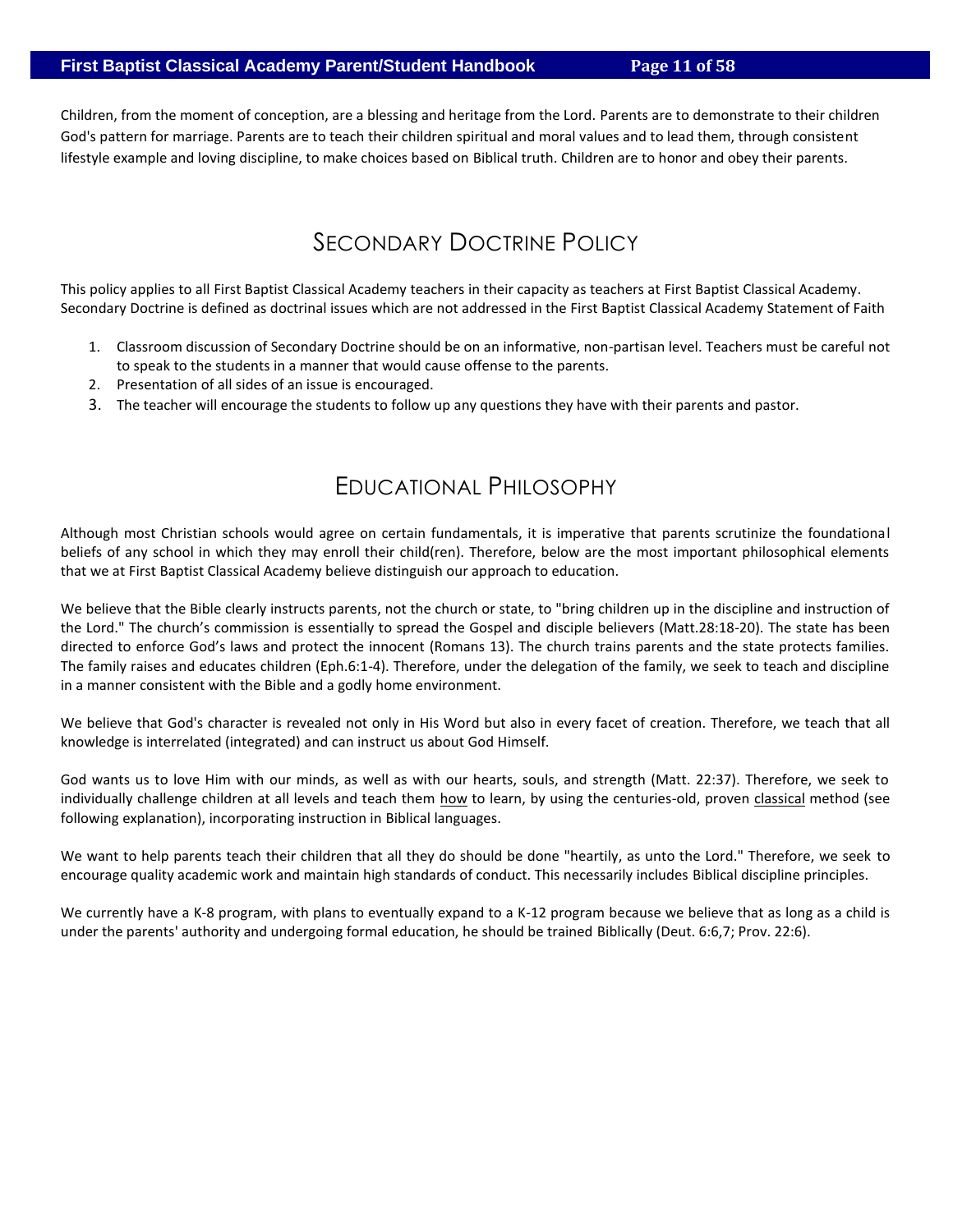## WHAT DO WE MEAN BY CLASSICAL?

<span id="page-11-0"></span>In the 1940's the British author Dorothy Sayers wrote an essay entitled "The Lost Tools of Learning." Here she called for a return to the application of the seven liberal arts of ancient education; the first three being the "Trivium" - grammar, logic and rhetoric*.* Miss Sayers also applies the three stages of children's development to the Trivium. Specifically, she matches what she calls the "Pollparrot" stage with grammar, "Pert" with logic, and "Poetic" with rhetoric (see chart below).

In keeping with Miss Sayers' suggestions, the structure of our curriculum is traditional with a strong emphasis on 'the basics.' We understand the basics to be subjects such as mathematics, history, and language studies. But these subjects are covered in a particular way. For example, in history class the students will not only read their text, they will also read from primary sources. Critical analyses will be applied to the consideration of these articles of history utilizing grammar, logic, and rhetoric.

In fact, grammar, logic, and rhetoric will be emphasized in all subjects. By grammar, we mean the fundamental rules of each subject (again, we do not limit grammar to language studies), as well as the basic data that exhibit those rules. In English, a singular noun does not take a plural verb. In logic, "A" doesn't equal "not A." In history, time is linear, not cyclical. Each subject has its own grammar, which we require the students to learn. This enables the student to learn the subject from the inside out.

The logic of each subject refers to the ordered relationship of that subject's particular rules (or grammar). What is the relationship between the Reformation and the colonization of North America? What is the relationship between the subject and the object of a sentence? As the students learn the underlying rules or principles of a subject (the grammar) along with how the particulars of that subject relate to one another (logic), they are learning how to think. They are not simply memorizing fragmented pieces of knowledge.

The last emphasis is rhetoric. We want our students to be able to express clearly everything they learn. An essay in history must be written as clearly as if it were an English paper. An oral presentation in science should be as coherent as possible. It is not enough that the history or science be correct. It must also be expressed well. As the students develop into high school, they will master the nuances of audience and the medium of communication, learning to express themselves well, persuasive and winsome, in both written and spoken form.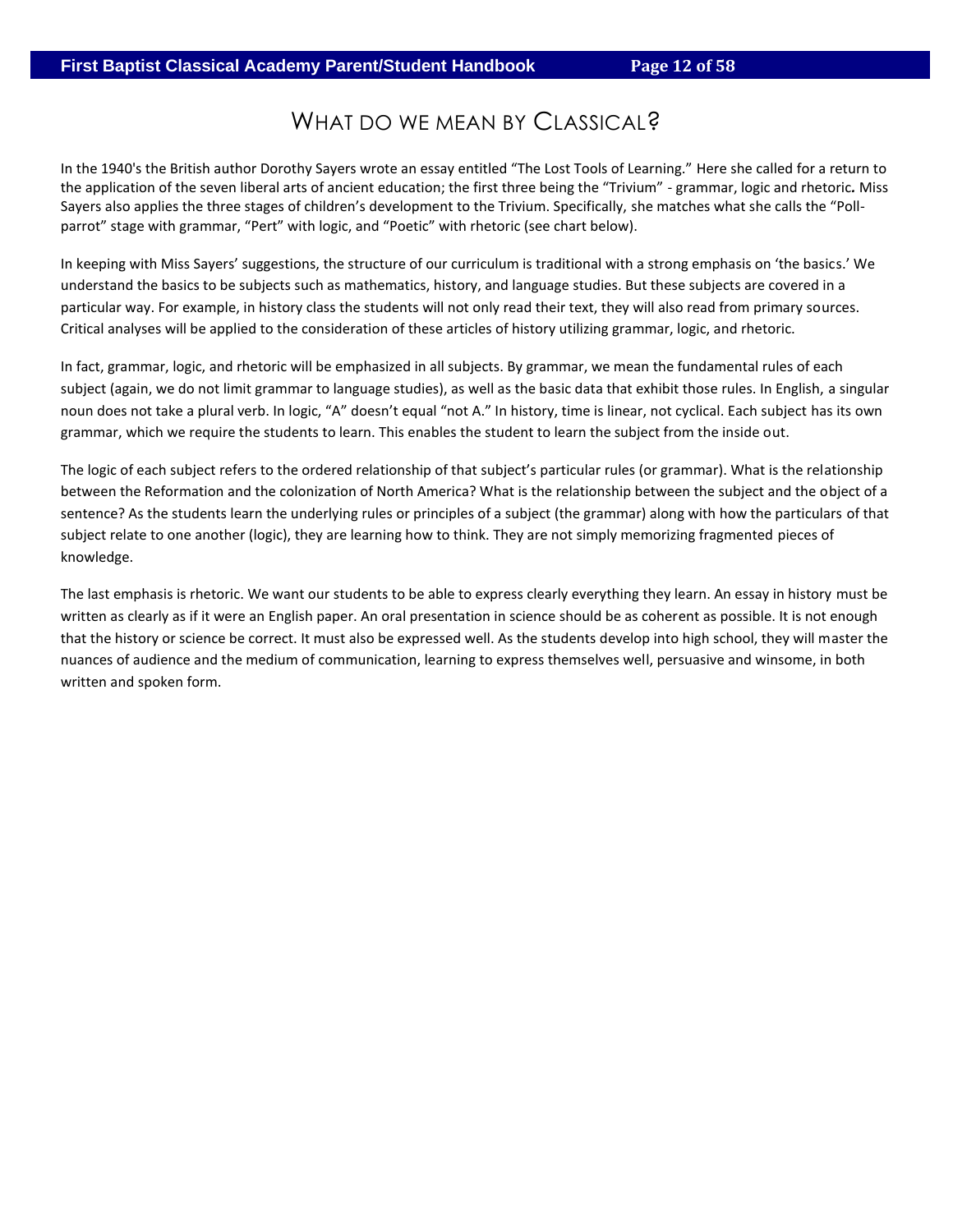# LOST TOOLS OF LEARNING CHART

<span id="page-12-0"></span>The following material is drawn from the essay "The Lost Tools of Learning" by Dorothy Sayers. It illustrates the applications of the Trivium (Grammar, Logic, Rhetoric) we use.

| <b>Beginning Grammar</b><br>(Pre-Polly)                                                                                                                                                                                                                                                                        | <b>GRAMMAR</b><br>(Poll-Parrot)                                                                                                                                                                                                                                                                                                                                   | <b>LOGIC</b><br>(Pert)                                                                                                                                                                                                                                                                                                   | <b>RHETORIC</b><br>(Poetic)                                                                                                                                                                                                                                                                                                            |
|----------------------------------------------------------------------------------------------------------------------------------------------------------------------------------------------------------------------------------------------------------------------------------------------------------------|-------------------------------------------------------------------------------------------------------------------------------------------------------------------------------------------------------------------------------------------------------------------------------------------------------------------------------------------------------------------|--------------------------------------------------------------------------------------------------------------------------------------------------------------------------------------------------------------------------------------------------------------------------------------------------------------------------|----------------------------------------------------------------------------------------------------------------------------------------------------------------------------------------------------------------------------------------------------------------------------------------------------------------------------------------|
| Grades K-2                                                                                                                                                                                                                                                                                                     | Grades 3-6                                                                                                                                                                                                                                                                                                                                                        | Grades 7-9                                                                                                                                                                                                                                                                                                               | Grades 10-12                                                                                                                                                                                                                                                                                                                           |
| Approx. ages 4-8                                                                                                                                                                                                                                                                                               | Approx. ages 9-11                                                                                                                                                                                                                                                                                                                                                 | Approx. ages 12-14                                                                                                                                                                                                                                                                                                       | Approx. ages 15-18                                                                                                                                                                                                                                                                                                                     |
| <b>Student Characteristics:</b>                                                                                                                                                                                                                                                                                | <b>Student Characteristics:</b>                                                                                                                                                                                                                                                                                                                                   | <b>Student Characteristics:</b>                                                                                                                                                                                                                                                                                          | <b>Student Characteristics:</b>                                                                                                                                                                                                                                                                                                        |
| 1. Obviously excited about<br>learning<br>2. Enjoys games, stories,<br>songs, projects<br>3. Short attention span<br>4. Wants to touch, taste, feel,<br>smell, see<br>5. Imaginative, creative                                                                                                                 | 1. Excited about new,<br>interesting facts<br>2. Likes to explain, figure out,<br>talk<br>3. Wants to relate own<br>experiences to topic, or just<br>to tell a story<br>4. Likes collections, organizing<br>items<br>5. Likes chants, clever,<br>repetitious word sounds (e.g.<br>Dr. Seuss)<br>6. Easily memorizes<br>7. Can assimilate another<br>language well | 1. Still excitable, but needs<br>challenges<br>2. Judges, critiques, debates,<br>critical<br>3. Likes to organize items,<br>others<br>4. Shows off knowledge<br>5. Wants to know "behind the<br>scenes" facts<br>6. Curious about Why? for<br>most things<br>7. Thinks, acts as though more<br>knowledgeable than adults | 1. Concerned with present<br>events, especially in own life<br>2. Interested in justice,<br>fairness<br>3. Moving toward special<br>interests, topics<br>4. Can take on responsibility,<br>independent work<br>5. Can do synthesis<br>6. Desires to express feelings,<br>own ideas<br>7. Generally idealistic                          |
| <b>Teaching Methods:</b>                                                                                                                                                                                                                                                                                       | <b>Teaching Methods:</b>                                                                                                                                                                                                                                                                                                                                          | <b>Teaching Methods:</b>                                                                                                                                                                                                                                                                                                 | <b>Teaching Methods:</b>                                                                                                                                                                                                                                                                                                               |
| 1. Guide discovering<br>2. Explore, find things<br>3. Use lots of tactile items to<br>illustrate point<br>4. Sing, play games, chant,<br>recite, color, draw, paint,<br>build<br>5. Use body movements<br>6. Short, creative projects<br>7. Show and Tell, drama, hear/<br>read/tell stories<br>8. Field trips | 1. Lots of hands-on work,<br>projects<br>2. Field trips, drama<br>3. Make collections, displays,<br>models<br>4. Integrate subjects through<br>above means<br>5. Categorize, classify<br>6. Recitations, memorizations,<br>catechisms<br>7. Drills, games<br>8. Oral/written presentations                                                                        | 1. Time lines, charts, maps<br>(visual materials)<br>2. Debates, persuasive reports<br>3. Drama, reenactments,<br>role-playing<br>4. Evaluate, critique (with<br>guidelines)<br>5. Formal logic<br>6. Research projects<br>7. Oral/written presentations<br>8. Guest speakers, trips<br>9. Socratic Discussion           | 1. Drama, oral presentations<br>2. Guide research in major<br>areas with goal of synthesis of<br>Ideas<br>3. Many papers, speeches,<br>debates<br>4. Give responsibilities, e.g.<br>working with younger<br>students, organize activities<br>5. In-depth field trips, even<br>overnight<br>6. World view discussion/<br>written papers |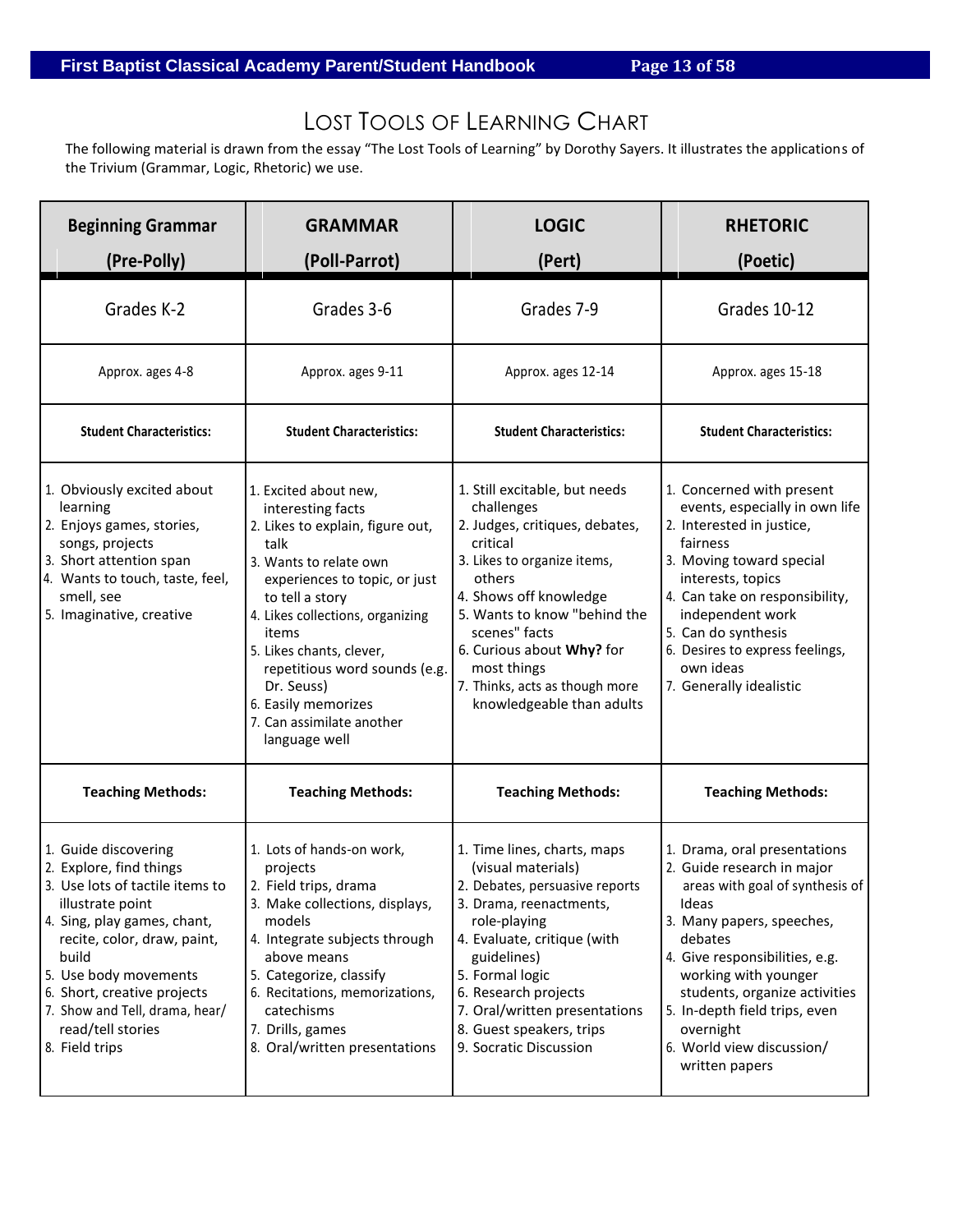## PHYSICAL EDUCATION PHILOSOPHY

<span id="page-13-0"></span>The purpose of our Physical Education program is to complement, not compete, with our academic program. We reject, as a false dichotomy, the idea that either the academic must serve athletics or vice versa. Our goals and school motto state the educational mission of our school, and we seek to use both academics and athletics as instruments to help us accomplish those goals.

Our physical education activities are considered an important component of our Christian and Classical curriculum. We recognize that the training of the body has been part of the classical approach to education from the very beginning. Furthermore, our understanding of the Christian worldview does not permit us to artificially limit a course of training to the mind only. Our goal is to educate our students in all aspects of life, with the Scriptures at the centre of all things as the point of integration. We have the same standard for our physical education classes, and see this point of integration as particularly important.

# AESTHETIC VISION

<span id="page-13-1"></span>The apostle Paul instructs us to set our minds on that which is true, noble, just, pure, lovely; we are to meditate on those things which are of good report, virtuous, or praiseworthy. As a classical and Christian school, we have particular duties in this regard; we have been entrusted by our school parents with the responsibility to help train and discipline the minds of their children. We understand that the loveliness and nobility enjoined by the apostle involve more than just spiritual truths, and that our duty as a school includes the discipline of aesthetic education.

We therefore affirm that the triune God contains within Himself all ultimate loveliness and beauty. As His creatures, therefore, we are to serve and worship Him in all that we do in the beauty of holiness. He has created us in His own image and requires us to strive to imitate Him in all that we do, including the duty of understanding our responsibilities of appreciating and creating objects of loveliness.

In the education we provide, we therefore deny all forms of aesthetic relativism. At the same time, we affirm our limitations as creatures. This means that in any work of art containing true beauty, only God knows exhaustively all that is beautiful about the work, while we see the beauty only partially. Because different human observers see different partialities, this creates an illusion of subjectivity. Because our vision of the beautiful must necessarily be partial, we seek to instruct our students to make all aesthetic judgments in humility. At the same time, we want to train them on their responsibility to make grounded and informed aesthetic judgments, rejecting all forms of principled ugliness or aesthetic nihilism.

We seek to teach the importance of aesthetic standards in all activities associated with the school, striving for that form of excellence suitable to each activity. This obviously includes a strong emphasis throughout our curriculum on the fine arts—music, painting, sculpture, drama, poetry-with the attendant responsibilities of the students including study, meditation, and memorization. However, our emphasis on aesthetics also extends to more mundane matters—the cleanliness and decoration of classrooms, student dress, athletic competition, handwriting, etc. In all this, we aim to teach our students the reasons for what we require, and not just impose the bare requirement. As a Christian school we want to particularly avoid all forms of pious or traditional kitsch—aesthetic frauds which can evoke a sentimental and superficial aesthetic response.

The standards we use in determining what we consider to be aesthetically valuable include, but are not limited to, conformity to the standards of Scripture, historical durability and the approval of many minds over generations, a balance of complexity and simplicity, dignity, metaphorical strength, harmony, subtlety, the power to evoke love of truth and goodness, the art of concealing art, acuity or craftsmanship, an ability to work against standards while honoring and employing them, avoidance of formulaic clichés, and wisdom.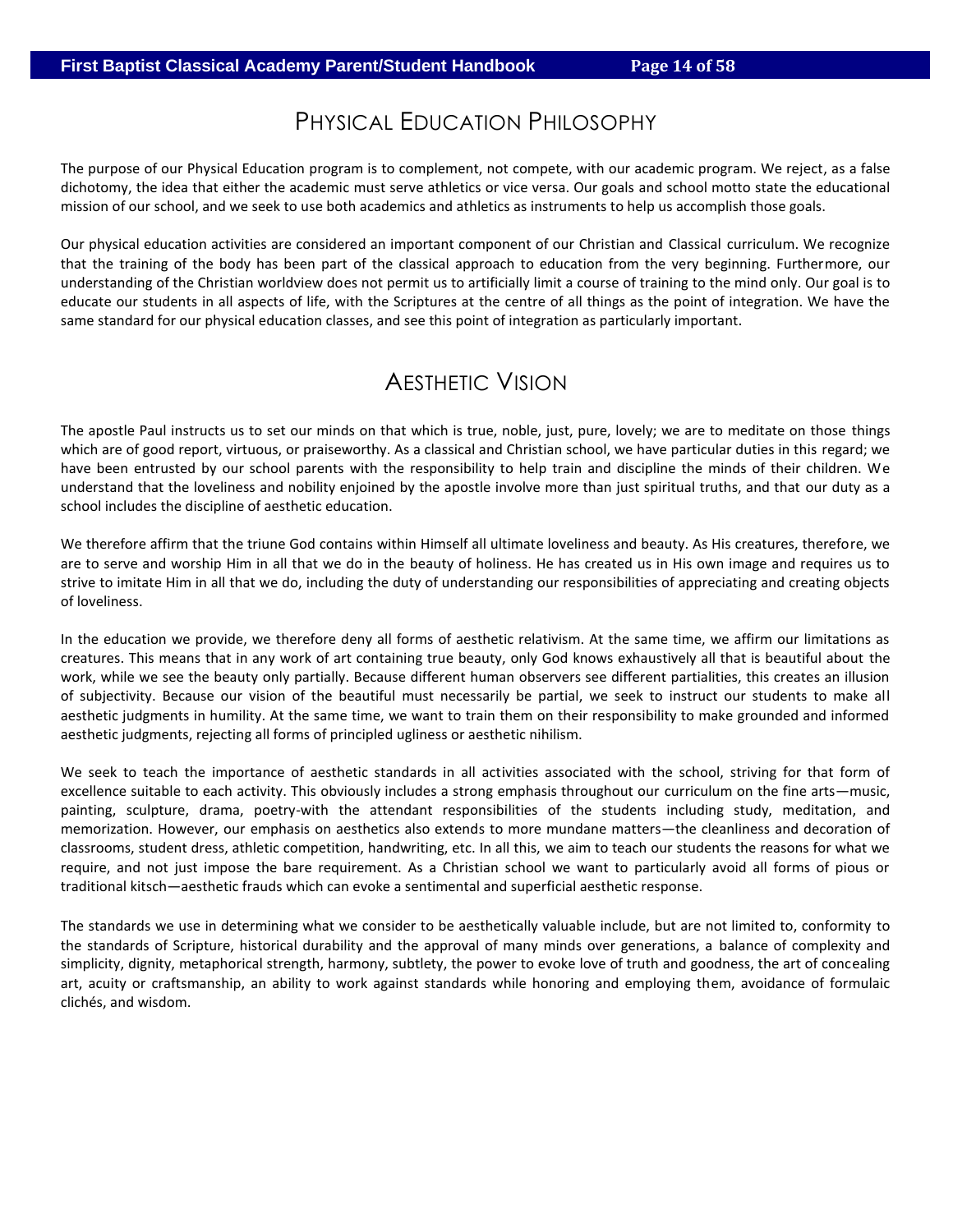## MUSIC VISION

<span id="page-14-0"></span>"It is good to praise the Lord, and make music to your name, O most High, to proclaim your love in the morning and your faithfulness at night, to the music of the ten-stringed lyre and the melody of the harp. For you make me glad by your deeds, O Lord; I sing for joy at the works of your hand." Psalm 92:1-4

Within the God-breathed books of the Bible, the Creator gave Christians a timeless song book; the Psalms, with 150 different songs to sing and praise His name, as well as songs scattered throughout the Old and New Testaments. As the above selection from Psalms illustrates, both vocal and instrumental music are to be used by man to point back to God. Music is not just a subject that we should teach, it is a way to express the goodness of God and the joy we have in living in His presence.

The integration of all subjects, with the Scriptures as central, is one of the goals of First Baptist Classical Academy. We believe and therefore want to instruct all the students in the basic knowledge and related benefits of music to all of learning. We want to teach students to distinguish good music from mediocre music. We want them to recognize that, although we are limited in exposing them to all the many different facets of truth, beauty and goodness in music, good music is not bound by a period of time or by a particular style. We further desire to show our students that good and beautiful music has been a gift from God to man throughout all ages.

# <span id="page-14-2"></span><span id="page-14-1"></span>II. SCHOOL COMMUNITY

# OWNERSHIP & GOVERNANCE

First Baptist Classical Academy is owned by the congregation of First Baptist Church, and will be overseen by the Board of Elders and Deacons of First Baptist Church and the Board's designated Headmaster. In addition, the Board of First Baptist Church will be advised regarding the Academy by an Education Committee appointed from members of the church. The Education Committee will assist the Academy in accomplishing its purposes.

## **AFFILIATIONS**

<span id="page-14-3"></span>First Baptist Classical Academy is a member of FISA (Federation of Independent Schools Association.

## ADMISSIONS

<span id="page-14-4"></span>First Baptist Classical Academy was established to provide a Baptistic and Classical form of education for First Baptist Church children, Baptists students generally and Christian students residing in Kamloops, British Columbia. First Baptist Classical Academy admits students of any ethnicity and any gender to all rights, privileges, programs, and activities generally made available to all fulltime students. First Baptist Classical Academy practices a Biblical philosophy of admissions, not discriminating on the basis of ethnicity, gender, color, or national origin in the administration of its policies, admissions, bursaries, and other school-directed programs.

Admission rules are established to ensure that First Baptist Church of Kamloops students have an opportunity to enroll their children in First Baptist Classical Academy. Priority will be given to First Baptist Church students and students from other Fellowship of Evangelical Baptist churches seeking admission. Secondary priority will be given to Christian students from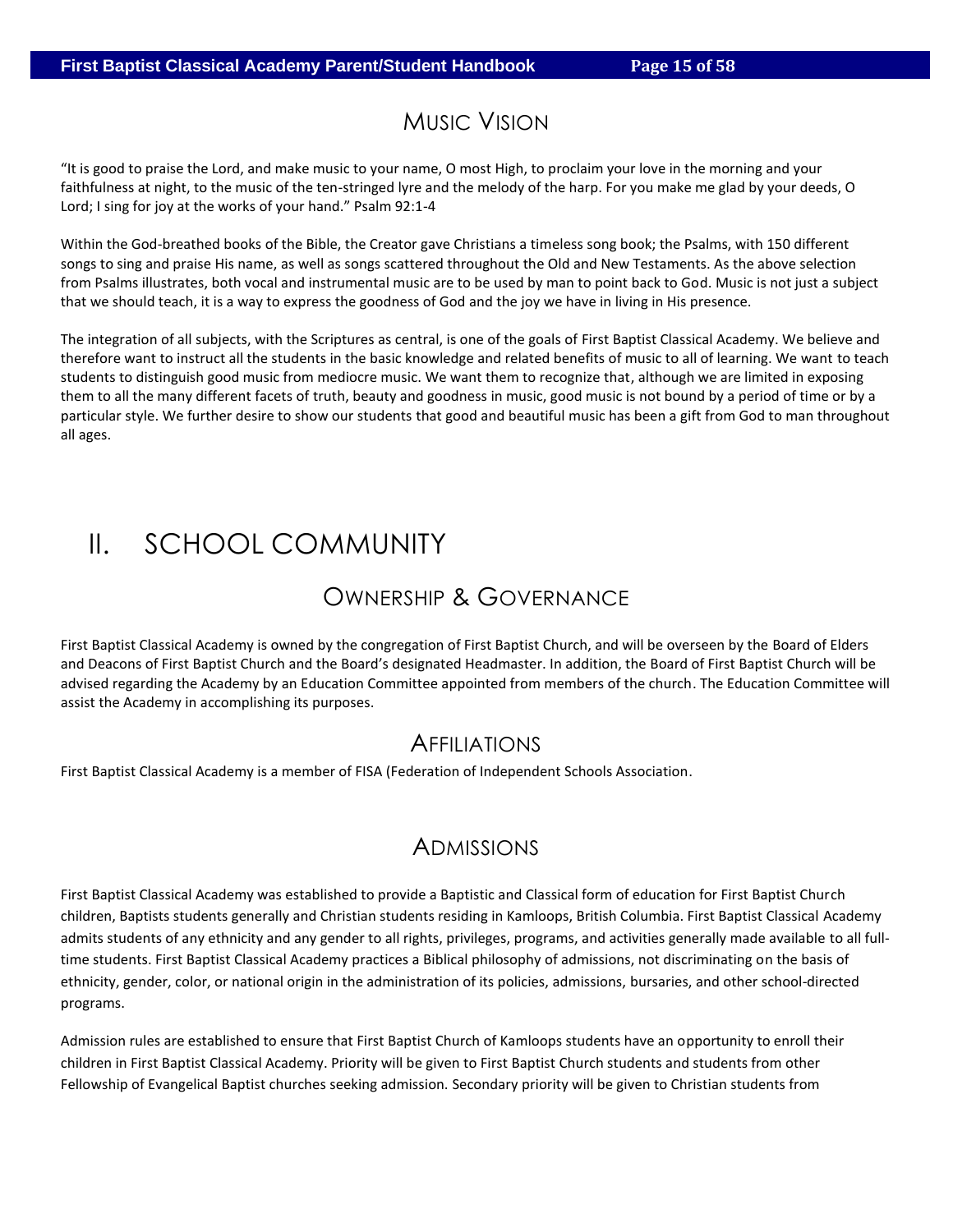## **First Baptist Classical Academy Parent/Student Handbook Page 16 of 58**

denominations other than the Fellowship of Evangelical Baptists, with admission open to any student after enrollment for First Baptist Church and other Baptist churches has been given due consideration.

## PRIORITIES FOR ADMITTANCE INTO THE ACADEMY

- A. Children presently enrolled in the Academy if they and their families meet the expectations of the Academy.
- B. Siblings of children already in the Academy, whose families are active in First Baptist Church.
- C. Siblings of children already in the Academy.
- D. Children whose families are practicing Baptists moving into Kamloops, who have been attending churches of the Fellowship of Evangelical Baptists elsewhere.
- E. Children whose families are active in other churches.
- F. Lastly, enrollment will be open to everyone else.

## **Admission Procedures:**

- A. The third week of January, applications will be accepted for the following school year. From January to mid-March, First Baptist Classical Academy will begin re-enrollment of current families for the upcoming year (see below).
- B. The Family should fill out an application and return the application to the school office with the \$100.00 application fee.
- C. Upon return of a completed application and fee, an interview with the family will be arranged with the Headmaster and a Pastor. Additionally, the student will be scheduled for their academic placement examination.
- D. After the interview, and after reviewing all other required materials (as stated on the application form), the Headmaster and Pastor will make the decision whether or not to admit the student.
- E. The Headmaster will then notify the parents in writing of the decision regarding acceptance. If accepted, the parents will receive an Acceptance Letter. All letters of acceptance will be mailed to parents by June 30.

## **Admission Requirements for the Student:**

- A. A child must have reached the age of five years by December 31st of the year in which he would be entering Kindergarten.
- B. If a child has successfully completed the previous school year and his school work and behavior compare favorably to the comparable grade at First Baptist Classical Academy, the child will likely be placed in the grade for which he is applying. However, if it is determined that the child may not be adequately prepared for the next sequential grade level, it may be necessary that he repeat the previous grade.

## **Entrance Standards:**

## **Kindergarten (4-5 year olds)**

- 1. Must be able to safely use scissors and zip up their own coat.
- 2. Must hold and use a pencil correctly.
- 3. Must be able to write their own name, recognize a minimum of fifteen letters of the English alphabet, and count with 1 to 1 correspondence to 10 (counting out ten objects from a group).
- 4. Must be at least five years old by December 31st of the school year.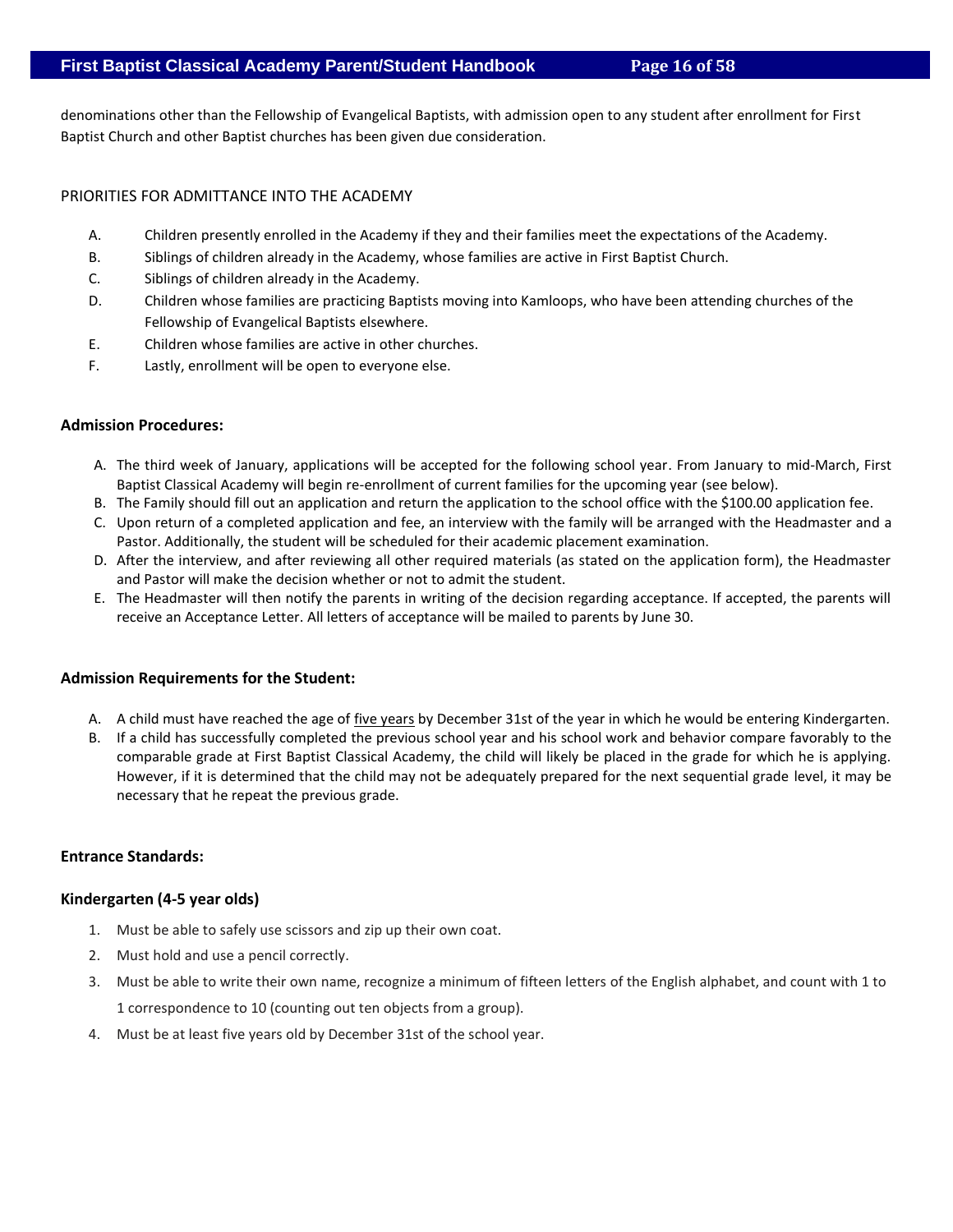## **Grade 1 (5-6 year olds)**

- 1. Must be able to write, name, and the sounds of the entire alphabet.
- 2. Must be able to read Dolche sight word list number 5 and independently read level 2 readers.
- 3. Must be able to add numbers with a sum up to twenty, and subtract numbers with a minuend up to twenty (no borrowing).

## **Grade 2 (6-7 year olds)**

- 1. Must fluently read & comprehend "Frog & Toad Are Friends".
- 2. Must be able to neatly print alphabet (upper & lower case).
- 3. Must be able to identify a complete sentence.
- 4. Must quickly add and subtract 1 and 2 digit math problems.

## **Grade 3 (7-8 year olds)**

- 1. Must fluently read "Madeline" by Ludwig Bemelmans.
- 2. Must add / subtract problems with borrowing and carrying.
- 3. Must be able to perform basic multiplication and division problems.
- 4. Must be able to recognize basic fractions.
- 5. Must correctly read a clock and count money.

## **Grade 4 (8-9 year olds)**

- 1. Must fluently read "Mr. Popper's Penguins" by Richard & Florence Atwater.
- 2. Must be able to correctly identify a sentence according to the following: noun, adjective, & verb.
- 3. Must answer questions in complete sentences.
- 4. Must be able to write neatly in print.
- 5. Must understand place value to one thousand.
- 6. Must be able to multiply one digit by three digit numbers, and divide one digit into three digit numbers.

## **Grade 5 (9-10 year olds)**

- 1. Must fluently read & summarize "Stuart Little" by E.B. White.
- 2. Must know and understand the eight parts of speech with simple and complete subjects and predicates.
- 3. Must master Grade 4 math concepts.

## **Grade 6 (10-11 year olds)**

- 1. Must fluently read & summarize "Tuck Everlasting" by Natalie Babbitt.
- 2. Must be neat in their writing.
- 3. Must be able to label the eight parts of speech with simple and complete subjects and predicates.
- 4. Must master Grade 5 math concepts.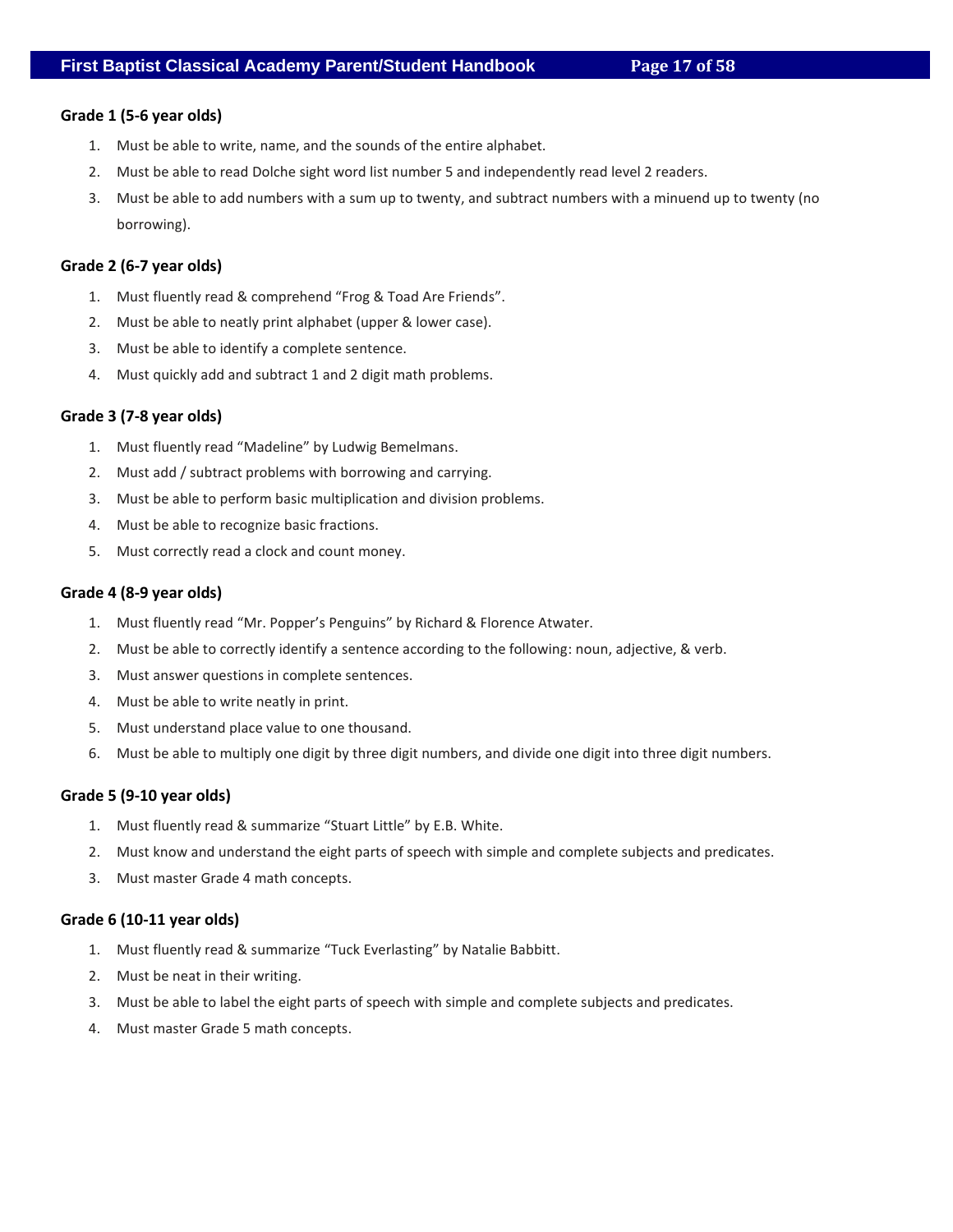#### **Tuition Assistance:**

If a family is experiencing financial hardship, they should contact a Pastor to discuss tuition assistance in helping them meet tuition payments. Following initial contact with the family, the Pastor will refer the request for tuition assistance to the Board. The Board will determine the financial assistance to be given to the family.

# SPECIAL EDUCATION POLICY

<span id="page-17-0"></span>First Baptist Classical Academy is a Christian community committed to students with special needs. Our commitment is rooted in the fact that we are all God's children, created in His image.

## **Policy**

First Baptist Classical Academy's special education policies reflect our commitment to the inclusion and integration of students with special needs. However, First Baptist Classical Academy recognizes its own limited resources to provide the supports that may be necessary for students with severe learning disabilities. As a result, every child is welcome to enroll at First Baptist Classical Academy in keeping with the Admissions Policy, but those students who are deemed to require special educational supports that are beyond the capacity of First Baptist Classical Academy will be encouraged to seek those supports from schools and educational institutions that are better equipped to meet those needs.

## **Enrollment & General Guidelines**

The enrollment and education of students with special needs will be under the following guidelines:

- 1. Enrollment of the student will be evaluated by parents and Academy administration on a yearly basis to ensure the Academy is capable of meeting their needs;
- 2. Should any adaption to the educational materials, methods of instruction, methods of discipline, or methods of assessment, or should any modifications to the learning outcomes be required, an Individual Education Plan (IEP) will be designed for the student;
- 3. FBCA is currently unable to pay Educational Assistants (EA). Should one be required for the student's success at FBCA, the responsibility of payment for the EA is on the parent and the selection of the EA must be from the pre-approved list of EA's provided by FBCA.
	- a) As a member of the FBCA community, the EA is required to adhere to the same Statement of Faith and Codes of Conduct (dress, communication, etc) as those hired directly by the Academy.
	- b) For further information regarding EA's, please see additional "Educational Assistant Policy."
- 4. Should a disagreement arise between the parent and Academy in regards to the IEP or EA, the Academy is the final authority of the method of education that will be provided by FBCA.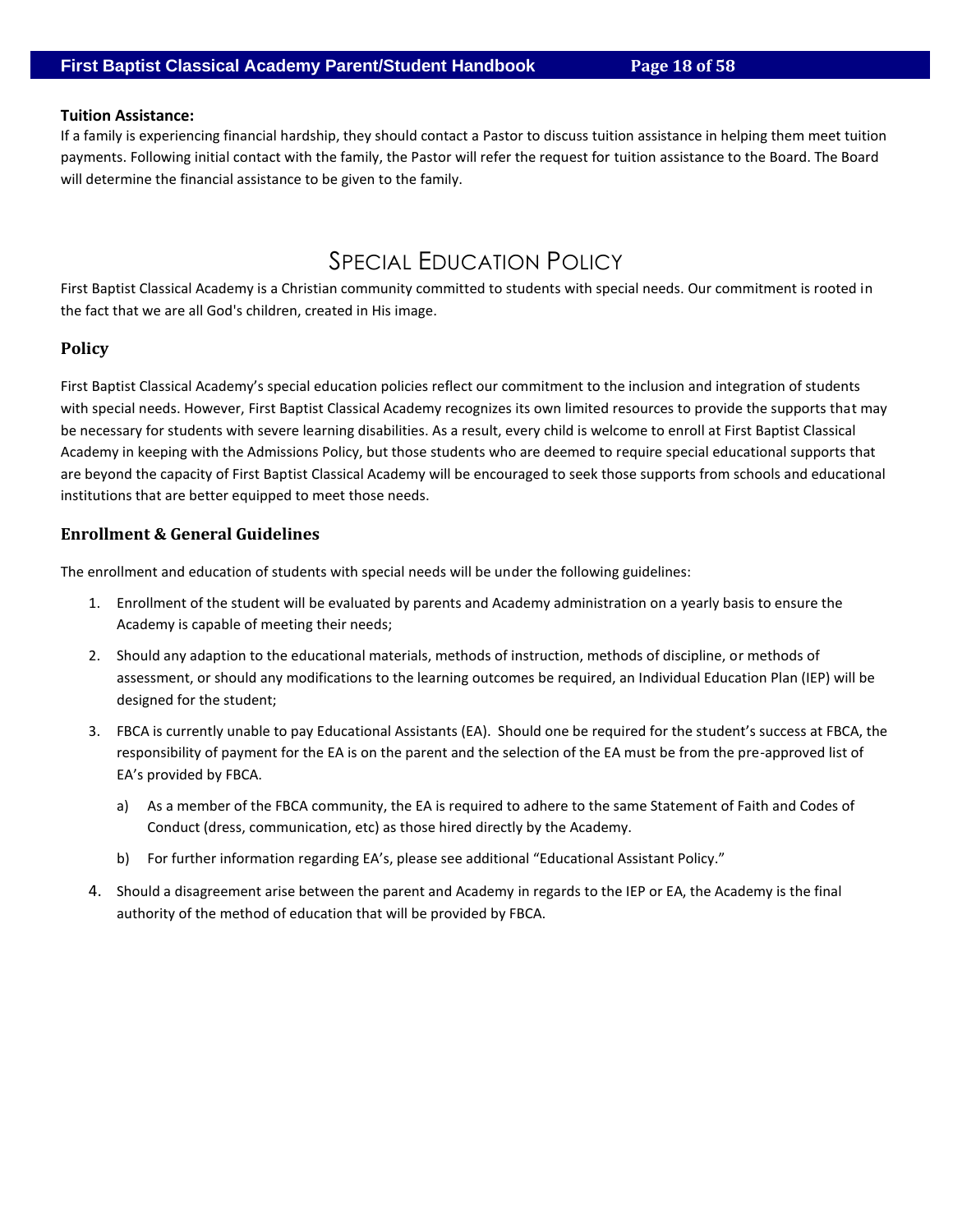## VISITORS

<span id="page-18-0"></span>All visitors to FBCA are required to report to the school office upon arrival to receive authorization to remain in the school. Friends of FBCA students are not allowed to visit the school during class time unless permission is granted from an administrator prior to the visit.

Parents who would like to visit their child's classroom are requested to make arrangements with the classroom teacher ahead of time. When you arrive at the school, please sign-in at the office and ask for a visitor's badge to wear. You must wear your visitor's badge at all times. If you are visiting your child over a recess break or lunch break outside, please sign-in at the office and ask for a visitor's badge to wear outside on the playground.

# PARKING, DROP-OFF, PICK-UP AND SCHOOL GROUNDS

<span id="page-18-1"></span>Students must be dropped off in the West Parking Lot and enter the building through the front door. The Academy opens to students at 8:10 AM.

Students are dismissed at 3:00 PM, *except on Fridays when Grammar students are dismissed at 12:00 PM*. Parents of K-1 are to pick students up in person from the Latin Door, in the West Parking Lot. Kindergarten and Grade 1 children will not be released to any individual not on the approved pick-up form. All other children will exit the building through the foyer or main door. The Wet Parking Lot is reserved for parents of K-1 students. Parents who do not have children in Kindergarten or Grade 1 must park in the Back or East Lots.

The maximum speed limit allowed is 10 km/hr. Please note that the parking lot can be very icy and slippery during the winter. Please be cautious while driving and walking in the parking lot during the winter and remind your children of parking lot safety.

<span id="page-18-2"></span>Dogs are not allowed on the grounds (on or off leash) or inside the building. Occasionally therapy dogs visit students in the school.

# PARENT PARTICIPATION PROGRAM

*"Fathers, do not provoke your children to anger, but bring them up in the discipline and instruction of the Lord." Ephesians 6:4.*

As a support and extension of the family unit, First Baptist Classical Academy considers the family to be of first importance to a child. God, through His Word, the Bible, indicates that the family is the most important human institution He designed, since He compares it to the relationship believers have with Christ and the Father. Therefore, at First Baptist Classical Academy we are continually seeking ways to actively involve the parents, siblings, and grandparents of our students in the programs of the school.

Pursuant to this goal, families of First Baptist Classical Academy are asked to complete a minimum of 20 volunteer hours at the school during each school year. This is an excellent opportunity to become involved in your child(ren)'s education, in addition to helping to create a strong community.

Parents and guardians are asked to complete a [Parent Participation Program](http://st-anns.ca/wp-content/uploads/2016-2017-Parent-Participation-Program-1.pdf) Form each year and to file it with our Headmaster,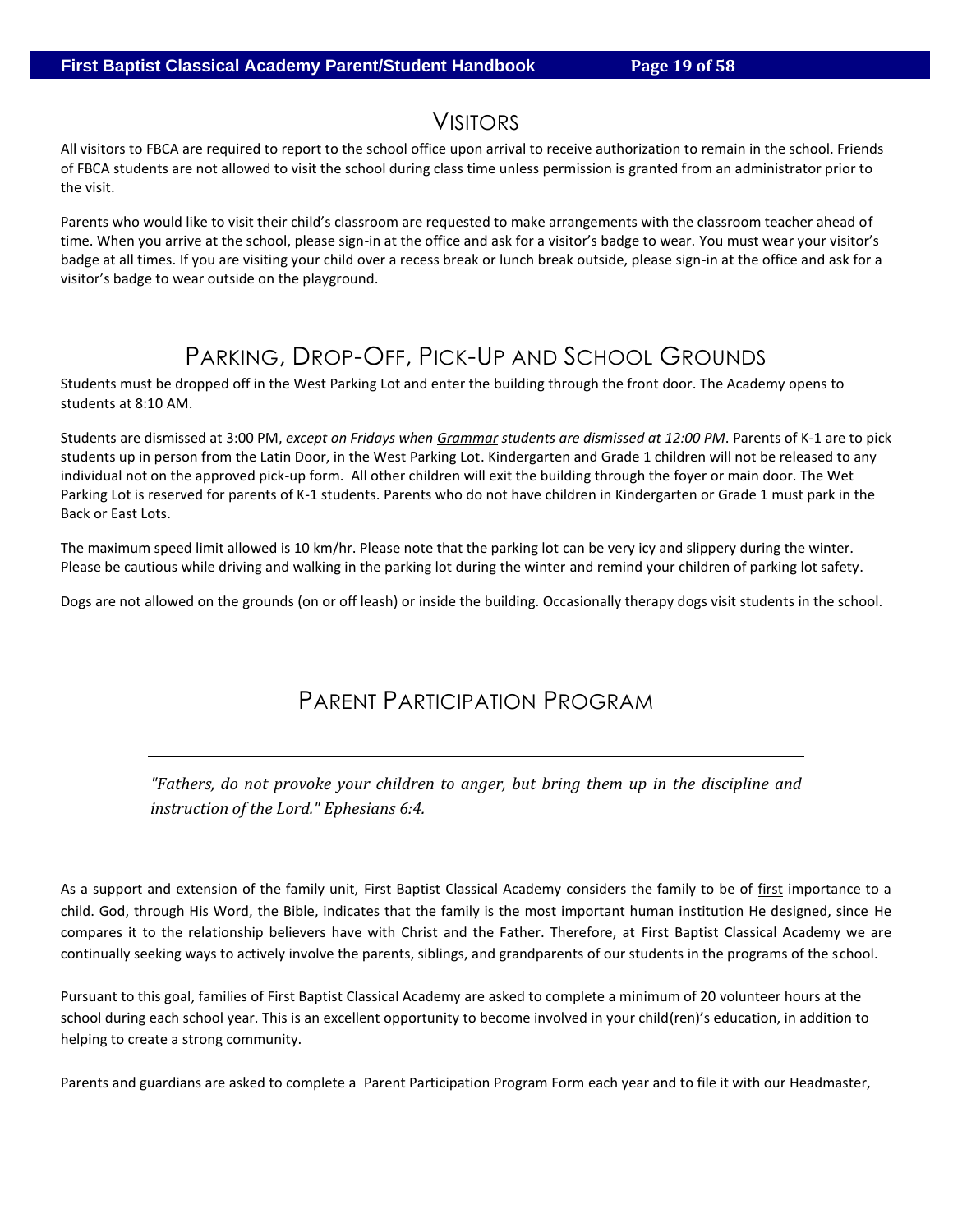## **First Baptist Classical Academy Parent/Student Handbook Page 20 of 58**

indicating areas of interest for volunteering within the school community as well as attend a mandatory Parent Volunteer Workshop. The school office will provide a contact list for each category to the volunteer manager, who will in turn contact parents to ask for their involvement. Parents are asked to follow up as required throughout the year.

*A deposit of \$300 is held on file and returned to families upon the completion of all 20 hours. Please note that there will be no refund processed for partial completion of the assigned 20 hours.*

In order to volunteer, the parent, grandparent, sibling (19 or older) will require a criminal record check. Please check with the school office if you have any questions or require a Criminal Record check request form. Volunteer drivers must provide the school office with a copy of current vehicle insurance with proof of \$2 million liability insurance, and a copy of a valid driver's license.

Below are just a few ways to volunteer:

- 1. Assist in the classroom, regularly or infrequently.
- 2. Lunch-time or recess supervision.
- 3. Serving Hot Lunches.
- 4. Assisting with school library organization.
- 5. Act as chaperone or driver for field trips and/or library visits.
- 6. Assist in the organization of school fundraisers.
- 7. With permission and arrangements with the teacher, present your vocation to the class.
- 8. Share your experiences, trips, vacations, as they may relate to an area of study in a class.
- 9. Volunteer your help in the preparations for the many tasks related to fundraiser.
- 10. Assist in facilitating Parent-Teacher Conferences that are formally conducted after the first term each year**.**
- 11. Offer specific assistance to serve on Board-appointed committees.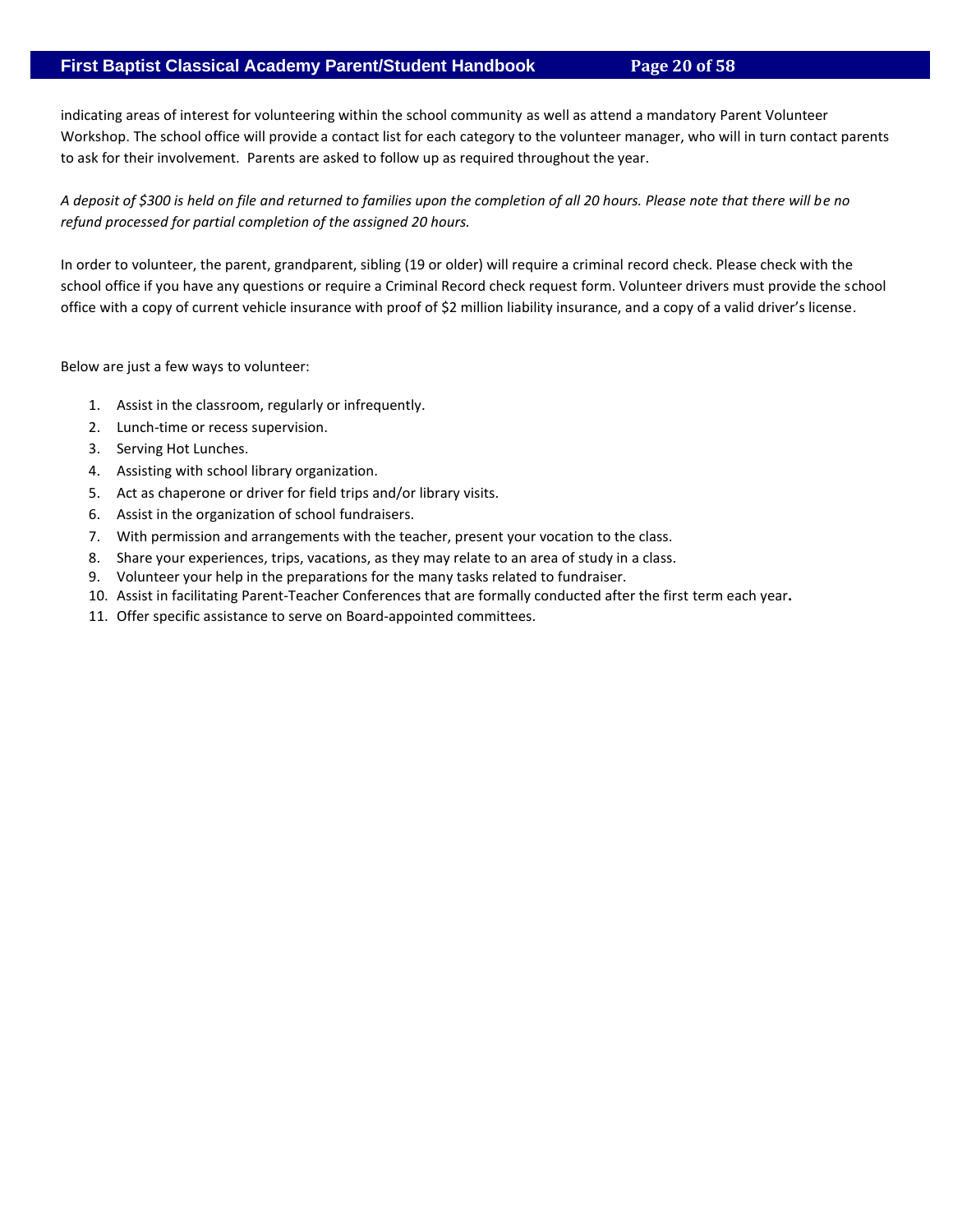# <span id="page-20-0"></span>III. FINANCE

All the funds for the operation of the school (staff salaries, learning resources, professional development, utilities, office supplies, capital improvements, etc.) come from three sources:

- Tuition fees paid by parents
- First Baptist Church of Kamloops
- Private Donations

## TUITION

<span id="page-20-1"></span>First Baptist Classical Academy relies on timely payment of tuition and program fees to keep our school in good financial order. Tuition is due on the first of each month, September to June, and is non-refundable. Late fees of \$25 per week will apply, to be imposed starting on the second day of the month. Parents, please help us by keeping your financial obligations to First Baptist Classical Academy up-to-date. Tuition includes the cost of most student supplies and field trips. Families facing financial hardship are invited to apply for tuition aid through the church.

| <b>Number of Children Enrolled</b> | <b>Yearly Tuition over 10 Months</b> | <b>Tuition Per Month</b> |
|------------------------------------|--------------------------------------|--------------------------|
| <b>One child Family</b>            | \$3,900.00/year                      | \$390.00/month           |
| <b>Two Child Family</b>            | \$6,300.00/year                      | \$630.00/month           |
| <b>Three Child Family</b>          | \$8,150.00/year                      | \$815.00/month           |
| <b>Four Child Family</b>           | \$9,200.00/year                      | \$920.00/month           |
| <b>Five Child Family</b>           | \$10,150.00/year                     | $$1,015.00/m$ onth       |

## RETURNING/RE-ENROLLING STUDENTS & FEES

<span id="page-20-2"></span>Students must re-enroll by March 15th and pay the \$100/student re-enrollment fee in order to secure their spot for the following academic year.

## STUDENT SUPPLIES

<span id="page-20-3"></span>School supplies, including a personal agenda, for students are purchased by the school for use by the students in their classroom. Students receive individual school supplies in September at the beginning of the school year.

Any student supplies, including books, which are lost or damaged must be re-purchased from the school office.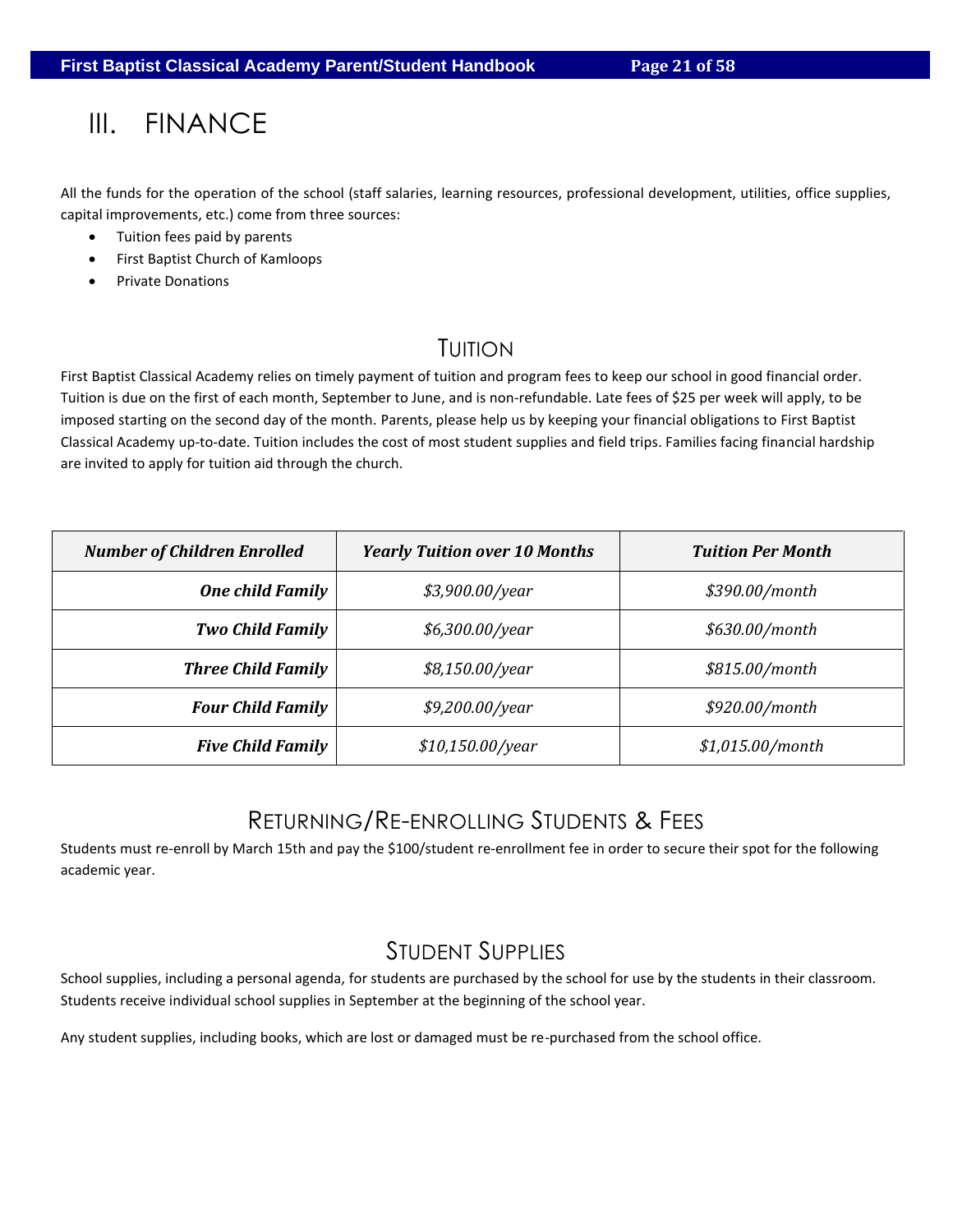# <span id="page-21-1"></span><span id="page-21-0"></span>IV. STUDENT INFORMATION

## STUDENT ETIQUETTE

*"Do nothing out of selfish ambition or vain conceit, but in humility consider others better than yourselves. Each of you should look not only to your own interests, but also to the interests of others." Phil. 2:3-4*

There are numerous ways that students are encouraged and expected to show kindness to one another, and to their teachers, during their hours at First Baptist Classical Academy. Periodically, students will receive teaching and reminders about these expectations. It is our hope that these actions will become part of the daily fabric at First Baptist Classical Academy.

**First**, we want to train our young men to show consideration and respect for the ladies in the school.

*"Husbands, in the same way, be considerate as you live with your wives, and treat them with respect as the weaker partner and as heirs with you of the gracious gift of life, so that nothing will hinder your prayers." I Peter 3:7).* 

As some applications of this truth, we want the young men to:

- 1. Open doors for all ladies whether parents, teachers, or students. Always allow the ladies to exit the room (or the bus) first.
- 2. In the hallways, men are chivalrous and defer to the ladies by giving them space and will avoid running into them.
- 3. In all events where food is served, the women are to be served and seated first.

**Second**, we want to train our young ladies to accept the sacrifice of the young men with humility and thankfulness. Ladies are expected to accept the open door and invitation to be seated first and served first with gratitude.

**Third**, we want to train our students to show proper respect to their teachers and administrators.

*"Submit yourselves for the Lord's sake to every authority instituted among men; whether to the king, as the supreme authority, or to governors, who are sent by him to punish those who do wrong and to commend those who do right." I Peter 2:13*

1. Students are expected to stand and be silent when the bell rings. They should remain standing until instructed to take their seats by their teacher.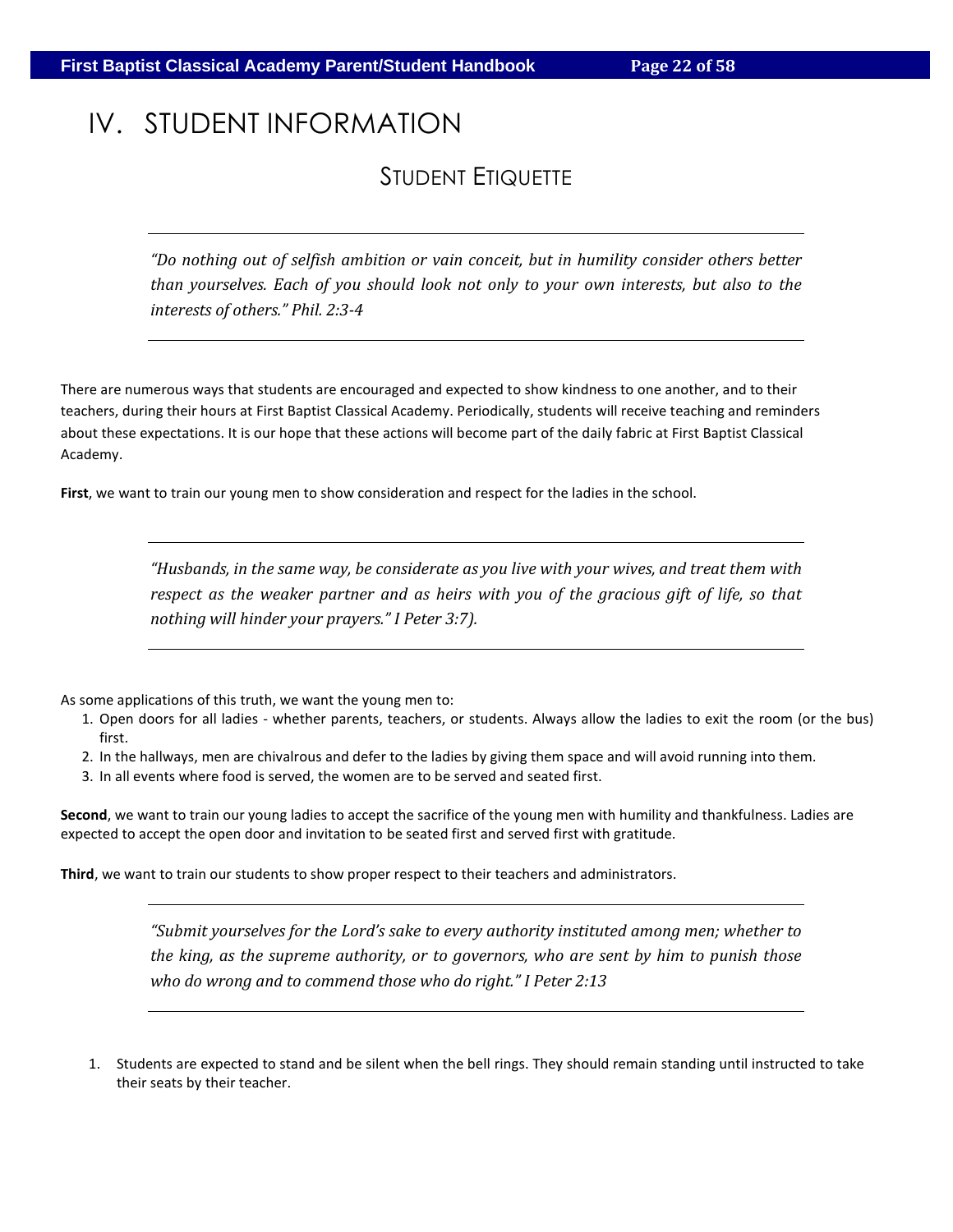- 2. Students should address their teachers by Mr., Miss, or Mrs. Students are never permitted to refer to their teacher in the general sense by addressing them as "teacher" or "hey, you," or "lady."
- 3. Students should respond by saying "Yes" or "no", not "yeah" or "ugh". ("Sir" and "Ma'am" as an expression of respect is encouraged and is always welcome.)
- 4. Students should stand when any adult enters the room.

**Fourth**, at First Baptist Classical Academy the Logic & Rhetoric students cannot avoid being an example to the younger students. We want them to be a good example. In the hallways, Logic & Rhetoric students are to be considerate and defer to the Grammar students.

**Finally**, First Baptist Classical Academy students are encouraged to make a special effort to welcome visitors and newcomers to the school.

- 1. When adults visit a class, the students should stand until the teacher instructs them to be seated again.
- 2. Students must greet parents who visit during school assemblies. Make sure that the ladies have a place to sit.
- <span id="page-22-0"></span>3. Students should make a special effort to welcome students who are new to First Baptist Classical Academy.

# BASIC SCHOOL RULES

- 1. Students are expected to cooperate with basic Christian standards of behavior and conversation.
- 2. There should be no talking back or arguing with teachers or staff. Prompt and cheerful obedience is expected. Requests from the teacher should not have to be repeated.
- 3. No chewing gum, electrical music devices, guns, knives, or other distracting toys/tools are allowed on the school grounds or vehicles.
- 4. First Baptist Classical Academy is not the place in which romantic relationships between students should be cultivated, initiated, or conducted. Public displays of romantic affection are unacceptable.
	- a. The exchange of any digital images or photos of students among the student body is expressly prohibited. The distribution, in any format, of naked or graphic images of students or any other individual will result in the immediate expulsion of the student and criminal referral to the RCMP.
- 5. Students are expected to treat all the school materials and facilities with respect and care. This includes all books distributed to the students (Students will be charged for lost or damaged books.).
	- a. Hardback textbooks must be covered with a book cover.
	- b. Students are not to eat or drink in the hallways or to keep open food or beverages outside of designated areas.
	- c. Backpacks and/or athletic bags must be stored properly.
- 6. Cheating is prohibited. We believe that teaching students to do their own work and keep their eyes on their own papers should begin in the Grammar years. Cheating is unacceptable at First Baptist Classical Academy and is defined as:
	- a. plagiarism or copying an answer;
	- b. distributing answers to homework, tests, or assignments in any published form including the use of digital communication, social media, or in any other way;
	- c. working together on an assignment that was intended to be completed individually;
	- d. looking on another student's paper during a test;
- 7. All telephones, tablets, laptops and any other digital electronic devices are prohibited from being used during school hours and may not be used in the completion of any project, assignment or test while on campus unless expressly authorized by the teacher in advance. Cell phones may not be seen or used during school hours. If a cell phone is seen at school, it will be confiscated and returned to the parent at the end of the day. The phone may be confiscated for a longer period of time for repeat offenses.
	- a. Where devices may be permitted or required for the purposes of educational instruction, all such devices are required by First Baptist Classical Academy to have filtering software and guards in place to restrict the student's access to inappropriate or graphic content.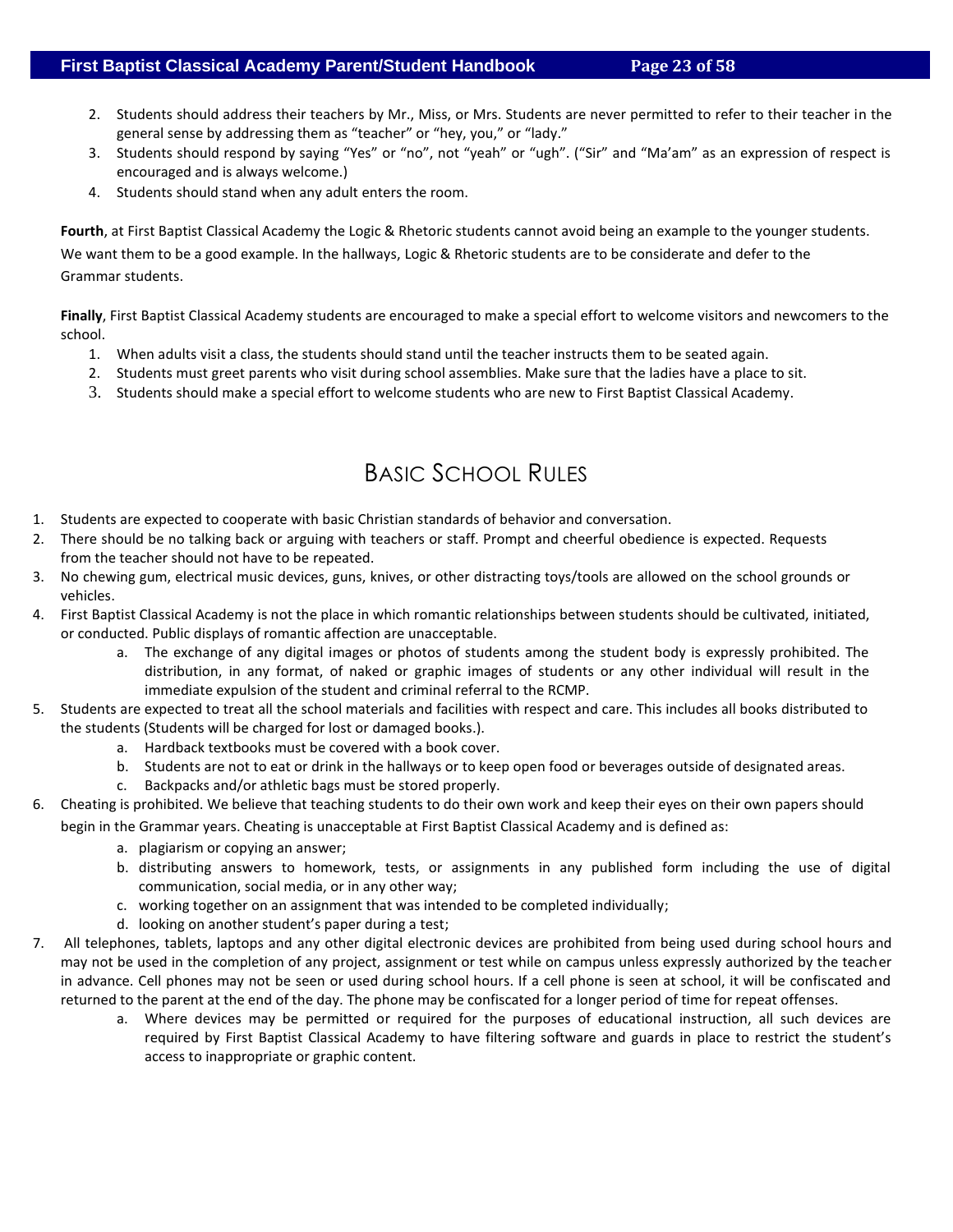## SOCIAL MEDIA GUIDELINES

<span id="page-23-0"></span>Social networking (on-line via computer or phone) is a popular means of social interaction in today's culture. First Baptist Classical Academy advises parents to use caution and to be diligent when deciding at what age and to what extent they allow their children to access these networks. There are significant risks associated with all forms of social media, so we assume you will be monitoring your own children's use of it.

Students are not permitted to be on-line while at school, unless under direct adult supervision, and then only for purposes related to a class.

First Baptist Classical Academy administration is responsible to protect the school and to develop guidelines for the use of social networking by school employees, especially as it may pertain to students.

We do not prohibit faculty to student interaction on social media since it can have many positive aspects. However, we have established guidelines for our staff regarding such interactions. These are outlined in the Staff Handbook and include the following:

- 1. Employees are not to initiate friend requests to students.
- 2. Employees are not to accept friend requests from students in grades below Rhetoric (i.e. grades K-9).
- 3. Employees are not to initiate or facilitate any private or isolated types of communication with students that might be interpreted as unprofessional.

Again, parents are encouraged to maintain good communication with their children who regularly use social media.

We encourage the FBCA community (staff, parents, and students) to avoid using social media to discuss concerns regarding FBCA as this is harmful to the school and makes resolution of an issue difficult. We can only work with you on resolving issues if we hear directly from you in a timely manner. FBCA expects all community members to communicate with each other.

## <span id="page-23-1"></span>ANTI-BULLYING ACTION PLAN

At First Baptist Classical Academy we strive to create a safe, respectful and welcoming school environment by building and maintaining positive relationships between students, staff, and parents. We recognize that bullying and intimidation have a negative effect on the learning climate of the school. However, we prefer to address problematic behavior through the principles of conflict resolution as taught within the Scriptures rather than label a child as a "bully" or "victim". Our students are actively taught problem solving skills and appropriate responses to bullying. It is important for our students to know how to respond to perceived aggression in a manner that is consistent with the Word of God, and it is also our responsibility as school faculty to ensure justice and equity are maintained throughout the school.

The B.C. Ministry of Education defines bullying as: "*repeated physical aggression, name calling, threats or exclusion in a context where there is intent to harm and an imbalance of power."*

The bullying of members of the school community by physical, verbal, written or electronic means, even outside of school hours is not permitted at First Baptist Classical Academy. Anyone who witnesses bullying is expected to attempt to resolve the situation according to Biblical principles. If initial attempts at peace-making fail, the student is then expected to speak with school personnel.

First Baptist Classical Academy's anti-bullying action plan includes the following:

- Staff members will ensure that the students are safe and supported;
- Staff members will investigate to determine details of the incident;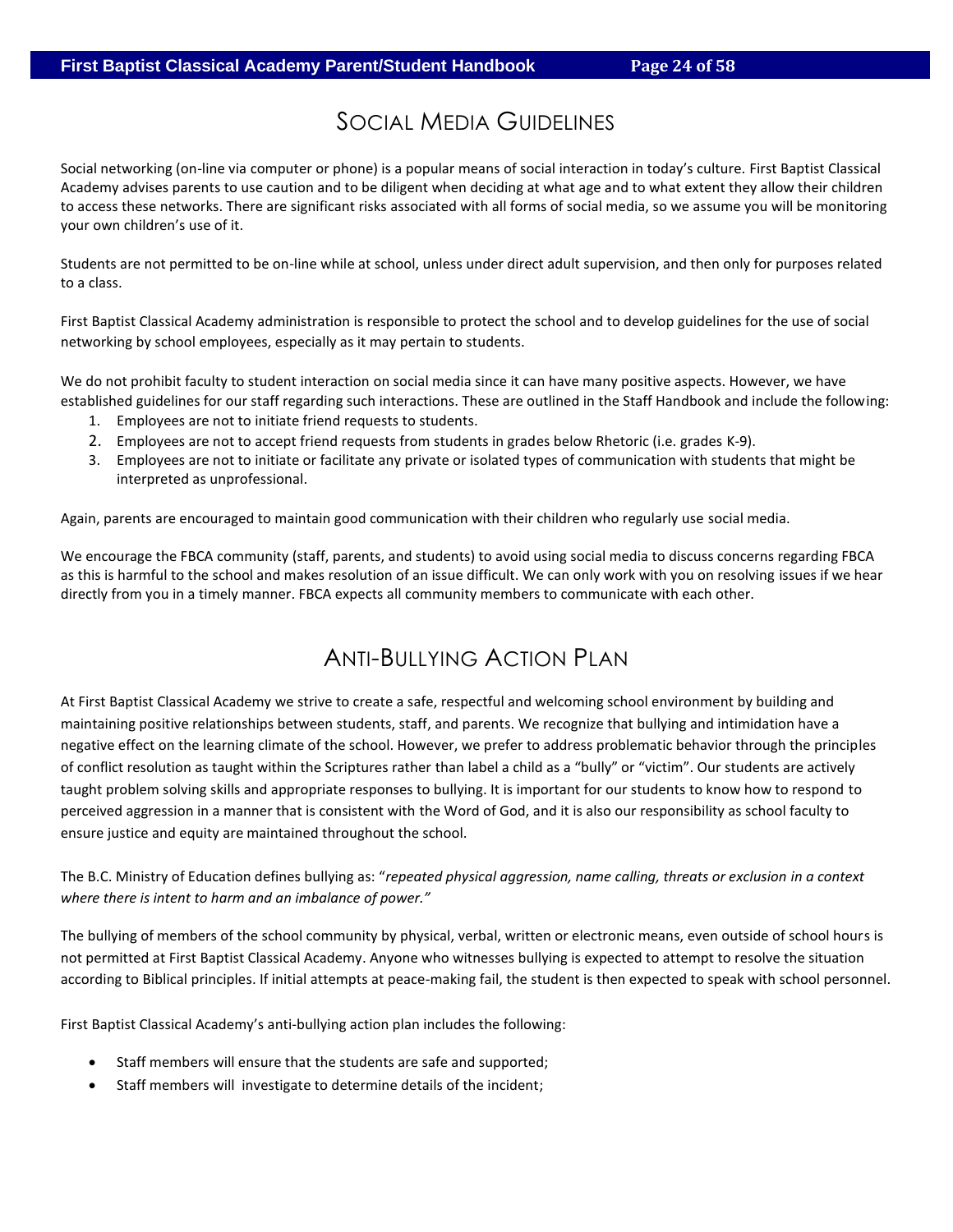## **First Baptist Classical Academy Parent/Student Handbook Page 25 of 58**

- Staff members will communicate with the Headmaster;
- The Headmaster or his designate will investigate further;
- The Headmaster or his designate will review the School Code of Conduct in relation to the violation of another student's right to a safe and secure learning environment;

The Headmaster or his designate will determine the appropriate consequences and course of action, taking into consideration:

- The student's age/developmental level;
- The seriousness of the incident;
- The student's history;
- The history of the relationship between the students;

The consequence(s) for the student who is bullying will range from:

- Formal office visit;
- Discussion with students involved and proactive solutions decided upon;
- Letters of apology, etc.
- Formal suspension with written notification to parents which will be put in the student's file. This suspension will take place in a manner consistent with the school's Discipline Policy.

The bullying incident will be documented and there will be a follow up with the parents. Additional supervision, support and monitoring will be provided as necessary.

The First Baptist Classical Academy Anti-Bullying Action Plan is designed as a partnership between parents and staff. Bullying should not be kept a secret. It is the secrecy that generally allows bullying to continue unabated and makes dealing with the issue very difficult. As staff and as parents, we need to help all children develop interpersonal skills upon which they build positive relationships with peers.

# DISCIPLINE POLICY

<span id="page-24-0"></span>The kind and amount of discipline will be determined by the teachers, and if necessary, the Headmaster. The discipline will be administered in the light of the student's problem and attitude. All discipline will be based on Biblical principles, e.g. restitution, apologies (public and private), swift punishment –not delayed, restoration of fellowship, no lingering attitudes, etc. The vast majority of discipline problems are to be dealt with at the classroom level. Love and forgiveness will be an integral part of the discipline of a student.

**I. Office Visits:** There are six basic behaviors that will automatically necessitate discipline from the Headmaster (and not from the teacher). Those behaviors are:

- a. **Disrespect** shown to a staff member. The staff member is the judge of whether or not disrespect has been shown.
- b. **Dishonesty** in any situation while at school, including lying, cheating, and stealing.
- c. **Rebellion**, i.e. outright disobedience in response to instructions or rules.
- d. **Fighting & bullying**, i.e. intimidating other students or striking in anger with the intention to harm any other student.
- e. **Obscene, vulgar, or profane language or acts**, including the name of the Lord in vain. The use or distribution of pornographic images or graphic material is included within this category of behavior.
- f. **Vandalism**, the destruction of any property.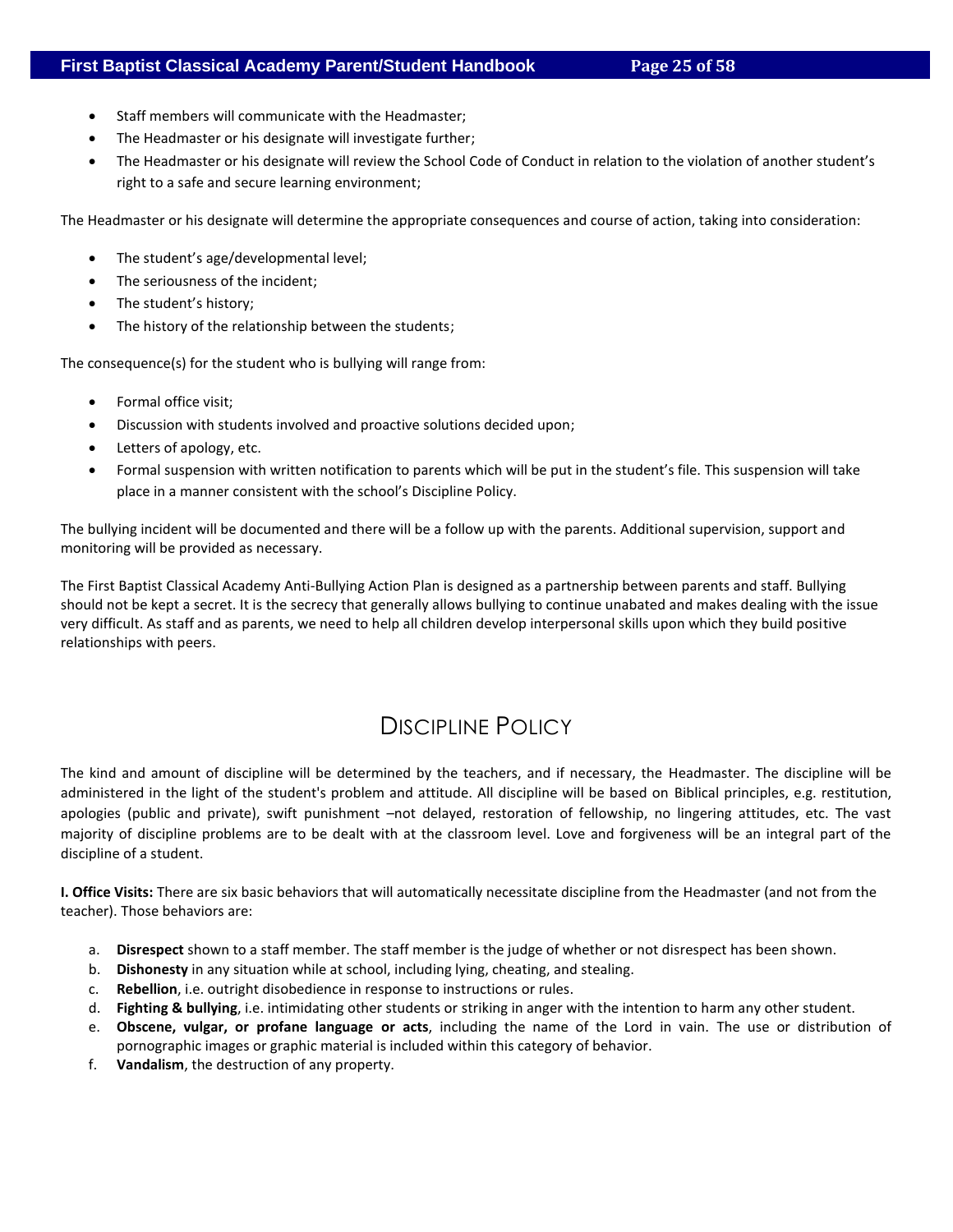As a result of an office visit, the Headmaster will determine the nature of the discipline for the infraction in question. The Headmaster may require detention, restitution, janitorial work, parental attendance during the school day with their child, or any other measures consistent with Biblical guidelines which may be appropriate.

If for any of the above or other reasons, a student receives discipline from the Headmaster, the following accounting will be observed within the school year:

- a. The first two times a student is sent to the Headmaster for discipline, the student's parents will be contacted afterward and given the details of the visit. The Headmaster will make a note of each occasion when the parents are contacted after an office visit, and enter that record in the student's file. The parents' assistance and support in averting further problems will be sought.
- b. The third office visit will be followed by a meeting with the student's parents and the Headmaster.
- c. Should the student require a fourth office visit, a two-day suspension will be imposed on the student followed by a meeting with the student (if appropriate), his parents, the Headmaster, and teacher. During the period of suspension:
	- i. Any assignments given to the student *prior* to the suspension that are due during the student's absence must be turned in immediately upon his return, with the appropriate deduction for lateness.
	- ii. For any assignments, tests, etc. completed *in class* during the student's absence, the student will be required to complete them within two days of returning, with appropriate deductions for lateness.
	- iii. All other *due dates* for assignments will still apply for the student (i.e. no extra time will be given).
- d. If a fifth office visit is required, the student will be expelled from the school.

**II. Serious Misconduct:** If a student commits an act with such serious consequences that the Headmaster deems it necessary, the office-visit process may be bypassed and suspension imposed immediately.

- a. Examples of such serious misconduct could include, but are not limited to: acts endangering the lives of other students or staff members, gross violence, vandalism, violations of civil law, or drug abuse. Students may also be subject to school discipline for serious misconduct, even if it occurs after school hours or off school property.
- b. If the Headmaster desires to pursue expulsion, he will meet with the Board of First Baptist Church to inform them, receive their counsel, and ask the Board to make a final decision. The family will have the right to appeal the decision to the full Board in accordance with the Grievance & Appeals Policy.

**III. School Culture:** If in the judgment of the Headmaster, a student's continued enrollment is a significant negative influence on the other students, he has the right to seek to expel the student for that reason, and apart from the process of office visits.

- a. Examples of such behavior would include, but are not limited to, bullying, student romances resulting in sexual contact between students during school, disobedience to teachers or parents of such a nature as to endanger the wellbeing of the student or others, a maliciously disrespectful attitude, and any other ongoing attitudes reflecting a clear disregard of Scriptural standards.
- c. If the Headmaster exercises this option, he will meet with the parents and the Board of First Baptist Classical Academy. The Board will make a final decision. He will then meet with the student's parents to inform them of the Board's decision. The parents will then have the option to withdraw their student to prevent expulsion, but if they exercise this option, they will have forfeited their right to appeal to the Board. If they decline to withdraw their child and their child is expelled, then the family retains their right to appeal the decision to the Board.

**IV. Re-enrollment barred not understood as disciplinary act:** At the discretion of the Headmaster, in consultation with the Board, a student may be refused re-enrollment. Such refusal to re-enroll is not considered a disciplinary act, requiring accumulated office visits in order to be taken. Refusal to re-enroll is not the equivalent of suspension or expulsion.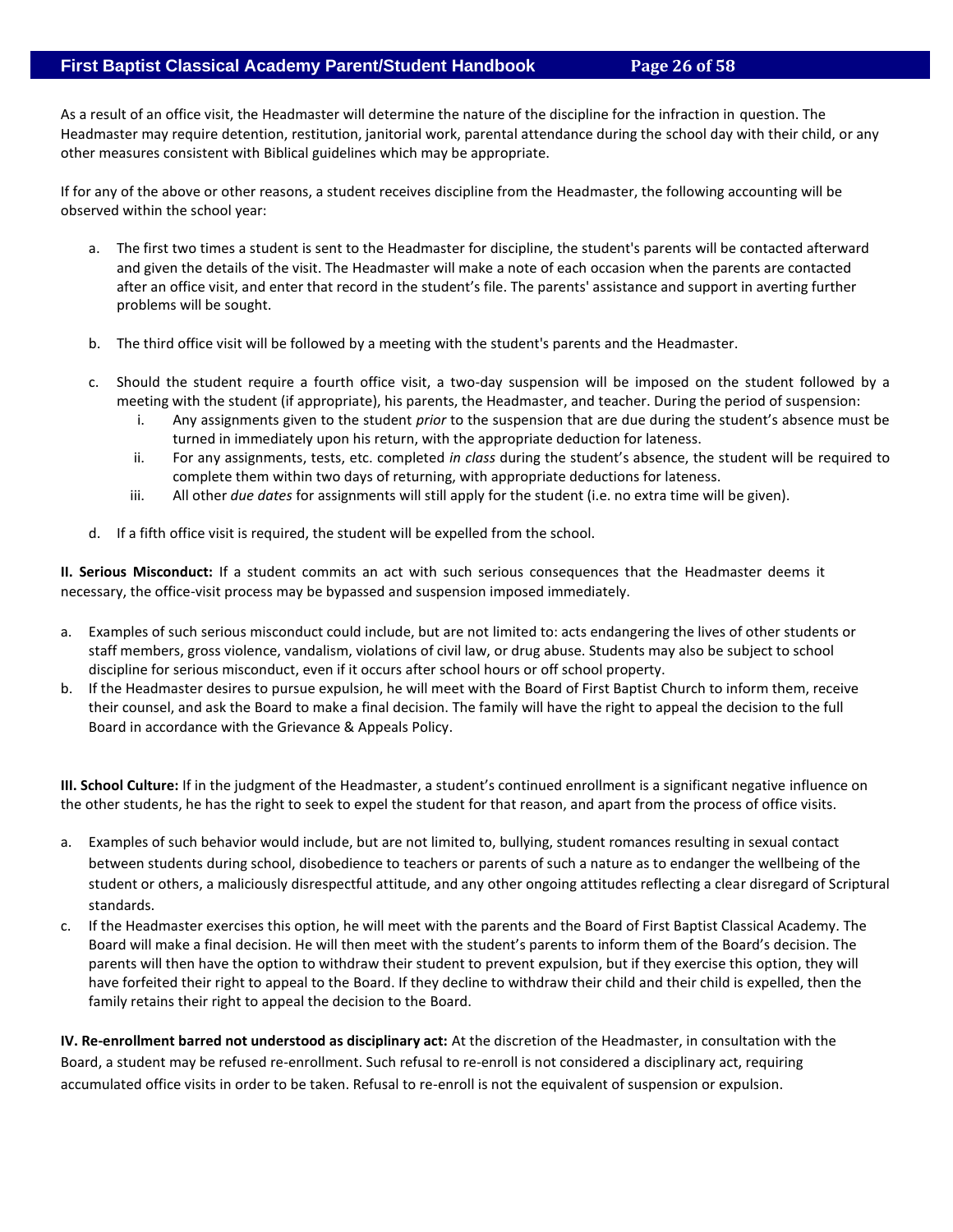**V. Re-enrollment:** Should a student who was expelled, or who withdrew to prevent expulsion, desire to be re-enrolled to First Baptist Classical Academy at a later date, the Headmaster, in consultation with the Board, will make a decision based on the student's attitude and circumstances at the time of re-application. If the application is declined, the parents have the right to appeal the decision to the full Board.

# FIRST BAPTIST CLASSICAL ACADEMY UNIFORM

<span id="page-26-0"></span>Our development of a uniform is driven by a desire to create and promote an environment of learning where dress is not a distraction to the educational process. The motivation for the policy has grown out of the following principles:

- 1. Our goal is to honor God in all we do, acknowledging the Lordship of Jesus Christ in our choices.
- 2. All human actions, including outward manifestations such as clothing, reveal and communicate the disposition of the heart at some level. It is our desire to address these heart issues in one uniform dress policy rather than seeking to anticipate and curb the numerous manifestations of it that surface throughout the year with a looser dress code.
- 3. Clothing represents the vocational calling of a person, and inherent in the uniform is a desire to create an environment where undue attention is not drawn to specific students. The neat appearance created by a uniformly dressed student body enhances a ready-to-learn atmosphere.
- 4. Uniformity helps engender a cohesive presentation of the students in our school. When our students are uniformly dressed it communicates, aesthetically, that they are part of the same team, working toward the same goals. The student is part of a group identity that strives for excellence, and the code establishes a tradition toward that end.
- 5. The uniform should save parents money. Neither parents nor students will experience the temptation to constantly be adding to their wardrobe throughout the year in order to meet constantly shifting cultural standards. The uniform dress code de-emphasizes the social impact of dress and helps focus the students on character and academic issues.
- 6. Most importantly, the uniform dress code addresses **security.** On field trips, students who are dressed similarly aid the teachers in keeping track of everyone. On the playground or in the school, especially within an urban downtown setting, teachers and staff can clearly identify students from outsiders.

Students are expected to comply with the uniform policy while at the school unless specified otherwise by the administration. The administration is responsible for the interpretation of the policy, and the enforcement of the policy is the responsibility of parents, administration, faculty, and staff.

Formal uniforms, to be worn for field trips, presentations, etc. must be purchased through our supplier, French Toast. Daily uniforms can also be purchased through French Toast or through other providers such as Old Navy or Walmart. Upon acceptance into the Academy, you will be provided a uniform guide with all the details. Please inquire with our Headmaster if you have further questions.

**Uniform Violations:** At the Grammar Level, it is understood that student dress is typically aided by parents, therefore, in the event of uniform violations among Grammar students, the teacher will send an email to the parent notifying them of the violation. Repeated violations by Grammar students despite parental oversight will result in disciplinary action, such as pink slip.

Logic students will receive one verbal reminder regarding uniform violations, then the teacher may issue a pink slip.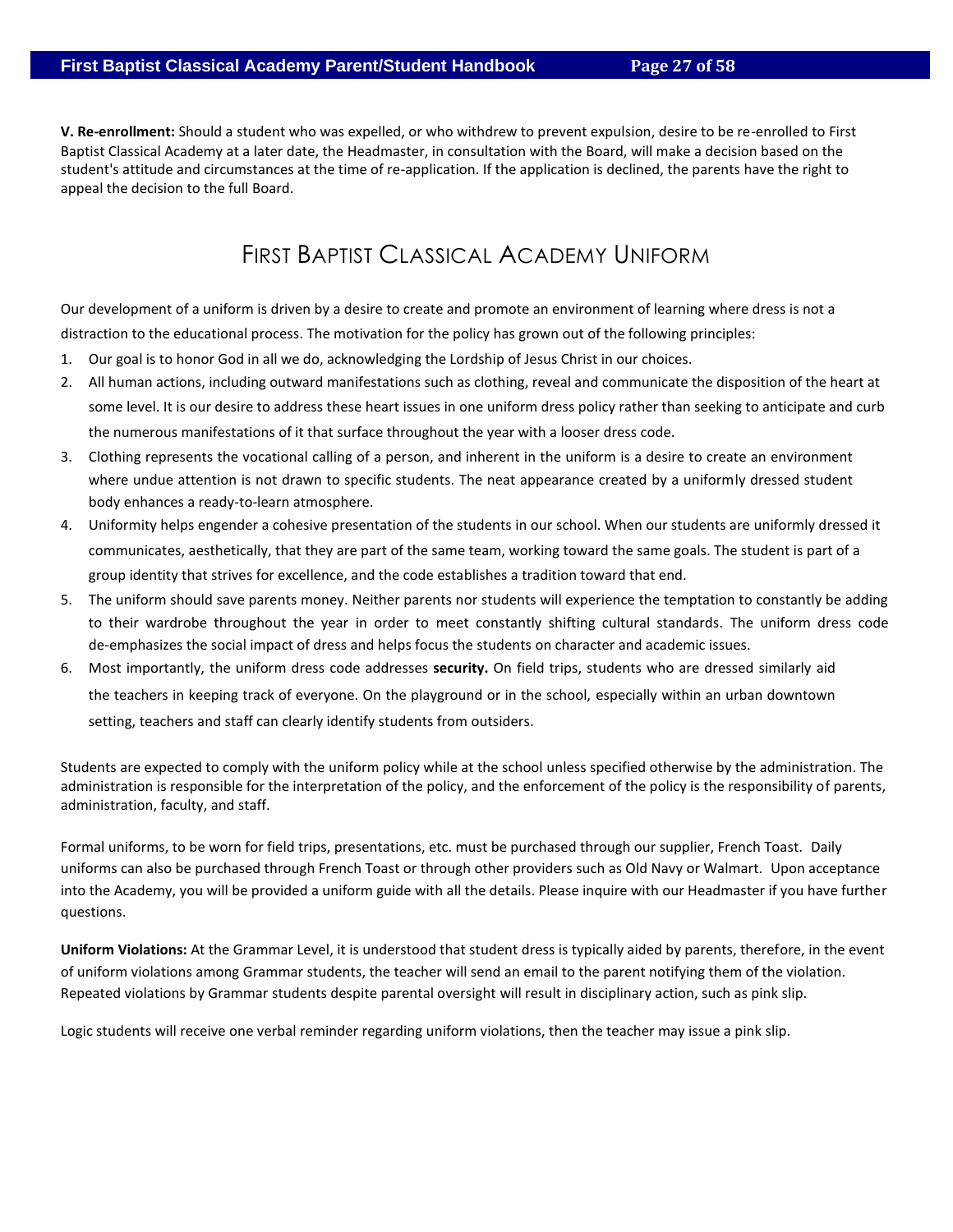In the event of a uniform violation which is a modesty concern (ex: no shorts under jumper, jumper/skirt too short, visible undergarments, etc.), parents will be immediately phoned to bring clothes to remedy the violation. Students may be asked to remain in the office until they receive their change of clothes.

# MEDICAL & HEALTH RECORDS

- <span id="page-27-0"></span>1. Before the school will issue any medication to a student, we must receive written parental permission. In order to facilitate the general dispensing of non-prescription medicine (e.g. Tylenol & Tums), we have a form available for parents to grant a year's general permission to the school to issue non-prescription medicines to their student(s). This form will be kept in the student's file. No prescription medicines will be dispensed without written parental permission each time.
- 2. Other forms necessary for student health records that can be obtained from the school office are:
	- a. Health History: Describes the basic health/illness history of each student.
	- b. Emergency Form: Lists the emergency contact names and phones numbers of people who may need notification in a medical emergency. Includes signed waiver in order to facilitate necessary medical action.

# GUIDELINES FOR KEEPING SICK CHILDREN HOME

<span id="page-27-1"></span>**Colds:** Please keep your child at home if he has a fever over 100 degrees or is experiencing discomfort that would interfere with his ability to perform in school (i.e. uncontrollable coughing, severe lack of energy).

**Diarrhea/Vomiting:** A child with diarrhea and / or vomiting should stay at home and return to school only after being symptomfree for 24 hours.

**Fever:** The child should remain at home with a fever greater than 100 degrees. The child can return to school after he has been fever free for 24 hours (without fever-reducing medicine such as Tylenol or Motrin).

| <b>Disease</b>            | <b>Incubation period</b> | Exclude from school                       |
|---------------------------|--------------------------|-------------------------------------------|
| Chicken Pox               | 2-3 weeks                | until all blisters have scabbed over      |
| Hand-Foot-Mouth Disease   | 3-6 days                 | until cleared by a doctor                 |
| Impetigo                  | 2-5 days                 | until crusts are off and sores dry        |
| <b>Mumps</b>              | $12-26$ days             | until swelling subsides                   |
| Rubella/German            | $14-21$ days             | Five days from onset                      |
| Rubella/Red Measles       | $10-14$ days             | Seven days from appearance of rash        |
| <b>Bacterial Pink eve</b> | 3-5 days                 | Until eye is clear or cleared by a doctor |
| Whooping cough            | $7-10$ days              | Until recovery (approx 21 days)           |

## **Communicable Disease Control Guidelines:**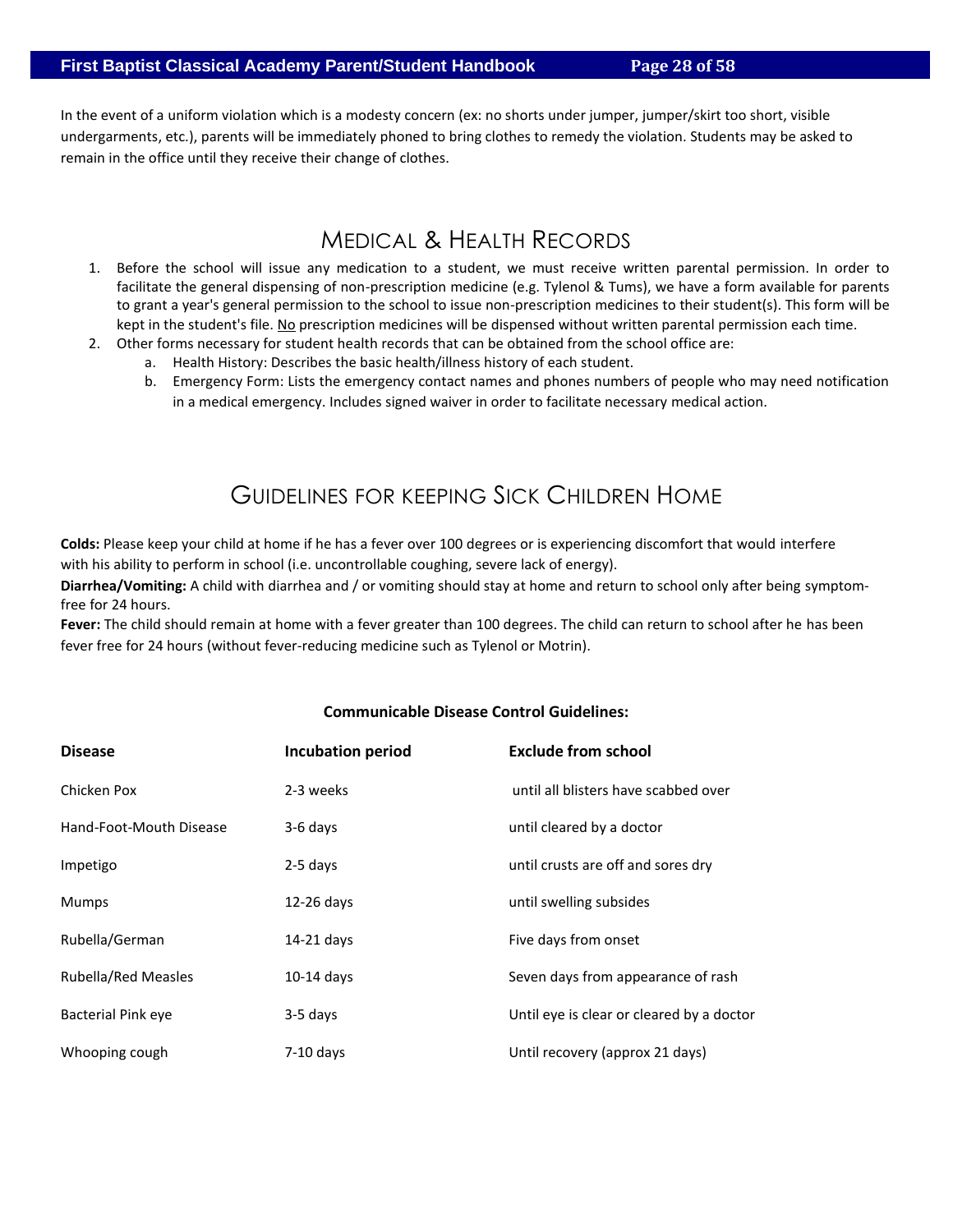# ATTENDANCE, LATE ARRIVALS, AND APPOINTMENTS

<span id="page-28-0"></span>We expect that all families will make school attendance a high priority.

If a student will be absent, the school office must be informed so that all students can be accounted for. The school has a safe arrival policy which includes phoning home if a student is absent and the school has not been notified. In this way, the school can make sure that nothing has happened to students along the way.

Extended absences outside of regular school breaks, short-term mission trips, and other events that conflict with the school calendar should be kept to a minimum. This is not to undermine the value and importance of trips which can be rich with learning experiences but to emphasize the importance of classroom learning.

It is not the responsibility of teachers to provide alternate learning activities for students on planned extended absences. Teachers, will, however provide missed work when students return from their absence. Parents and students should expect that learning may suffer when students are away for extended periods.

When students are away because of illness, students and their families are responsible for inquiring about what the student has missed. Teachers will provide students with opportunities to make up the work when the student is absent due to illness, or after the student has been absent two days.

Please call or email the school by 8:00 am and leave a message if your child will be absent for the day. If your child arrives late, please sign him/her in at the secretary's office. If you need to pick your child up for an appointment during the day, please notify the classroom teacher and sign your child out at the main office. If your child returns to school before the end of the day, please sign your child in again at the main office. Students are not allowed off of school property during the day without parent/guardian supervision.

If your child is absent for an extended period of time due to a family vacation, your child's classroom teacher will not provide activities and assignments to be completed and will not be able to assess your child for curriculum missed while absent. We encourage families to plan holidays during school breaks as much as possible.

If your child is frequently late and/or absent from school, an administrator will contact you to discuss the importance of attendance and punctuality.

A student enrolled in First Baptist Classical Academy is expected to be present and on time to school every day school is in session. Attendance records for students are kept by the individual classroom teachers and reported on the student's report card each term. Definitions:

- 1. *Full-day absence*: a day in which a student is absent from school for 3 1/2 hours or more
- 2. *Half-day absence*: a day in which a student is absent from school between 1 and 3 1/2 hours
- 3. *Tardies*: when a student is not standing silently beside his desk at 8:30 AM. Additionally, in Logic & Rhetoric stages, a tardy is given when a student is not standing silently at his desk when the class bell rings.

## **Attendance Guidelines:**

- 1. Missing class without parental permission results in an office visit.
- 2. More than five full-day absences per term will result in no credit for that term.
- 3. Requests for a waiver must be presented in writing to the Headmaster. The Headmaster will notify the parents of granting of a waiver.

#### **Tardy Guidelines:**

Grammar - All tardies in the Grammar are recorded alike and reported on the term report card. Four tardies in one term will result in an absence. (Five absences results in no credit for the term. Accrued tardies resulting in absences will be combined with absences due to illness. Any five absences result in no credit for the term.)

Logic & Rhetoric- Whenever a Logic & Rhetoric student is late to the beginning of a class, he should check into the office to receive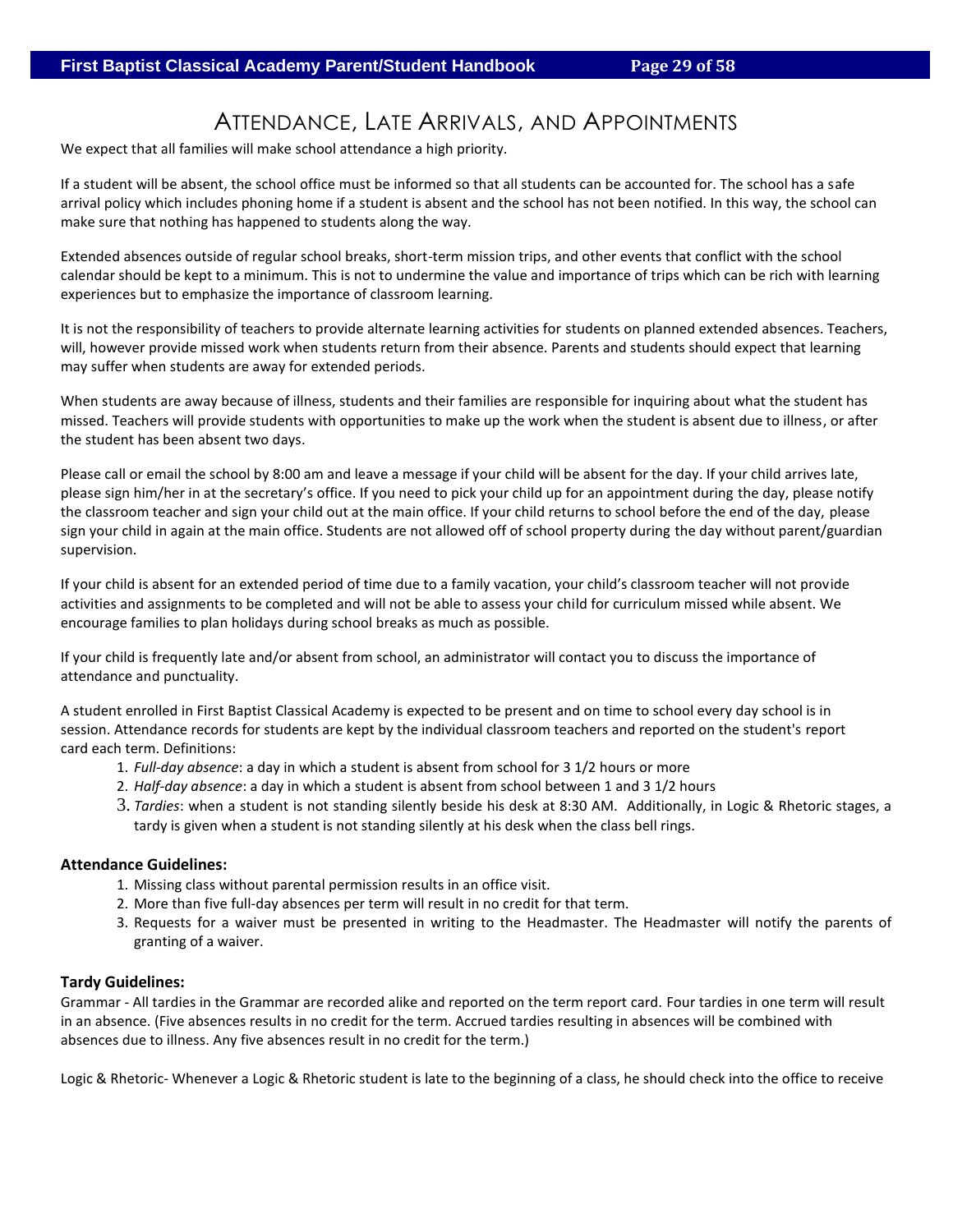an admit slip. At that time the lateness will be considered either Unexcused (i.e. if the tardy is due to negligence or otherwise poor planning), or Excused (doctor or dental visit, school district snow day, etc.).

- 1. Students who earn five unexcused tardies within one term will receive an office visit.
- 2. For every five additional unexcused tardies in one term, students will receive an additional office visit.

## GRAMMAR PROMOTION POLICY

<span id="page-29-0"></span>Students enrolled in First Baptist Classical Academy must meet all the following criteria for promotion to the next grade:

- 1. Pass at least two terms of *Math*, *Language Arts (Reading & Writing)*, Social Studies, and *Science*.
- 2. Failure to pass at least two terms each of Latin, Greek, Bible, Art, Music, or PE will necessitate some make-up work in the summer, at the recommendation of the teacher and Headmaster.

## LOGIC PROMOTION POLICY

Students enrolled in First Baptist Classical Academy must meet all the following criteria for promotion to the next grade:

- 1. Pass at least two terms of *Math*, *Language Arts (Reading & Writing), History*, *Science, Logic, and Bible*.
- 2. Failure to pass at least two terms each Music or PE will necessitate some make-up work in the summer, at the recommendation of the teacher and Headmaster.

# GRADING GUIDELINES

<span id="page-29-1"></span>Report cards are sent home with the students at the end of each term. Teachers are required to notify parents before the end of the grading period if a student is in danger of receiving a failing grade for the term. Parents are encouraged to respond to the reports cards via email or scheduled meeting.

All academic grading in First Baptist Classical Academy uses a criterion-referenced base for evaluation. (The students' work will be evaluated against an objective standard in each class). The grade point average (GPA) is computed at the end of each term for Logic & Rhetoric students. The following percentages, grades, and grade points are used school-wide (*Note: Rounding is downward. An 89.7% is below 90%; therefore it is a B+.* ).

| Meaning      |
|--------------|
| Excellent    |
|              |
|              |
| Surpassing   |
|              |
|              |
| Satisfactory |
|              |
|              |
| Accepted     |
|              |
| Failing      |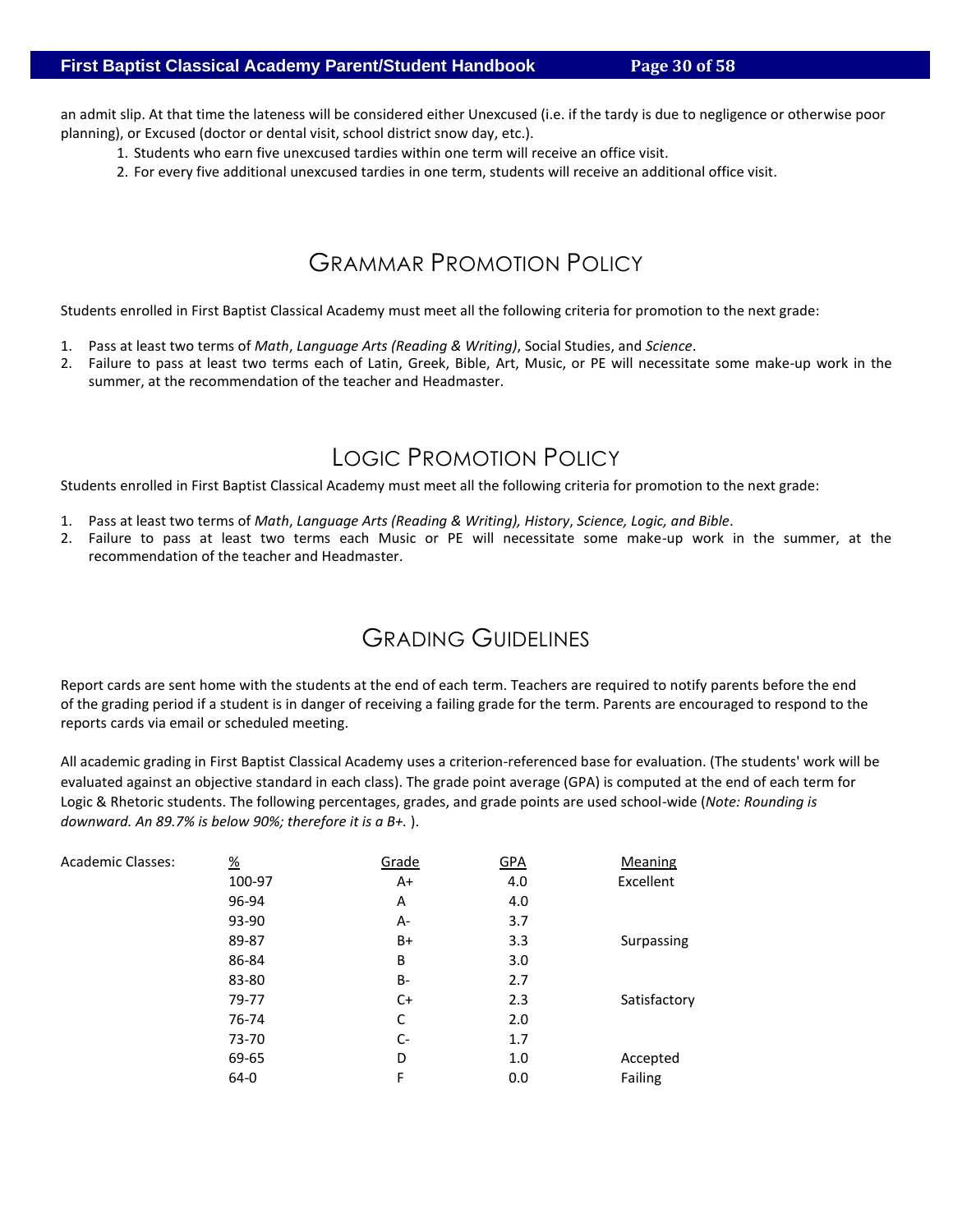Non-Academic Classes:

| F | Excellent      |
|---|----------------|
| G | Good           |
| S | Satisfactory   |
| U | Unsatisfactory |
|   |                |

## HOMEWORK

#### <span id="page-30-0"></span>**I. Philosophy and Guidelines:**

- A. Students often need some amount of extra practice in specific new concepts, skills, or facts. In certain subjects (e.g. math or languages), there is not enough time in a school day to do as much practice as may be necessary for mastery. Therefore, after reasonable in-class time is spent on the material, the teacher may assign homework to allow for the necessary practice.
- B. Repeated, short periods of practice or study of new information is often a better way to learn than one long study period.
- C. Since First Baptist Classical Academy recognizes that parental involvement is critical to a child's education, homework can be used as an opportunity for parents to actively assist their child in his or her studies.
- D. Homework may also be assigned to students who, having been given adequate time to complete an assignment in class, did not use the time wisely. The homework, in this situation, serves a corrective, as well as practical purpose.
- E. Outside of ongoing memorization or larger projects, homework will not be assigned over the weekend or over holidays and vacations such as Spring break or Christmas break.
- F. Homework assignments are due at the beginning of the class.
- G. For each day an assignment is late, the grade is reduced by 10%. *Assignments may not be turned in for credit more than two days past the due date unless the student was absent (Logic & Rhetoric).*
- H. Many college professors do not allow late work. Additionally, our goal is to prepare our students for entrance into the work force where certain responsibilities must be carried out on time regardless of extenuating circumstances. In order to prepare our Grade 12 Students for College/University and entrance into the work force, they are required to turn all projects and papers in on time regardless of illness. This means that they may need to send or email work to their teachers on sick days.
- I. Should a student be absent on the day an assignment is assigned or due, the teacher, at his or her own discretion, may give a reasonable extension for the assignment to be completed. The extension will not exceed the number of school days missed during the absence. It is the student's responsibility to find out what work was assigned. In the case of extended illness, it is recommended that the parents contact the teachers directly in order to find out what assignments were missed.

#### **II. Amount of Homework:**

Since homework, by its nature, takes time at home, it is not to be assigned due to the teacher's poor planning or in place of an assignment which could have been completed in school. The necessity for doing homework will vary from grade to grade and even from student to student. The guide below should be regarded as approximate times, not as required minimum times.

| <b>GRADE</b>                      | APPROXIMATE HOMEWORK (average per night) |
|-----------------------------------|------------------------------------------|
| K                                 | 10 minutes (infrequently)                |
| 1 <sup>st</sup>                   | 15 minutes                               |
| 2 <sub>nd</sub>                   | 30 minutes                               |
| $3^{\text{rd}}$ - $5^{\text{th}}$ | 45 minutes                               |
| $6th-8th$                         | 1 hour                                   |
| $q^{th}$ -12 <sup>th</sup>        | 1 $\frac{1}{2}$ hours – 2 hours          |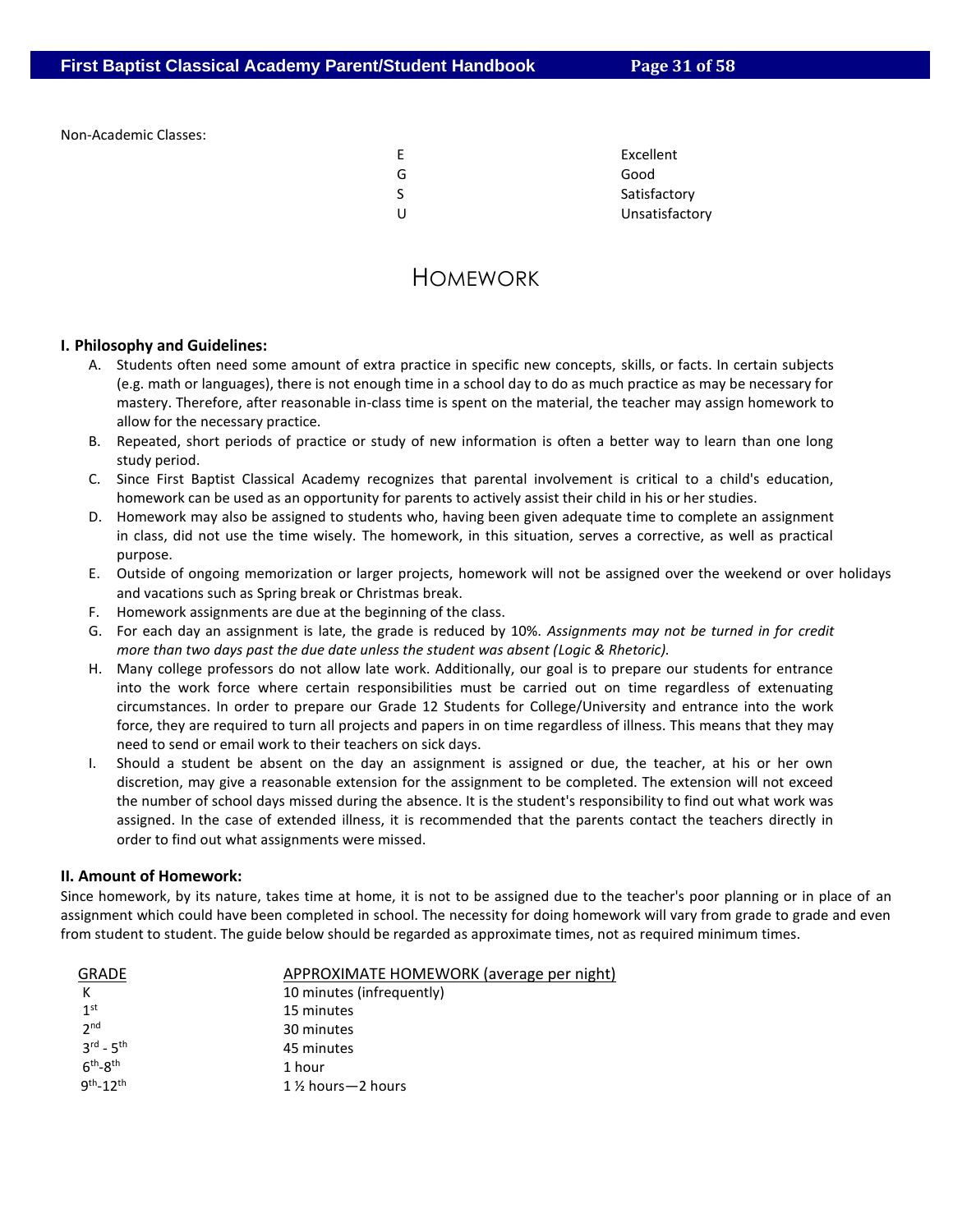#### Notes:

-Students who are new to the school and/or are "catching up" in their studies may need to invest more time as they transition into the school.

-There is no guarantee that a child will get "A's" if he studies for the average amount of time. Parents who want to invest Herculean amounts of time in order to achieve high grades can do their child a disservice.

## AWARDS

<span id="page-31-0"></span>First Baptist Classical Academy Grammar School maintains a system of formal honors and awards for several reasons:

- 1. The recognition of good work is endorsed in the Scriptures, from the writings of Solomon (Proverbs), to those of Paul (Romans, Ephesians, I Timothy, etc.). Therefore, we seek to publicly recognize those students accomplishing the necessary prerequisites to receive the applicable award/honor.
- 2. We hope to encourage the motivation to good work among all the students by demonstrating to them that such work is not overlooked or taken for granted, but rather it is noticed and commended.
- 3. We want to draw public attention to the high quality of work being done by our students, to the glory of God and their parents.

#### II. AWARDS BESTOWED

- A. All A's in a term
- B. All A's with no more than 2 B's in a term
- C. All year placement on Honor Roll A
- D. All year placement on Honor Roll A-B
- E. Significant, consistent academic improvement
- F. Subject-Specific: Greek, Latin and Logic
- G. 98%+ and 100% attendance in school year
- H. Watchman Award

## *The Watchman Award will be awarded to the student who stood above in the following categories, as determined through a nomination process from the Academy Staff.*

*Boys: wise, leader, patient, careful, hard-working, good, teachable, humble, studious, cheerful, brave, adventurous, strong, sacrificial, responsible.*

*Girls: wise, leader, patient, careful, hard-working, good, teachable, humble, studious, cheerful, gracious, gentle, discreet, modest, content.*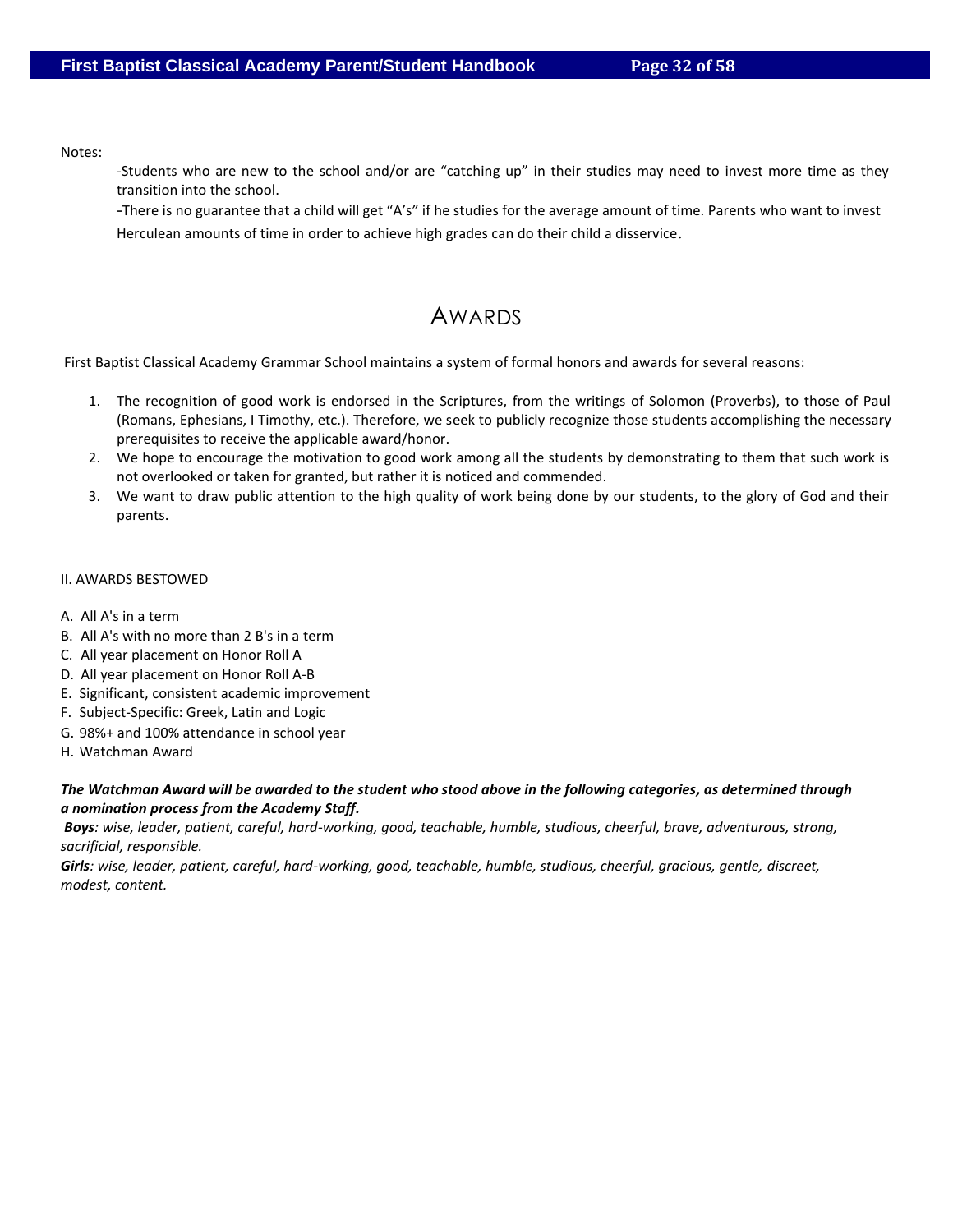# <span id="page-32-1"></span><span id="page-32-0"></span>V. ACADEMICS

## GRAMMAR CURRICULUM GOALS

In keeping with our understanding and practice of the Grammar Stage methodology (see School Goals) and its approximate correlation to the Grammar years, we have divided each area below into Goals and Memory sections. The Goals are those basic principles we seek to achieve throughout the Grammar years. The Memory section contains an abbreviated list of material (the Grammar) we seek to have the students commit to memory through repetition within that subject area.

## BIBLE

<span id="page-32-2"></span>The Bible is in some ways both the easiest and most difficult class to teach from a Christian worldview. It is easiest for the simple fact that the lessons throughout the year are centered on the Christian scriptures: what they say, what their historical background is, how to interpret and understand them, what is to be believed from them, and how they affect our worldview and our approach to living. The students are given time to read the Bible in class, more or less time depending on the subject being taught; and they use it as a foundation for all that they study in class. In short, the Bible is the textbook for Bible class; all that is discussed, taught, and tested has a Biblical, Christian focus.

But with this apparent ease comes a variety of associated dangers. The class may fall into the trap of assuming that, because the Bible is being taught by a Christian teacher to (usually) Christian students, it is automatically being taught from a Christian worldview. This is not the case. It is easy to teach the Bible as simply another textbook or to approach it, as many universities and other educational institutions do, as simply "literature."

On the other side, there can be a temptation for Bible class to become a worship service, with undue time being spent in fellowship, prayer, and singing. These are not bad in themselves, of course, but they can be used to distract the class from the material the course is designed to cover. The students may even assume that the lessons, prayer, and fellowship that they enjoy in Bible class are an adequate substitute for worship in a Bible-believing church. They are not. The students should be warned of this danger.

The approach taken in teaching the Bible begins with the foundation that the Bible is the Word of God, inerrant and authoritative. "All Scripture is God-breathed, and is useful for teaching, rebuking, correcting and training in righteousness," (2 Timothy 3:16). As God's Word, truths which are clearly taught in the Bible are not to be debated but rather believed and submitted to. God gave the Bible, not primarily as a textbook, but to reveal the saving Gospel of Jesus Christ to lost and sinful men, and to bring them into a right relationship with God the Father.

With this foundation in mind, the Bible is taught as a light to illuminate all other fields of study. Every teacher helps the students to see how the Bible relates to math, history, philosophy, language, and science.

## **INSTRUCTION**

When teaching Bible to Grammar students, the focus of the instruction is on the students' reading, understanding, memorizing and obeying the Word of God. As soon as possible the students are required to read the Scriptures themselves with guidance and correction from the teacher.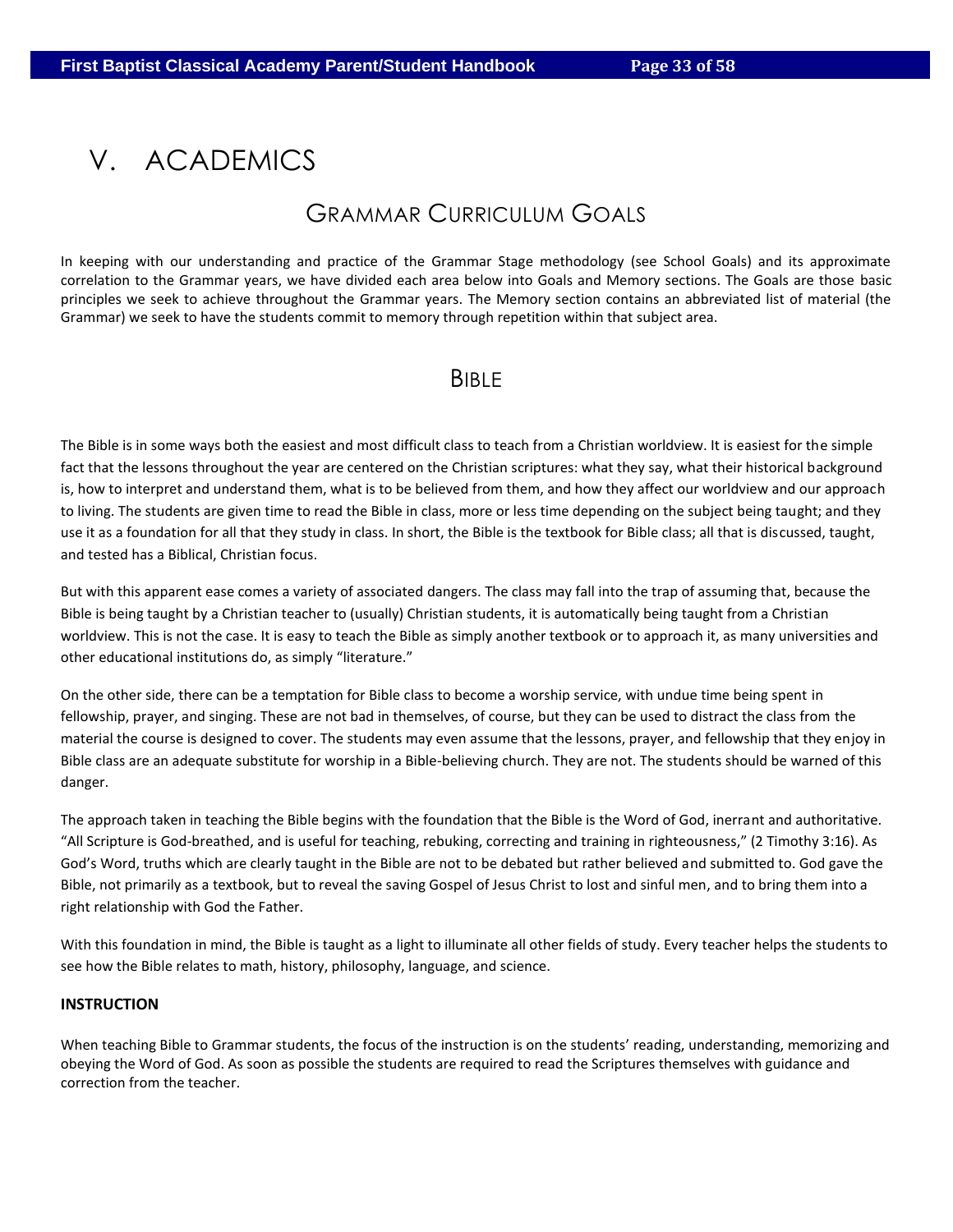A typical Grammar Bible class at First Baptist Classical Academy consists of the following:

- 1. Prayer: The teacher models praying to the Father in the name of the Son. Requests are taken occasionally and the elements of prayer included in Matthew 6:8-13 (adoration, confession, thanksgiving and supplication) are clearly emphasized.
- 2. Scripture Reading: Some classes have each student read one verse until the chapter for that particular day is complete. Others assign an individual student to come to the front of the class and do the entire reading for that day. What is important is that the students are the ones who do the reading.
- 3. Teaching/Discussion: After the reading, the teacher will direct the students' attention to both the meaning of the text as a whole and any key passages that need to be emphasized either directly or through questioning. In the older grades students are encouraged to respectfully discuss, question and comment on the meaning and application of the text.
- 4. Memory Work: Grammar-aged students are predisposed to memorize great quantities of information. At this time the students work either on catechism questions, singing memory verse songs, Psalms and Hymns, or reciting some other factual information related to Bible. It works well to introduce the new verse or song on Monday, to practice Tuesday through Thursday and then to take a test on Friday. After the test is a good time to review all or at least a few of the songs that have been memorized that year. This review is time-consuming toward the end of the year when the students know a good number of songs, but it is well worth it.

#### **BIBLE GOALS**:We seek to:

- 1. Have the students read the actual text for themselves vs. only prescribed verses.
- 2. Encourage the students to understand the verses in context, along with other good interpretation principles.
- 3. Let the Scriptures speak for themselves with clarifications and illustrations by the teacher.
- 4. Show the students the richness and requirements of the Bible.
- 5. Teach the Biblical pattern of salvation; Law before Grace.
- 6. Encourage each student to come to the Father, through the Son, and grow in their knowledge and love of Him.

## **MEMORY GOALS**: The students will recall:

- 1. The entire list of books of the Bible in correct order.
- 2. The major attributes of God, i.e. Loving, Just, Omnipresent, Omniscient, Creator, etc.
- 3. The names and significance of Adam, Abraham, Moses, David, Paul, Peter, etc.
- 4. The major acts and themes of the Gospels: Jesus' birth, miracles, crucifixion, resurrection.
- 5. The Ten Commandments
- <span id="page-33-0"></span>6. Catechisms as studie

# LANGUAGE ARTS

God has chosen to reveal Himself to man through His Word. "In the beginning was the Word, and the Word was with God, and the Word was God," (John 1:1). God has communicated His message of salvation to man through His Son, the living Word of God, and through the Scriptures, His written Word.

Language and the desire and ability to communicate are obvious gifts from our Creator to man. Language reflects the very character and nature of God, as does all His creation. "Every good and perfect gift is from above, coming down from the Father of the heavenly lights, who does not change like shifting shadows" (James. 1:17).

The function of language is twofold: (1) by it we are able to understand others, and (2) through it we can express ourselves. Because God has used language to communicate to man, we also can use it to glorify and praise Him. If we have a superficial knowledge of English, we will necessarily have shallow capabilities of communication, in understanding both the written and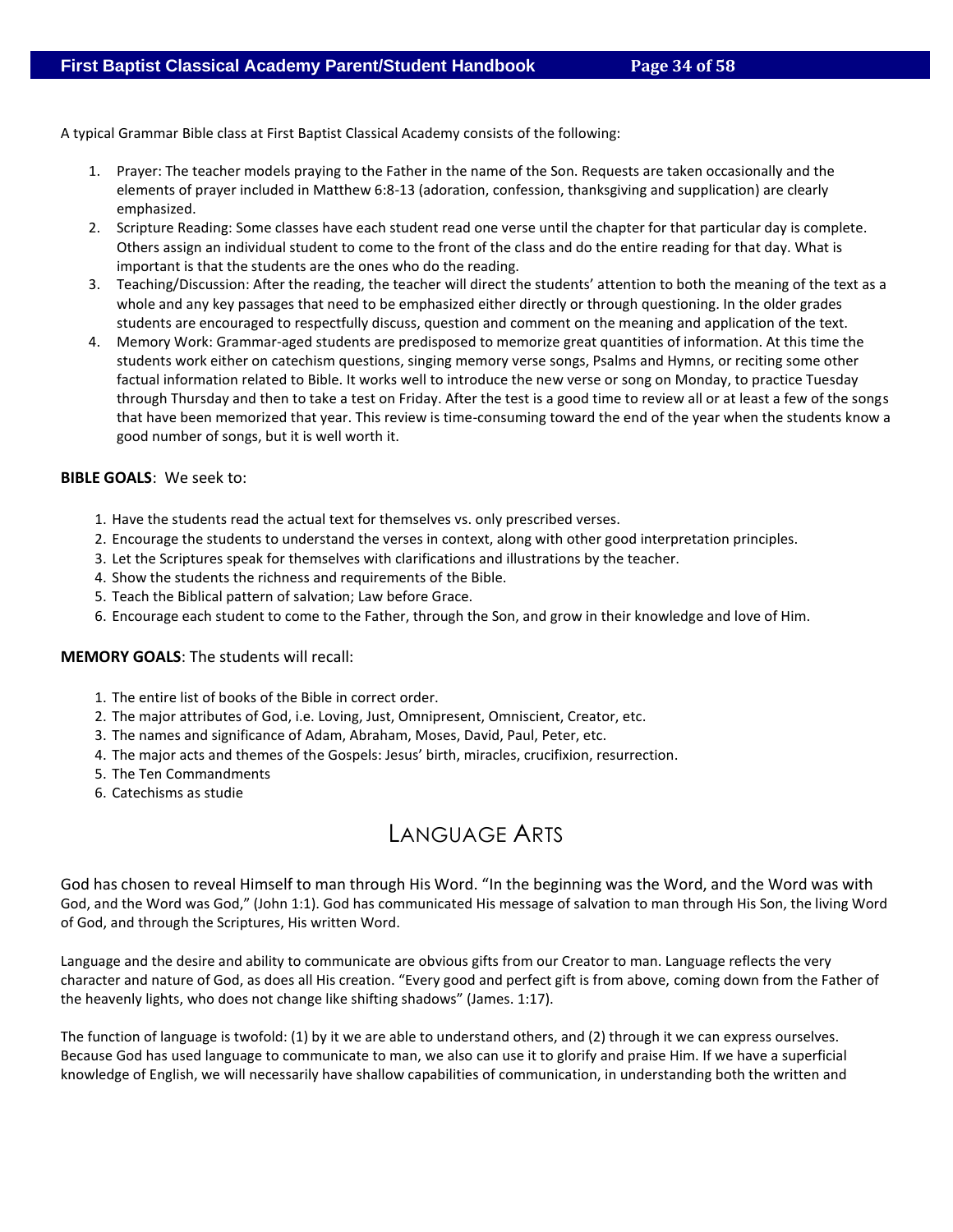spoken word. But if we have a profound grasp of the language, we will be able to receive far more from all we read and hear, and we will give far more to others in our writing and conversation.

Language is a tool in the Christian's hand. With it great things can be accomplished for the glory of God. When misused, it can cause great damage. What are the uses of the tool? Christian students can be motivated to study their mother tongue so that they can understand the Scriptures and Christian writing and become more conformed to the image of Christ in their pursuit of holiness. Beautiful language can be employed in hymns, poetry, stories, essays, books, and conversation. Language study also equips them to refute the world's false philosophies with clarity and precision.

If the student is well-taught in the basics of English, he will be protected from misunderstanding the Scriptures (as well as from misunderstanding other, less important, works). For example, knowledge of figures of speech is important in the study of Scripture. Knowledge of who is the subject and what is the object of this or that particular sentence is also important. The student will also be protected from doctrinal error through understanding the difference between indicatives and imperatives. A list of many such things could be expanded far beyond the scope of this handbook.

The application of English to the other disciplines is obvious and far-reaching. What student can approach his field of study without employing language? A ready grasp of sentence structure and an expansive vocabulary will only make his other studies more delightful to pursue and more rewarding to attain. Apollos is described in Acts 18:24 as, "an eloquent man mighty in the Scriptures." Certainly he must have been a lover of language and the Word. Language is the means by which the Christian student can shine his light before the world in relationships with family, friends, and so forth. Perhaps he will be called to full-time Christian service as a pastor or missionary, where his job will be to communicate the gospel clearly. But success in any occupation can be facilitated by a thorough understanding of language.

It is easy to point out the uses of language in the English classroom. There are many opportunities in literature study to examine the uses of language and evaluate the worldview of the author by what they say or how they say it. Composition assignments and vocabulary study afford instances where the student can apply new skills and refine old ones. Grammar must be seen as the frame that language is stretched upon like a canvas, giving it form, and enabling us to appreciate its beauty.

Once a student is taught to love language, he can enjoy limitless possibilities in self-instruction through reading, understanding, and appreciating the Scripture and secondarily, though many great literary works. The goal of the teacher is to impart that love!

## **INSTRUCTION OF ENGLISH:**

In Grammar the subject English encompasses grammar, writing (handwriting and composition), spelling, and some study skills. The specific texts and materials that we use to accomplish the objectives in English have either been designed specifically for the classical school setting or they simply "cut with the grain" of the Grammar Stage.

## **ENGLISH GOALS**: We seek to:

1. Equip every student with the skills necessary for good writing, including correct spelling and grammar, pleasing style, clarity of focus, proof-reading and self-correcting.

- 2. Put a major emphasis on good writing by requiring the students to write often and correctly in each subject area.
- 3. Encourage clear thinking by the students through requiring clear, focused writing.
- 4. Introduce the students to many styles of writing using the Bible and other high quality literature.

#### **MEMORY GOALS**: The students will recall:

- 1. The names and functions of a noun, verb, adverb, adjective, preposition, etc.
- 2. Basic spelling rules.
- 3. Correct punctuation marking and capitalization rules.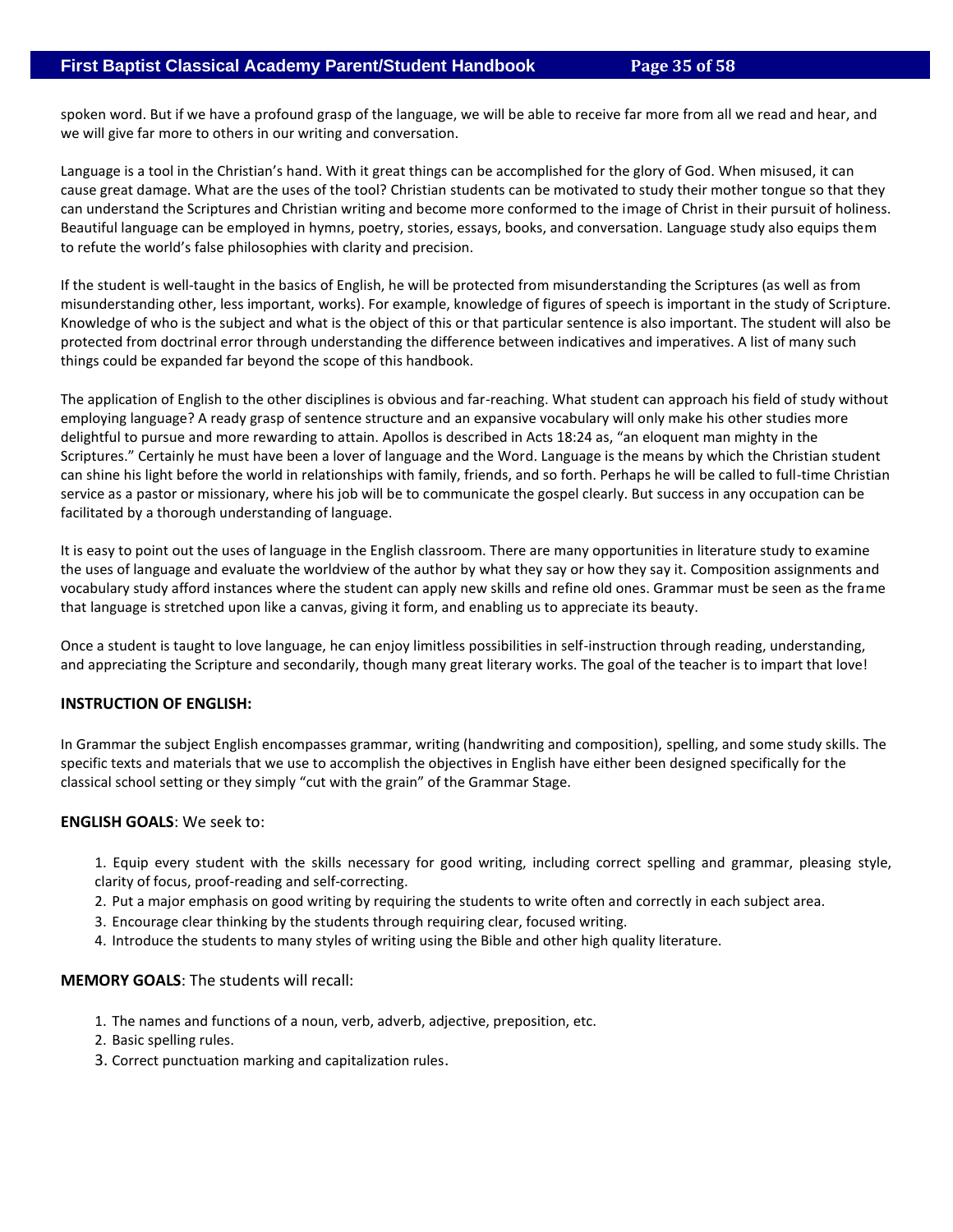## READING

<span id="page-35-0"></span>Parents who want their children to receive a classical education will be reluctant to direct them in a course of sappy books, whether or not the authors are Christians. And parents who want their children to go to heaven when they die will be reluctant to turn them over to a course of reading produced by erudite, eloquent and ultimately godless men. The problem is compounded by the fact that, unlike the government schools, private schools excel in teaching their students to *read*. And once the children learn to read, they roar through all the good books available, and a major problem then presents itself. What do we do *now*? Our kids are all dressed up with no place to go.

But before embarking on the quest for the "perfect book list," it is important to master certain principles *first*. Otherwise, your students' reading list is more likely to be based on whims and fads and the "latest rage" than upon sturdy Biblical principle.

The first thing to realize is that Biblical thinking and captivating writing are not antithetical concepts. As believing Christians, our desire should be to do everything we do to the glory of God. This means we should not write, and we should not read, Christian books which are a bunch of nothing. A Christian literature program is *not* one in which the students read, "Christian books." A Christian literature program is one in which the students are taught to read great literature and to *think* while they read, as Christians. As they do, our children must be taught to appreciate a finely-crafted sentence unto the glory of God. As Christians, we are people of the Word, and consequently, we should be people of *words*. We should understand words and use them well.

The second principle we must understand is that Biblical faith is not moralism. What many mean by Christian books is simply decent books, i.e. some kids' story with Disney-fied standards. But this sort of thing is rarely Christian; it is simply a G-rated morality tale utterly consistent with most forms of moralistic paganism. When this principle is understood, many parents are tempted to rate books according to some very simple *shibboleth* identifier, i.e. "Does it have swear words in it?" The problem is that some utterly humanistic books meet such standards, and some wonderful Christian books do not. Also related to this is the fact that our modern moralism is detached from Biblical moorings, and is consequently determined by the latest rage in contemporary "ethics" - whether political correctness, self-esteem, feminism, etc. This results in the reader being confronted with the spectacle of a King Arthur, say, working through his problems with low self-esteem.

The third principle is that, if your children are being educated to think like Christians to the glory of God, they should be equipped to read and analyze, and to a certain extent, appreciate, the writing of godless writers who were, nevertheless, craftsmen. One can appreciate some of Mark Twain's writing, Huckleberry Finn for example, while understanding his despair and refusing to follow him in it.

The temptation is, once the children have learned to read, to turn them over to the books. But this is abdication, not *teaching*. Christian teachers should not use books the way many government school teachers use video: as a cheap, no-brainer baby-sitter. Parents, and the teachers they hire, are responsible for what is going into their children's minds. It does not matter if the source is television, the neighbors' kids, or the books checked out from the school library. But in order to avoid such abdication, parents and teachers must be diligent readers as well, and they should have a good idea of how books are shaping their children's worldview, their understanding, and appreciation of well written literature.

#### **INSTRUCTION:**

First Baptist Classical Academy will emphasize literature and good books, even at the earliest years. We want our students getting at the words. First Baptist Classical Academy emphasizes objective meaning for words and teaches students never to place themselves in the position of "creating meanings" for the text. Rather, students are taught to read carefully for the author's intention.

Literacy, considered in itself, is not an automatic blessing. Literacy can be used to master *TV Guide*, Nintendo instruction manuals, and *Maclean's Magazine*. Once a student is equipped in reading, he must also be taught to love the lovely. "Finally brethren, whatever things are true, whatever things are noble, whatever things are just, whatever things are pure, whatever things are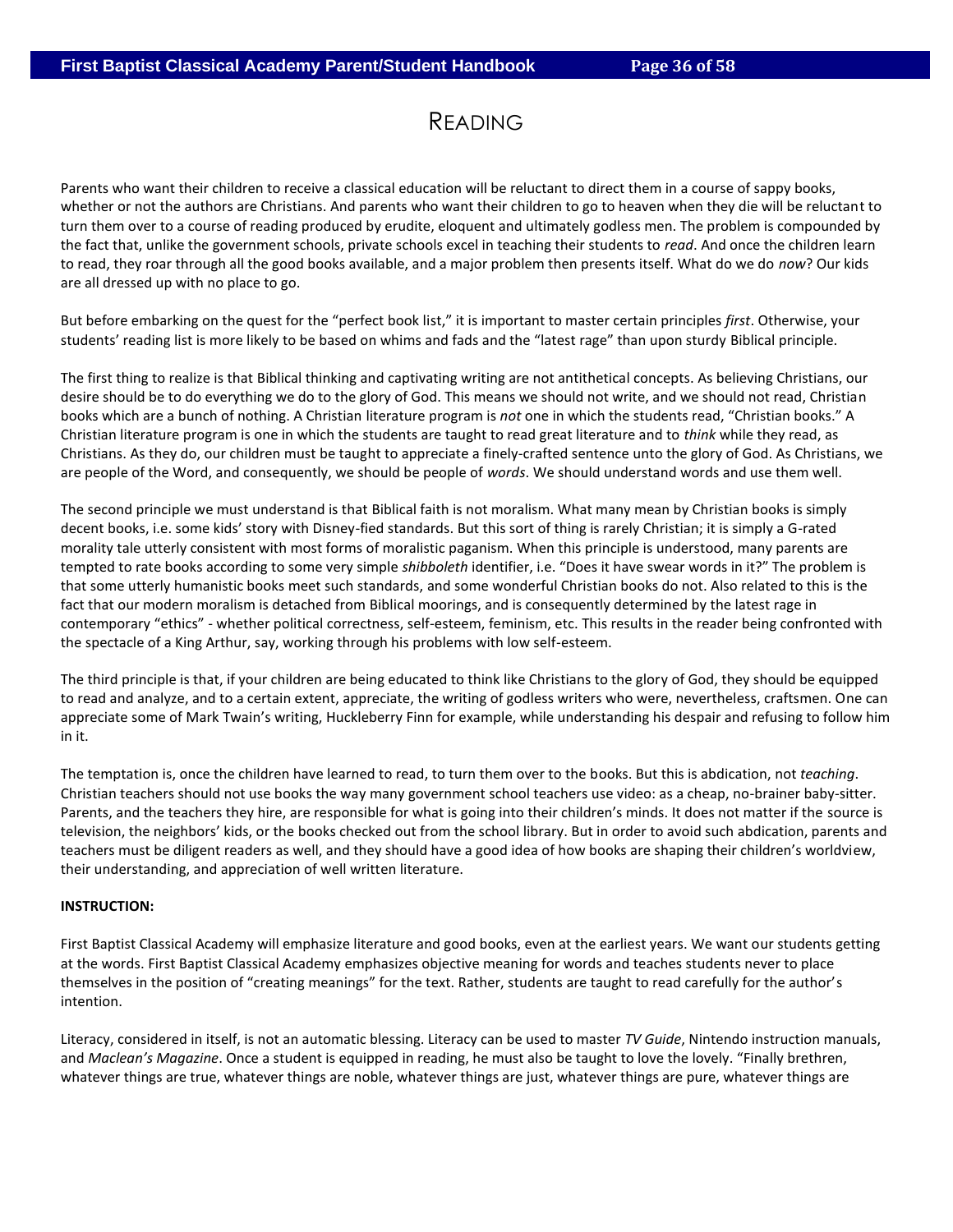lovely, whatever things are of good report, if there is any virtue and if there is anything praiseworthy-meditate on these things" (Phil. 4:8). C.S. Lewis put it this way,

*Literature exists to teach what is useful, to honour what deserves honour, to appreciate what is delightful. The useful, honourable and delightful things are superior to it: it exists for their sake; its own use; honour, or delightfulness is derivative from theirs.*

This means that, as the students are taught properly, they should grow in their love for great literature. An essential part of this process is having a teacher who loves literature as well. When a teacher loves and appreciates a book, he is then in a position to teach his students to do the same. Love is contagious.

There is a wide range of ability in reading between the Kindergartner who enters the Grammar and the Grade Six student who is ready for the Logic Stage. Therefore, a thorough description of the particular pedagogy employed in each grade of the Grammar would be extensive. It is the general patterns seen in teaching which we will address here.

The first spectrum to consider is that of the amount of individual instruction that each child receives in reading. The progression that we generally follow is that the younger the student is, the more individual attention he will need, and the older the student is, the more independent work will be expected of him. This naturally means that the K through Grade 2 students will need to have small groups, and in some cases parent helpers, in order to monitor, coach and give instruction to each student. In Grades 3 and 4, students are making the transition over to being independent readers; they therefore need less actual reading instruction. By the time a student reaches Grade 5, proficiency in reading and comprehension should be attained, and the focus shifts from learning the skills of reading and understanding to the evaluation of high quality literature.

For example, in Grade 6 our students will read books like *The Call of the Wild* and *White Fang* by Jack London. Now, Jack London was a commendable writer and his books are captivating to read, but that is not why we assign them to our students. The reason that the Grade 6 students are required to read London's works is because they are textbook-case examples of naturalism, and it is our desire that the students be able to identify opposing worldviews in the literature they read and respond effectively within the context of the Christian worldview.

Another aspect of reading, which is related to this issue, is that of how much emphasis should be placed on oral reading as opposed to silent reading. A similar ratio as the one outlined above is appropriate. The younger the students are, the more oral reading they will be required to do. As the students progress into the upper Grammar the amount of oral reading is reduced but never completely abandoned.

## **READING GOALS:** We seek to:

- 1. Use phonics as the primary building blocks for teaching students to read.
- 2. Encourage the students to read correctly as soon as possible (normally in Kindergarten or Grade 1).
- 3. Introduce the students to high-quality children's literature as soon as possible through our reading program.
- 4. Carefully monitor the student's reading abilities to ensure he is at a reasonable level, is comprehending adequately, and is reading fluently, both orally and silently.
- 5. Integrate, wherever possible, other subjects into reading, such as history and science.
- 6. Develop oral reading skills.

7. Foster a life-long love of reading and high quality literature, especially the Scriptures, after being taught to recognize the characteristics of such literature.

#### **MEMORY GOALS:** The students will recall:

- 1. The vowels and their sounds.
- 2. The consonants and their sounds.
- 3. The definitions of plot, character, fiction, non-fiction, biography, etc.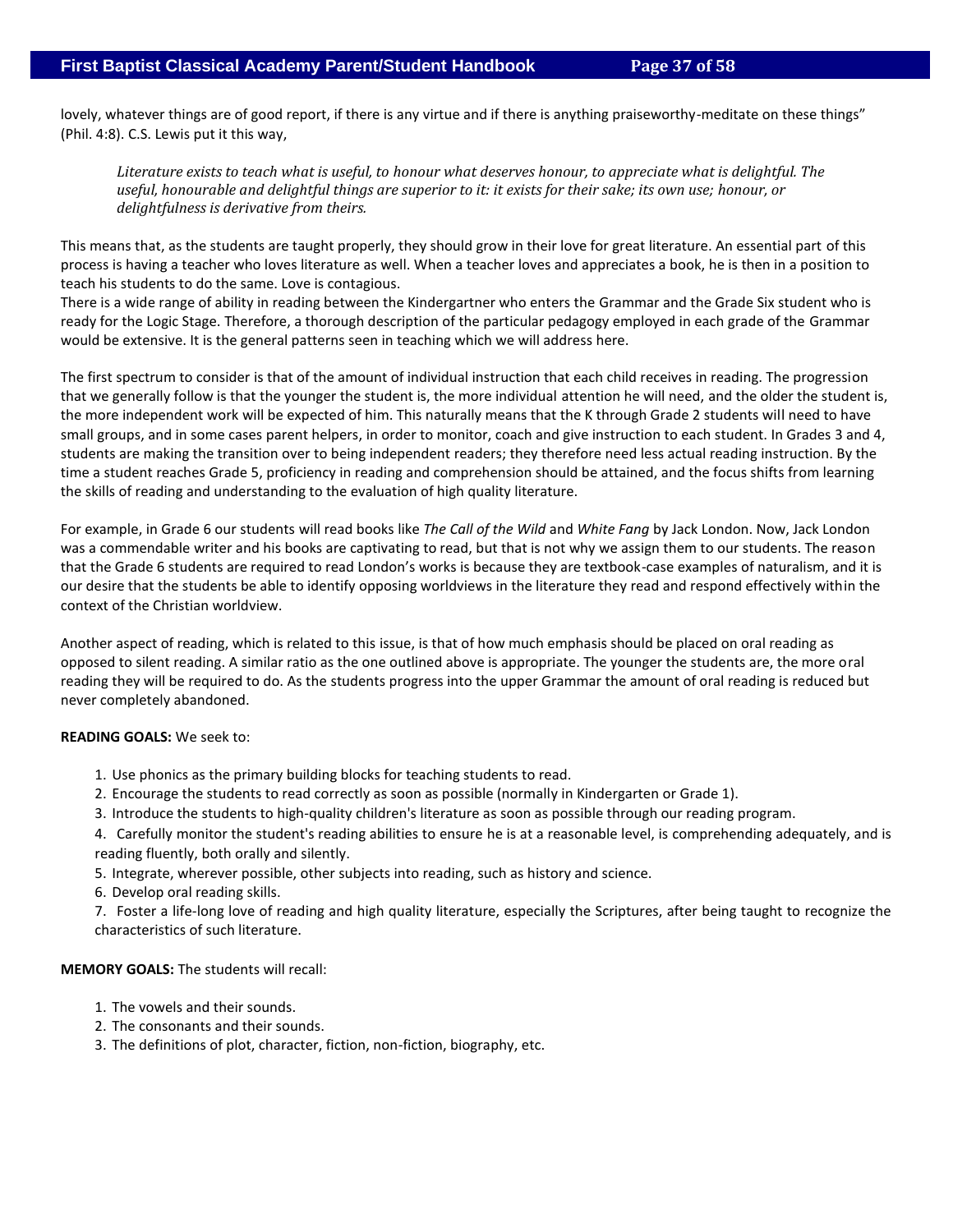#### **A NOTE ON THE GRAMMAR LITERATURE READING LIST**:

Each grade is responsible to read through at least ten of the books on its literature list each year. In Grades Two through Six the list has been broken into the following three sections to provide clarity and accountability:

- 1. CORE BOOKS: These are books that each student will read through over the course of the year.
- 2. AUXILIARY BOOKS: This is a list of pre-approved books that a teacher may choose from in order to complete the required ten books per year. This list allows for some flexibility in challenging students with particular strengths or weaknesses.
- 3. CHALLENGE BOOKS: This is simply a list of good books for the avid reader to attack once his classroom reading is complete. These books can also be used to provide structure and quality for activities such as read-a-thons, and bookdrives.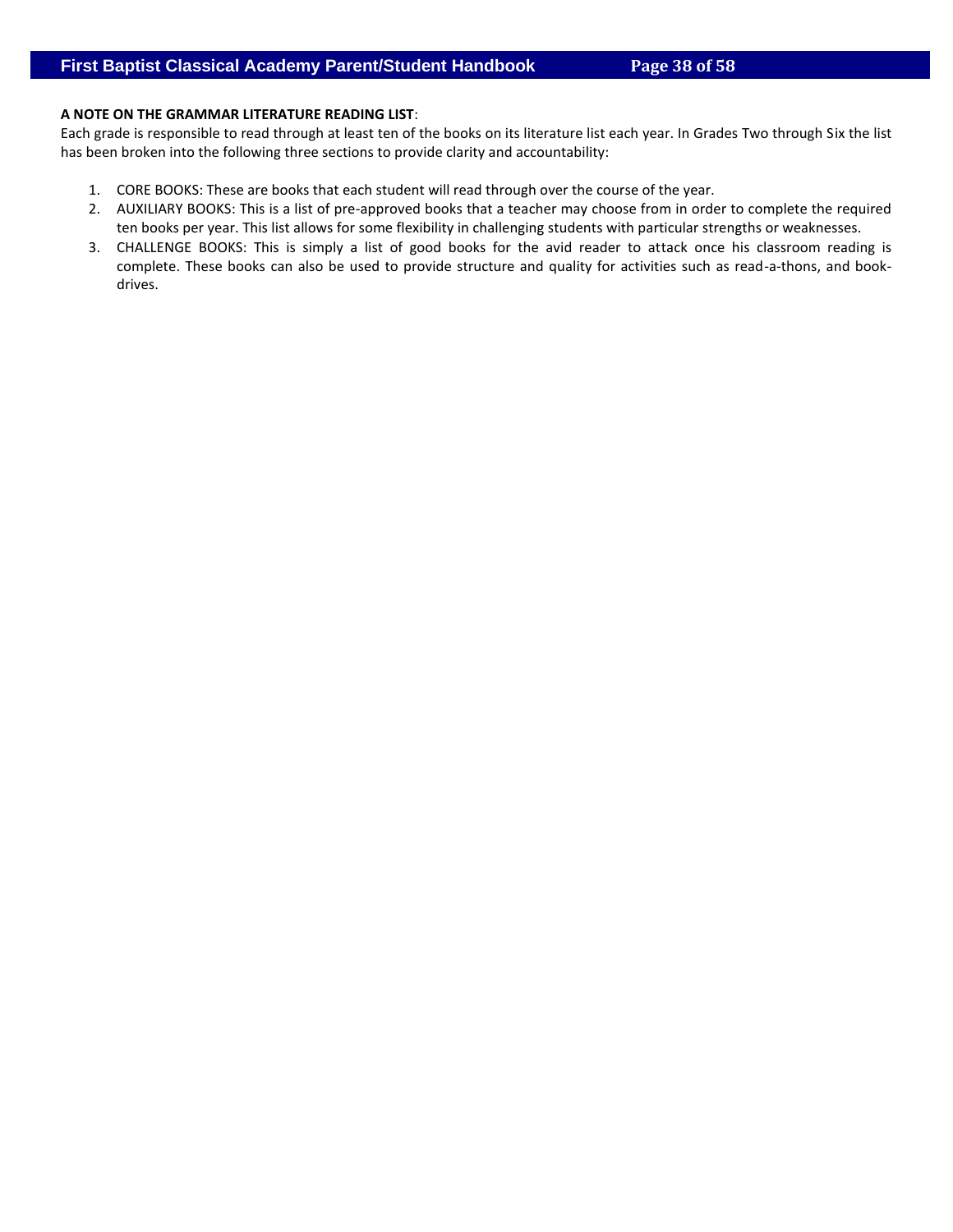| FIRST BAPTIST CLASSICAL ACADEMY READING LIST |                                          |                                       |                                         |                                       |                                          |
|----------------------------------------------|------------------------------------------|---------------------------------------|-----------------------------------------|---------------------------------------|------------------------------------------|
| <b>Grade 1</b>                               | <b>Grade 2</b>                           | <b>Grade 3</b>                        | <b>Grade 4</b>                          | <b>Grade 5</b>                        | Grade 6                                  |
| As the Crow Flies - Hartman                  | <b>CORE BOOKS</b>                        | <b>CORE BOOKS</b>                     | <b>CORE BOOKS</b>                       | <b>CORE BOOKS</b>                     | <b>CORE BOOKS</b>                        |
| Bedtime for Frances - Hoban                  | A Chair for My Mother - Williams         | Babe: The Gallant Pig - King-Smith    | Stuart Little - White                   | Greek Gods - Evslin                   | Air Raid, Pearl Harbor - Taylor          |
| Blueberries for Sal - McCloskey              | Amelia Bedelia (2 series) - Parish       | The Cabin Faced West - Fritz          | Winter of Red Snow - Gregory            | Silver Chair - Lewis                  | Carry on Mr. Bowditch - Latham           |
| Bears Bargain                                | Bears On Hemlock Mtn - Dagliesh          | Charlotte's Web - White               | Caddie Woodlawn - Brink                 | Summer of the Monkeys - Rawls         | Christmas Carol - Dickens                |
| Cat in the Hat - Suess                       | Benjamin Franklin -Children's Press      | Homer Price - McCloskey               | My Side of the Mountain - George        | Tuck Everlasting - Babbitt            | Hamlet - Shakespeare                     |
| Cat in the Hat Comes Back - Suess            | Biggest Bear - Ward                      | Lion, Witch, & the Wardrobe - Lewis   | Book of Three - Alexander               | The Door In the Wall - DeAngeli       | Hiding Place - ten Boom                  |
| Cat Who Wore a Pot On - Slopian              | Blaze and the Lost Quarry - Anderson     | Long Winter - Wilder                  | Prince Caspian - Lewis                  | Adventures of Robin Hood - Vivian     | Hobbit - Tolkien                         |
| Chicka Chicka Boom Boom - Martin             | Caps for Sale - Slobodkin                | Mr. Popper's Penguins - Atwater       | Number the Stars - Lowry                | Eagle of the Ninth - Sutcliff         | Morning Star of the Reformation -        |
| Chicken Soup With Rice - Sendak              | Cat Who Wore a Pot On - Slepian          | Winnie the Pooh - Milne               | Escape From Warsaw - Serraillier        | Adventures of Tom Sawyer - Twain      | Thomson                                  |
| City Mouse/Country Mouse - Wallner           | Cowboys - Random House                   | Magician's Nephew - Lewis             | The Horse and His Boy - Lewis           |                                       | Much Ado About Nothing - Shakespeare     |
| Clifford Big Red Dog - Bridwell              | Curious George - Rey                     |                                       | Rabbit Hill - Lawson                    | <b>AUXILIARY BOOKS</b>                | The Scarlet Pimpernel - Orczy            |
| Corduroy - Freeman                           | Dr. DeSoto - Stieg                       | <b>AUXILIARY BOOKS</b>                |                                         | Animal Farm - Orwell                  | Six Sherlock Holmes Stories - Doyle      |
| Days With Frog and Toad - Lobel              | Emperor's New Clothes - Anderson         | Courage of Sarah Noble - Dagliesh     | <b>AUXILIARY BOOKS</b>                  | Pushcart War - Merrill                | Tales From Shakespeare - Lamb            |
| Each Peach, Pear, Plum - Ahlberg             | Farmer Boy - Wilder                      | Hundred Dresses - Estes               | Rifles for Watie - Keith                | Phantom Tollbooth - Juster            | Watership Down - Adams                   |
| Frog and Toad Are Friends - Lobel            | Flip in the Morning - Dennis             | Indian in the CupBoard - Reid         | Seaman - Karwaski                       | From the Mixed Up Files of Mrs. Basil | Last Battle - Lewis                      |
| Frog and Toad Together - Lobel               | Frog and Toad are Friends - Lobel        | Misty of Chincoteague - Henry         | Borrowers - Norton                      | Е.                                    | Call of the Wild - London                |
| Frog and Toad All Year - Lobel               | George W. Carver - Childrens Press       | Sarah, Plain and Tall - MacLacklan    | Soun Tetoken-Thomasma                   | Frankweiler - Konigsburg              |                                          |
| Green Eggs and Ham - Suess                   | Little Bear's Visit - Minarik            |                                       | Sign of the Beaver - Speare             | Mrs. Frisby & Rats of NIMH - O'Brien  | <b>AUXILIARY BOOKS</b>                   |
| Hop On Pop - Suess                           | Little House - Burton                    | <b>CHALLENGE BOOKS</b>                | Magical Melons - Brink                  | Princess and the Goblin - MacDonald   | Father Brown Stories - Chesterton        |
| If You Give a Mouse a Cookie - Numeroff      | Little House In the Big Woods -Wilder    | A Bear Called Paddington - Bond       | Paul Revere Boston Patriot - Stevenson  | Rascal - North                        | John Calvin - Halsema                    |
| Imogene's Antlers - Small                    | Little House on the Prairie - Wilder     | By the Shores of Silver Lake - Wilder | Snow Treasures - McSwigan               | Shadow of a Bull - Wojciechowska      | John Knox - Martin                       |
| Keep the Lights Burning, Abbie - Roop        | Long Way Westward -Harper Trophy         | Gone Away Lake - Enright              | Then What Happened Paul Revere? -       | Wheel on the School - DeJong          | Man Who Would Be King - Kipling          |
| Little Bear - Minarik                        | Madeline - Bemelmans                     | Harry's Mad - King-Smith              | Fritz                                   | Adam of the Road - Gray               | Roll of Thunder, Hear My Cry - Taylor    |
| Little Bear's Visit - Minarik                | Magic Fish - Littledale                  | I, Houdini - Reid Banks               | Railway Children - Nesbit               | Jungle Books - Kipling                | White Fang - London                      |
| Little Rabbit's Loose Tooth - Bate           | Make Way for Ducklings -McCloskey        | Landing of the Pilgrims - Daugherty   |                                         | Wind in the Willows - Grahame         | Henry V - Shakespeare                    |
| Magic Fish -Littledale                       | Miss Nelson Is Missing - Allard          | Matchlock Gun - Edmonds               | <b>CHALLENGE BOOKS</b>                  | Voyage of the Dawn Treader - Lewis    | Foxe's Book of Martyrs - Foxe            |
| The Mitten - Blett                           | Nate the Great & the Lost List -         | Moffats - Estes                       | Bully for You, Teddy Roosevelt! - Fritz |                                       | Out of the Silent Planet - Lewis         |
| Moon Mission - Garfield                      | Sharmot                                  | Owls in the Family - Mowat            | Island of the Blue Dolphins - O'Dell    | <b>CHALLENGE BOOKS</b>                |                                          |
| Mouse Tales - Lobel                          | New Coat for Anna - Ziefert              | Princess and Curdie - MacDonald       | The Ark - Benary-Isbert                 | Old Yeller - Gipson                   | <b>CHALLENGE BOOK</b>                    |
| Mouse Soup - Lobel                           | Nice New Neighbors -Brandenberg          | Sounder - Armstrong                   | Good-bye My Lady - Street               | Cricket in Times Square - Selden      | With Lee In Virginia - Hentry            |
| One Fish. Two Fish - Suess                   | Oxcart Man - Hall                        | Understood Betsy - Canfield Fisher    | Strawberry Girl - Lois Lenski           | Where the Red Fern Grows - Rawls      | Screwtape Letters - Lewis                |
| Owl At Home-Lobel                            | More Stories From Grandma's Attic        |                                       | Journey from Peppermint St - De Jong    | Humorous Stories and Sketches - Twain | All Creatures Great & Small - Herriot    |
| Rosie's Walk - Hutchins                      | The Tale of Peter Rabbit - Potter        |                                       | All-of-a-Kind Family - Sydney Taylor    | Beowulf - Anon.                       | Kim - Kipling                            |
| Sam the Minute Man - Benchley                | Tell Me a Mitzi - Segal                  |                                       | Heidi - Spyri                           | Anne Of Green Gables - Montgomery     | Tolkien - Carpenter                      |
| Stone Soup - McGovern                        | <b>Ugly Duckling - Moore</b>             |                                       | Hans Brinker or the Silver Skates -     | Witch of Blackbird Pond - Speare      | Evidence Not Seen - Rose                 |
| Seven Little Rabbits - Becker                | Wagon Wheels - Harper Trophy             |                                       | Dodge                                   | Secret Garden - Burnett               | Pilgrim's Progress - Bunyan              |
| The Surprise Party - Hutchins                |                                          |                                       | Calico Bush - Field                     | Treasure Island - Stevenson           | Tale of Two Cities - Dickens             |
| Tale of a Tadpole - Wallace                  | <b>AUXILARY BOOKS</b>                    |                                       | A Wrinkle In Time - L'Engle             | Silver Branch - Sutcliff              | Merry Adventures of Robin Hood - Pyle    |
| True Story of Pocahantas - Penner            | The Adventures of Chatterer the Red      |                                       | Incredible Journey - Burnford           | Lantern Bearers - Sutcliff            | Martin Luther, Hero of Faith - Concordia |
| Up in the Sky - Garfield                     | Squirrel - Burgess                       |                                       | Gettysburg - Kantor                     | Five Children and It - E. Nesbit      | <b>Great Expectations - Dickens</b>      |
| Whose Mouse are You? - Kraus                 | Velveteen Rabbit - Williams              |                                       | Henry Reed, Inc. - Robertson            | Time Cat - Alexander                  | Guns of Naverone - MacClean              |
| Young Orville & Wilbur Wright-Troll          | On the Shores of Silver Lake - Wilder    |                                       | Lassie Come Home - Knight               | Tom's Midnight Garden - Pearce        | War of the Worlds - Wells                |
| Publ.                                        | By the Banks of Plum Creek - Wilder      |                                       | Star of Light - St. John                | House of Sixty Fathers - De Jong      | Two Towers - Tolkien                     |
|                                              | The Adventures of Paddy the Beaver -     |                                       | In the Year of the Boar - Lord          | <b>Bronze Bow - Speare</b>            | Time Machine - Wells                     |
|                                              |                                          |                                       | Journey from Peppermint St. - De Jong   |                                       | Return of the King - Tolkien             |
|                                              | <b>Burgess</b>                           |                                       |                                         | Family Under the Bridge - Carlson     |                                          |
|                                              | <b>CHALLENGE BOOKS</b>                   |                                       | Thee Hannah - De Angeli                 | Little Lord Fauntleroy - Burnett      | Fellowship of the Ring - Tolkien         |
|                                              |                                          |                                       |                                         | Epic of Gilgamesh - Anon.             | Taming of the Shrew - Shakespeare        |
|                                              | Hitty: First Hundred Yrs. - Rachel Field |                                       |                                         | Black Ships Before Troy - Sutcliff    | Huguenot Garden - Jones                  |
|                                              | Black Beauty - Anna Sewell               |                                       |                                         |                                       | Scottish Seas - Jones                    |
|                                              | Big Red - Kjelgaard                      |                                       |                                         |                                       | Alice in Wonderland - Carroll            |
|                                              | Haunt Fox - Kjelgarrd                    |                                       |                                         |                                       | 39 Steps - Buchan                        |
|                                              | The Red Keep - French                    |                                       |                                         |                                       | By Right of Conquest - Henty             |
|                                              | When We Were Young - A.A. Milne          |                                       |                                         |                                       | In the Reign of Terror - Henty           |
|                                              | Gentle Ben - Walter Morley               |                                       |                                         |                                       |                                          |
|                                              | McBroom Stories - Sid Fleishman          |                                       |                                         |                                       |                                          |
|                                              |                                          |                                       |                                         |                                       |                                          |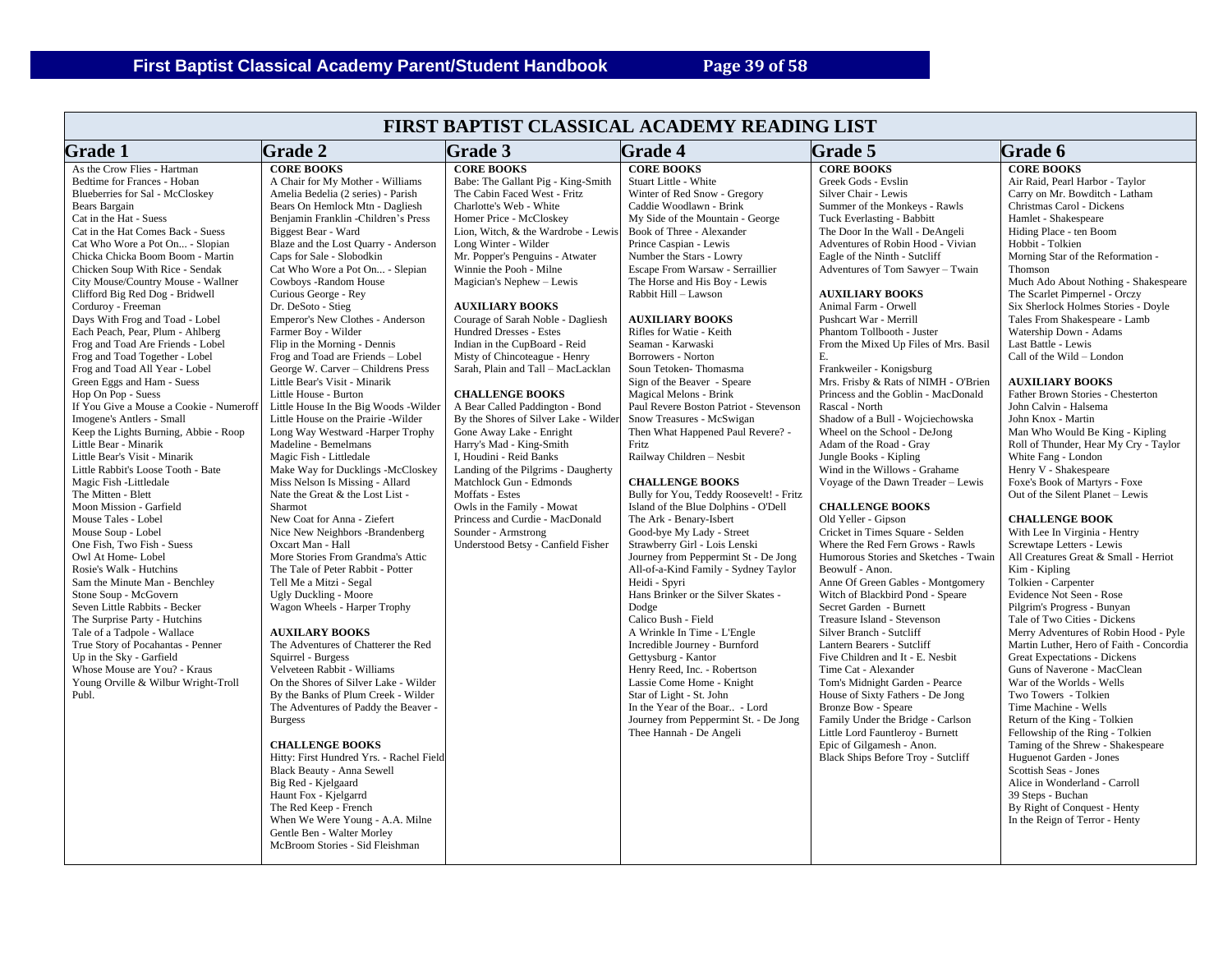## MATHEMATICS

<span id="page-39-0"></span>Christian schools should have the goal of teaching all subjects as part of an integrated whole with the Scriptures at the center. Included in these subjects is mathematics. In no way should Christians believe the lie that, though history, literature, science, and other subjects can be successfully integrated with the Christian worldview, mathematics is somehow worldview neutral. On the contrary, mathematics is a very theological science, being an expression of the numeric aspect of God's character and of the logic that is in Him. In the preface to his *Almagest*, Ptolemy wrote that the mathematical sciences were the best evidence of divinity because of their consistency and incorruptibility. Mathematics seeks to discover, examine and apply those fundamental laws by which God gives order to his creation.

The foundation of all truth, including the truths of mathematics, is the God of Scripture. The various spheres of mathematics are expressions of His logical character and His creative, sustaining power.

First, God Himself has a numerical nature. He is one God in three Persons: Father, Son, and Holy Spirit. The unity of God is declared in Deuteronomy 6:4, "Hear, O Israel: The Lord our God, the Lord is one!" The plurality of God is declared in passages such as 2 Cor. 13:14, "The grace of the Lord Jesus Christ, and the love of God, and the communion of the Holy Spirit be with you all. Amen."

Because God has a plural nature, creation reflects that plurality. The ultimate reality is not one, but one and many. Creation is real, and really has distinguishable, countable particulars. As King David said, "O Lord, how manifold are your works! In wisdom you have made them all" (Ps. 104:24).

God created all things such that the creation reflects some of His attributes. Thus, we have a trustworthy basis for mathematical concepts. Briefly, the countable attributes of God provide a foundation for arithmetic. God is present in space (cf. Ps. 139:7), thus there is true measure and a foundation for geometry. The infinity and immensity of God (Ps. 90:2; 1 Kings 8:27) also give us a foundation for the concept of infinity used in calculus.

As we study mathematics, we should, as Christians, expect to see God's handiwork everywhere. We should not be surprised to discover mathematical regularity in physics, astronomy, chemistry, and other sciences. Indeed, we should expect the mathematical formulas we derive to have application to the real world, because God has given mathematics as a tool for extending godly dominion over creation.

#### **MATHEMATICS GOALS:** We seek to:

- 1. Ensure that the students have a thorough mastery of basic mathematical functions and tables.
- 2. Put an emphasis on conceptual, as well as practical, understanding through the frequent use of story problems.
- 3. Illustrate God's unchanging character through the timeless, logical mathematical systems He gave to man through His gift of reason.

## **MEMORY:** The students will recall:

- 1. The four basic mathematics properties; i.e. addition, subtraction, multiplication, division, and their uses.
- 2. Multiplication facts to 12.
- 3. Addition and subtraction facts to 20.
- 4. All aspects of telling time, reading thermometers, identifying dates, and coin values.
- 5. All cardinal directions and basic geometric shapes.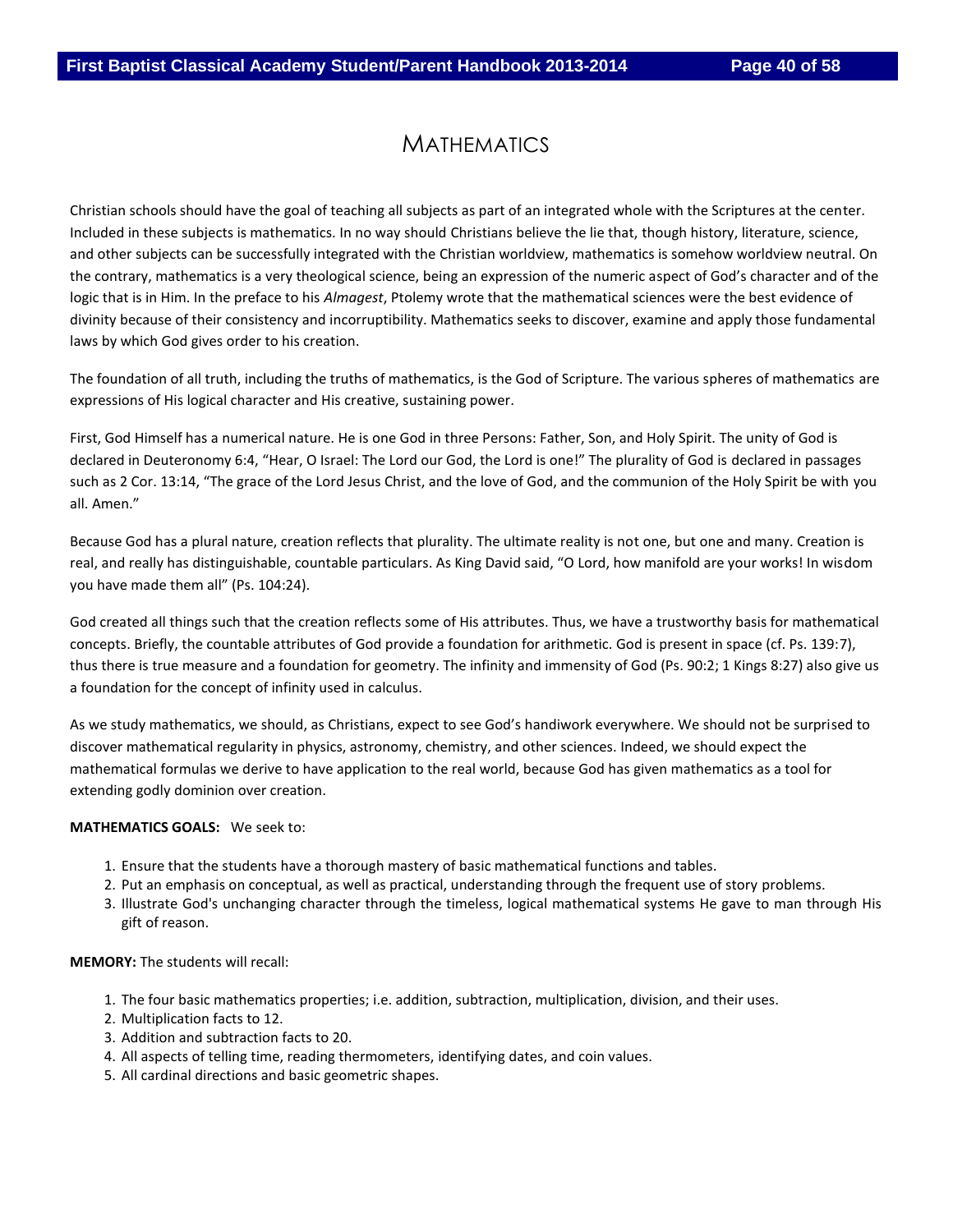## **HISTORY**

<span id="page-40-0"></span>Christianity is a religion of remembering. From creation to present, the children of God have been commanded to remember His justice, righteousness, holiness, and faithfulness to his people. History is the record of God's providential dealings with men. From a Christian standpoint, the importance of examining and understanding history is inestimable. As Christians, our faith rests on the historical truth of Christ's incarnation, life, death, and resurrection during the first century A.D., in the locale of Jerusalem, under the political control of the Roman Empire (I Cor. 15:14). The truth of the record of Creation in Genesis also forms the basis for the totality of Christian and Biblical thought (Col. 1-2).

Further, we believe that a Christian worldview of history must begin with a Biblical view of man, his nature and destiny. The Biblical view allows us to interpret and evaluate his actions according to God's unchangeable commands and principles. Students should come to understand that the actions of man are always under the superintendence and sovereign control of God (Prov. 21:1). Thus, the study of history educates us about God's interactions with our predecessors and thereby provides lessons for us and our descendants (Ps. 78, Ps. 102:18, Romans 15:4, I Cor.10:1-11). God raises up and brings down nations (Ps. 2). Nations and individuals that follow His righteous standards are blessed by Him, and those that rebel against Him are cursed (Prov. 14:34).

Certain other principles related to our beliefs about the study of history are:

- 1. History is linear, not cyclical; that is, it is proceeding along the path God directs from creation until Christ's triumphant return.
- 2. Historical sources, both primary and secondary, are to be compared and examined in the light of God's Word and sound scholarly standards.

Finally, we believe that, through the examples in and of His Word, God demonstrates that the careful study of history is a necessary activity for all believers as they seek a better understanding of and obedience to His will.

#### **INSTRUCTION:**

History, like all other disciplines, is best taught through the classical approach. That is, in the grammar stage students will learn the data and rules of history; in the logic stage, the students will examine the reasons, causes, and connections of history; and in the rhetoric stage, the students will express, orally and in written form, their understanding and evaluation of history.

History is a wonderful subject to teach, and there is a plethora of ways in which to present, practice and assess historical information in the Grammar Stage. The following is a list of a few of the different ideas that are used in our Grammar history program.

**Story Telling:** Students love to hear true stories of historical significance. It is the teacher's job to be well acquainted with the subject matter that they are teaching. This means a lot of reading, especially the reading of primary sources.

**Sound-Offs:** A good way to review history information is to divide it into different parts, assign parts to the students, and have them recite their parts (sound-off) at the appropriate time. This transforms a review into a performance in which the students are working together to show what they remember.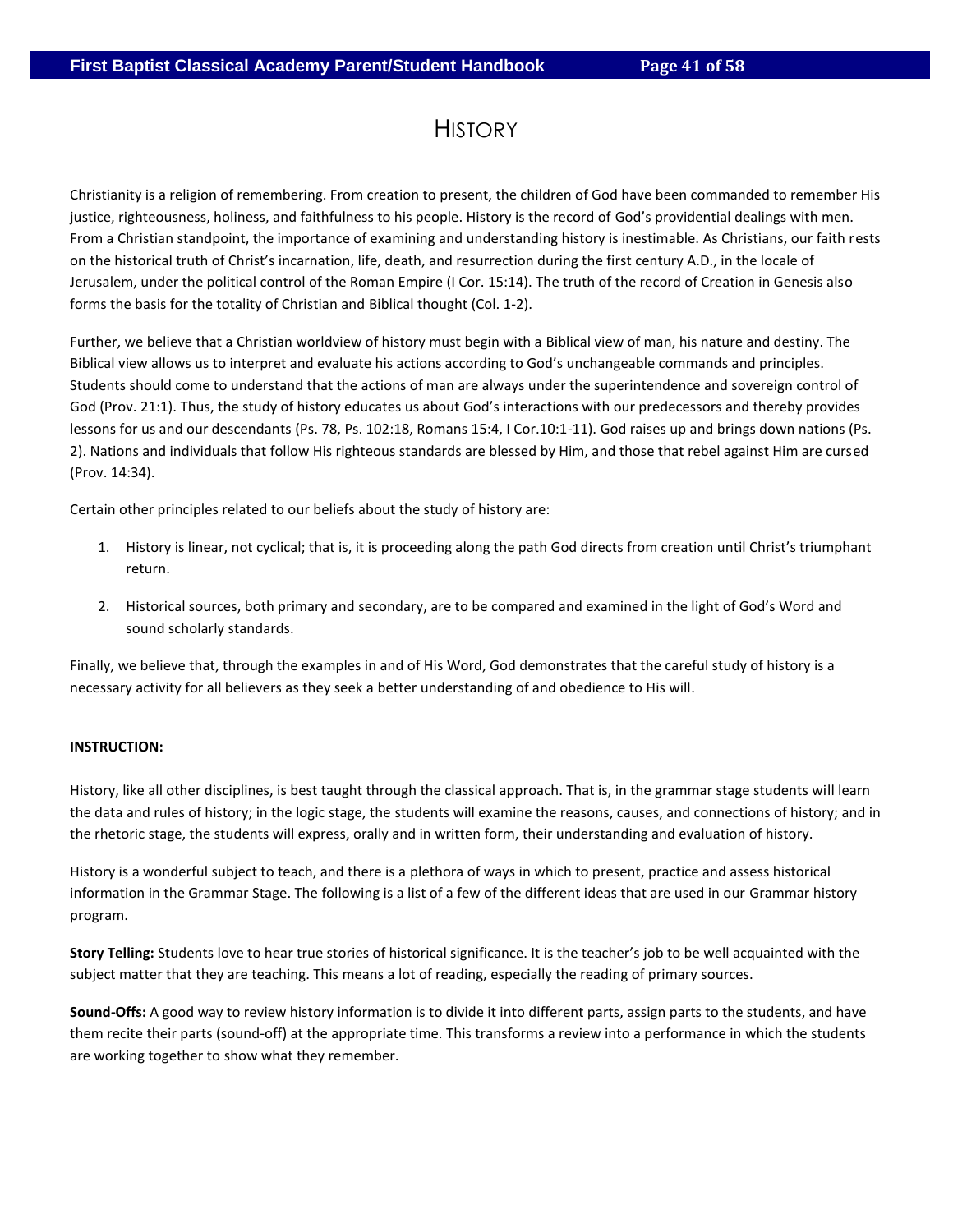**Flash Cards:** Flash cards are a great way for a teacher to present new information while maintaining a manageable review of previous information. Some classes have the students make their own flash cards on 4" x 6" note cards. The lined side contains text having to do with the significant event or person and on the blank side the student draws a picture having to do with the text.

**Singing:** Historical information is the stuff that great songs are made of. Grammar aged students love to sing, and the lyrics are inescapably imbedded in one's mind with great delight.

**Poetry:** Reading and writing poetry about the time period in history that you are studying is a rewarding venture. In the upper Grammar, students who have been instructed in the art of crafting poetry will enjoy writing their own poem about a certain event or famous person after they have studied it.

**Integration:** One very natural connection that we try to take advantage of is that between history and literature. Many of our literature titles correspond to the time period that the students are studying in history. For example, the sixth graders may read *The Scarlet Pimpernel* and *A Tale of Two Cities* while they study the French Revolution. This is a great way to accomplish multiple objectives at once.

**Primary Documents:** It is essential that students learn to read primary documents in their study of history. In the upper Grammar this is especially beneficial and interesting.

#### **HISTORY/GEOGRAPHY GOALS:** We seek to:

- 1. Teach the students that God is in control of History and He will determine its ultimate outcome.
- 2. Enable the students to see God's hand in the history of the world and the Canada, specifically by illustrating the effect His people have had on history.
- 3. Broaden the students' understanding of history and geography as the students mature, specifically by deepening the level of exposure and research into various topics kindergarten through sixth grade.
- 4. Make history and geography "come alive" for the students through the use of a unit approach to history and its related areas and by using many forms of information and research, e.g. biographies, illustrations, field trips, guest speakers, music, art, foods, architecture, etc.

**MEMORY:** The students will recall:

- 1. The names and capitals of all of Canada's Provinces and Territories.
- 2. The names of continents, oceans, and most major countries of the world.
- 3. Key figures in history; e.g. Homer, Martin Luther, etc.
- 4. Key dates and their significance in history; e.g. Fall of Rome, 1492, 1620, etc.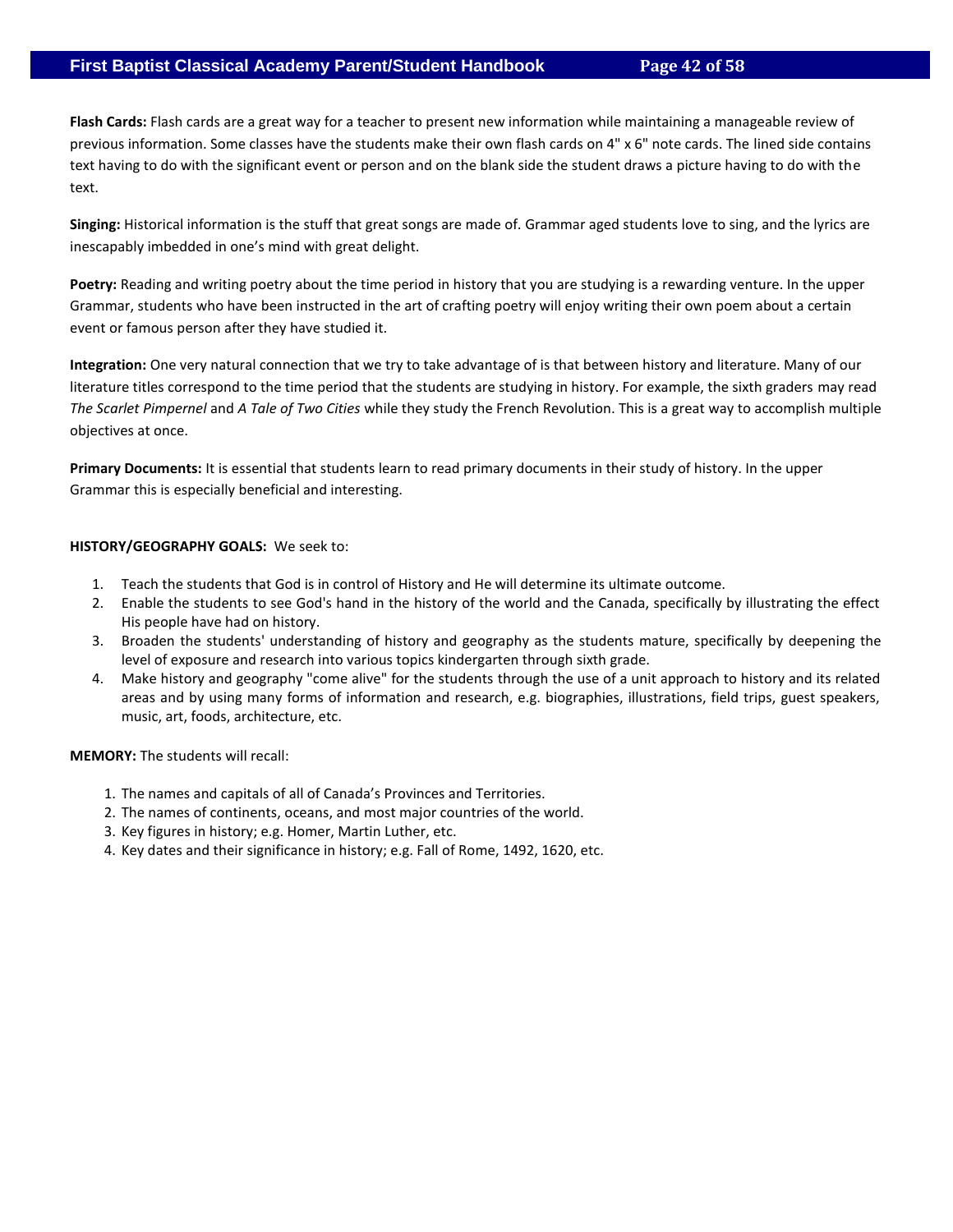## **SCIENCE**

<span id="page-42-0"></span>What does it mean to think of science from a Christian Worldview? It means to teach science indeed. Science is the systematic study of creation, based on observations. Three fundamental questions that need to be addressed are:

- 1. Where did the creation come from?
- 2. What is it saying?
- 3. Is knowledge of the creation necessary?

In the Bible we are told explicitly that in six days the Lord made the heavens, earth, the sea and all that is in them. Clearly the creation, or nature, is God's handiwork, and the more we study about creation the more we will know about Him. In a similar way, students of Vincent Van Gogh do not merely study biographies and critiques written about this famous artist. Instead one must study the handiwork of the artist in order to appreciate who he was. A close investigation of his actual paintings is an essential element of the discipline.

Now that we know where the creation came from, let's turn to the second question. Is nature saying anything in particular? Romans 1:20 states, "For since the creation of the world His invisible attributes, His eternal power and divine nature, have been clearly seen, being understood through what has been made, so that they are without excuse." What is it that is clearly seen, being understood through what has been made? God's invisible attributes, eternal power and divine nature are seen. This passage says that these things are not only seen but clearly seen through what has been made, through creation. This means the creation is in effect a sermon on the invisible attributes of God, His eternal power and His divine nature. The creation is testifying to these things, and the result of this sermon is that man is without excuse. Need a Christian have any stronger motivation to study creation? When we investigate nature, we are in a very real sense, examining a sermon on the invisible attributes, the eternal power, and the divine nature of our creator.

Another reason that Christians should study science is so that they can fulfill God's mandate for dominion. The first command that God gave to man after his creation was to "Be fruitful, and multiply, and fill the earth, and subdue it; and rule over the fish of the sea and over the birds of the sky, and over every living thing that moves on the earth." One tool that aides us in our efforts to obey this command is science, and the fruit of science, technology. An obedient study and application of science helps the Christian to fill, subdue, and rule over the earth in an effective manner.

Since *the* creation is in fact *a* creation, a masterpiece made by the Lord our God; it is not surprising that Christians throughout history have led the field in science. As we teach our children more about the creation, it is important that we keep in mind that all of *this* was made by the Creator, that it all is proclaiming His attributes, that knowledge of it helps a servant to exercise subordinate dominion over creation, and that all of creation is sustained presently and graciously, by and for Him.

#### **INSTRUCTION**:

Our primary focus in the lower Grammar is on what has historically been termed Natural History or Natural Philosophy. That is, the study of plants, animals, rocks, etc., that primarily is native to our area. For example, we want our students to be able to go for a walk with their grandparents in the forest just outside of town and be able to name those parts of creation that they encounter.

When we teach students to name creation we are helping them begin the process of taking dominion in a similar way that our ancestors did in the garden, (Gen. 2:19).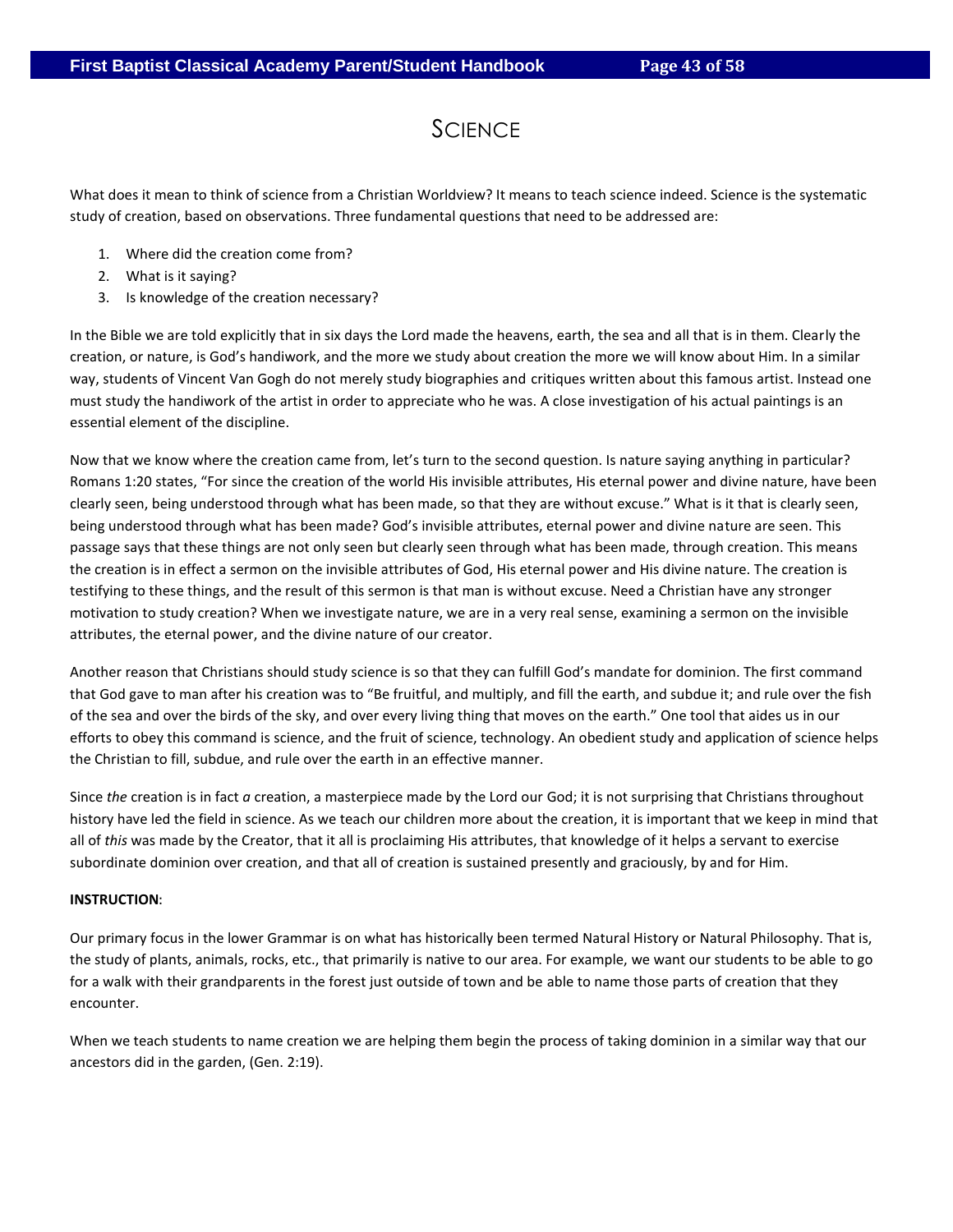## **First Baptist Classical Academy Parent/Student Handbook Page 44 of 58**

In the upper Grammar we continue the theme of Natural History with the addition of integrating different science topics with history. For example, while the students are studying the Renaissance they also learn about the history of anatomy (DaVinci and Vesalius) and human anatomy as well. The Grade Fives, on the other hand, study ancient history and Greek Mythology, and at the same time during the year we integrate a study of the constellations and the different myths that they symbolize. By integrating history and science in this way the students gain an appreciation and understanding for the interconnectedness of all subjects. The upper Grammar is also the time when the scientific method is introduced to prepare students for science in the Logic Stage.

One of the best ways to teach Natural History is to have the students come into contact with the actual plant, animal, or rock that they are learning about. This sort of "hands on" or "poetic knowledge" approach to learning science leads to a host of different options:

**Field Trips:** Students who are learning about bears (or another animal) may go and see a few at the nearby wildlife park or the nearby Wildlife Park. Often these facilities will arrange field trips for classes that provide a more valuable experience than simply showing up unannounced.

**Nature Walks:** A great culminating activity for a tree-identification unit is to take the students on a walk around a university campus or local park. An identification guide can be constructed ahead of time so that the students are faced with the challenge of identifying all 20 trees on the list before the walk is over.

**Show-n-Tell:** Teachers can bring samples of tree bark, leaves, rocks, frozen birds, pig hearts, etc. for the students to learn from in the classroom. As the items are passed around the students should learn to identify and differentiate between them.

**Sketches:** As students learn the characteristics of different plants and animals, one potent way to cement these particulars in their minds is to have them draw and color the specimens themselves. These sketches can be laminated and used as flash cards for identification practice.

## **SCIENCE GOALS:**We seek to:

- 1. Teach that the Biblical creation account is true and legitimate, and to help students critically evaluate the hypothesis of evolution with the available evidence and data afforded by modern science.
- 2. Teach the students the basic elements of both accounts and that both systems are based on either sound or unsound faith.
- 3. Show the students that, because God made the universe, it has inherent order which in turn makes it possible to hypothesize and experiment (scientific method), as well as to identify, classify, and categorize elements of creation.
- 4. Treat the study of science as a part of the study of history. That is, show the students the natural integration between the advances, individuals, and applications of science, with the development of historical events within the cultures studied.
- 5. Use many forms of instruction to teach science, particularly identifying, classifying, categorizing, integrating with history and math, as well as experiments, demonstrations, collecting, field trips, and guest speakers.

## **MEMORY:** The students will recall:

- 1. Local flora and fauna.
- 2. The work of each of the six days of Creation.
- 3. The basic anatomy of the human body.
- 4. The major classifications and fields of science.
- 5. The basic steps to the scientific method.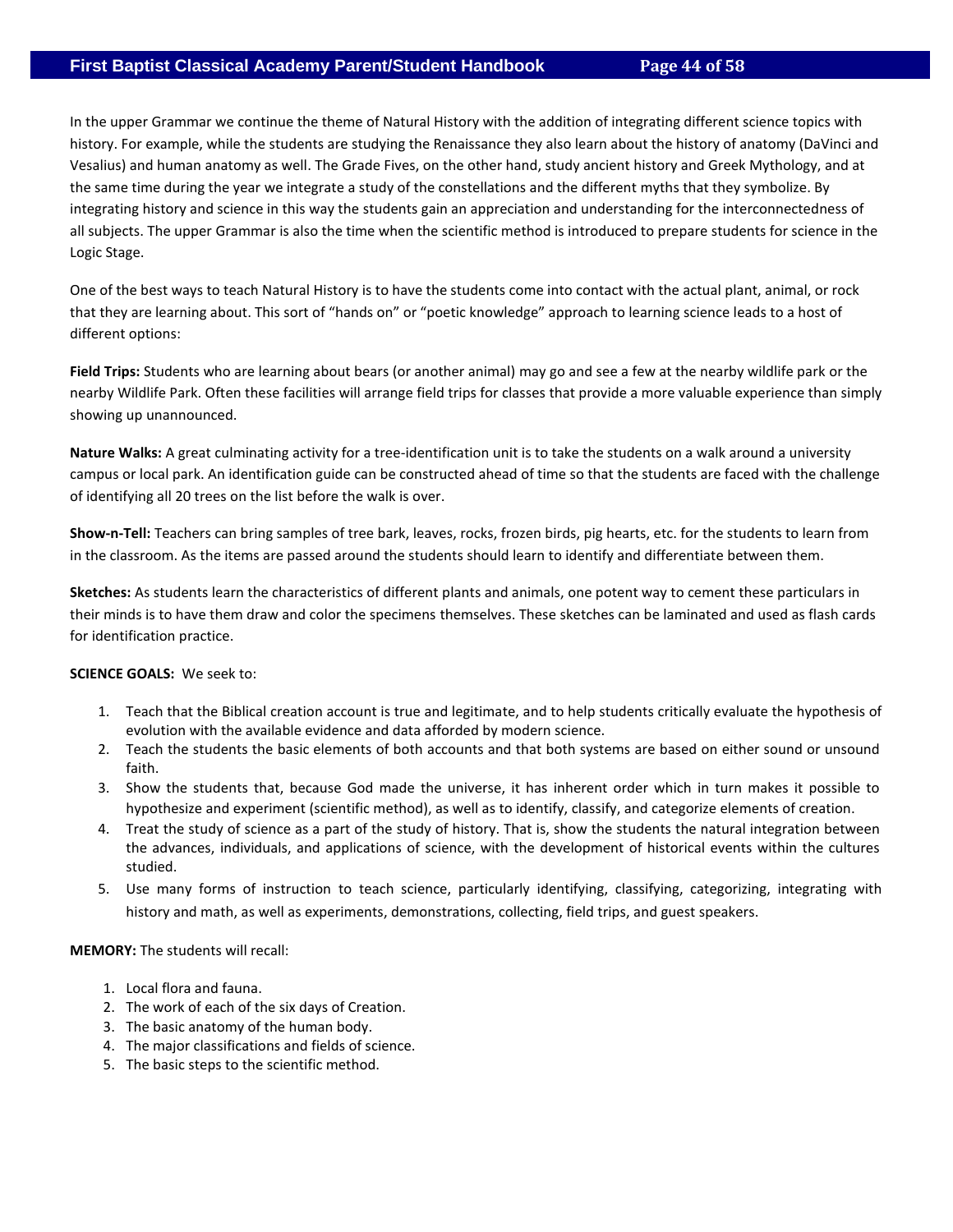## GREEK & LATIN

<span id="page-44-0"></span>We must begin with the recognition that foreign languages should first be understood as *languages*. After we have addressed this, we may then proceed to discuss the importance of the study of a language *foreign to the student*.

It is not an accident that Christianity is a religion that has, and perpetuates, a high view of *words*. The Lord Jesus Christ is Himself described as *the* Word (*ho logos*). We must, therefore, understand that our theology of words must be dependent upon our theology of the Word.

So we should begin at the beginning. We see in the creation of Adam that language was *not* a tool developed by man. Rather, it was (and is) a gift from God given directly and immediately to man. It was a design feature in man which enabled him to communicate *with* God (Gen. 1:28), *about* God (Gen. 3:2-3), and about the world God made (Gen. 2:20).

As a result of God's great language program at the Tower of Babel, the Bible teaches that there are now many languages in the world, and none of them are, "without significance" (1 Cor. 14:10). But the Bible does not teach that all languages have equal significance. Indeed, in this passage the apostle Paul is arguing that a misuse of language (divorced from understanding) was a source of confusion in the church. That which was given to man to enable him to communicate becomes, through misuse, a hindrance to communication.

This kind of confusion can result because one language speaker does not understand the other language at all (as was happening in Corinth), or it may happen because one speaker or listener has a comparatively poor grasp of the language in question. When this happens, it is correspondingly difficult to communicate about God or about His world. A Korean friend, one time enquiring why Jesus told His disciples not to take a *staff* with them on a journey, was confused as to why this detail of instruction was necessary. After all, he thought, why would they even want to take a secretary, administrative assistant, etc.? Anyone who has little children growing up in a home can testify to the interesting confusions that result from an inadequate grasp of language.

But some, poorly educated in language arts, never grow out of imprecise, fuzzy-around-the-edges communication. As they are educated in the language arts according to a Christian worldview, they are enabled more accurately to speak *with* God, *about* God, and *about* God's world -- and all to the glory *of* God. What wonderful tools prepositions are!

All these arguments can be applied, and ought to be applied, to one's native language. But how does this understanding apply to the study of a language foreign to the student?

First, *modern* foreign languages can be studied for obvious pragmatic reasons. Spanish can be studied and then later utilized in evangelism, preaching, etc. in a Spanish-speaking country.

Second, and of far greater importance, is the language of Koine New Testament Greek. Koine Greek should be studied, not because anyone speaks it today, but because the student will be better equipped to communicate with God and learn about God in the original language of the New Testament.

But does New Testament Greek *only* have benefits for Bible Study? In the study of Greek, the student is benefitted in a number of distinct ways. Some are unique to Greek and the learning of the Scriptures, while others are the fruit of studying any foreign language. Two are briefly summarized below.

• Such study prevents linguistic provincialism. The study of another language (whatever it is) helps a student come to understand not only the nature of the grammar of this new language and not only the grammar of his native language, but it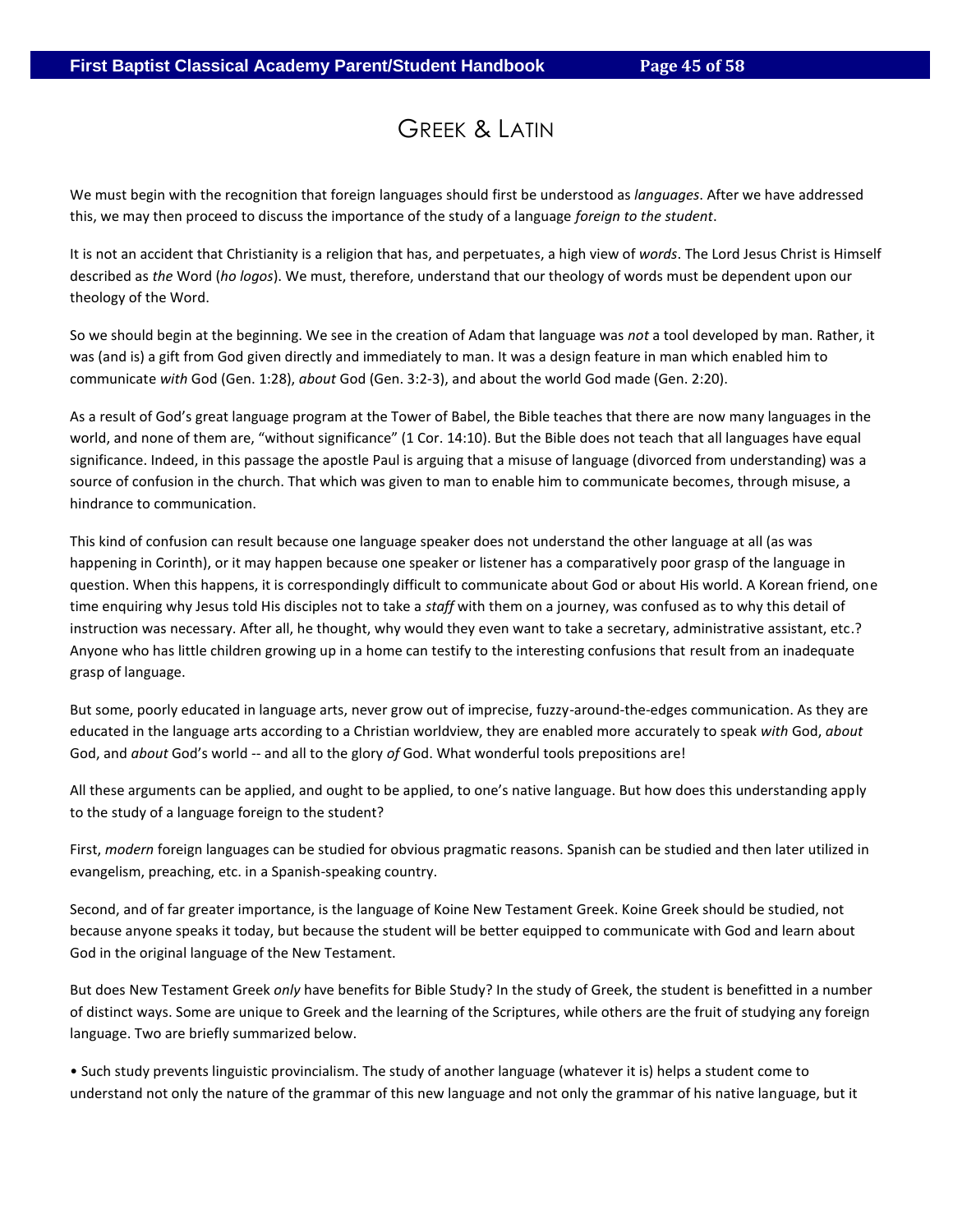will give him a grasp of *grammar itself*. This acquisition of knowledge about *deep grammar* will help even in non-linguistic areas like science, math, etc.

• The study of Greek is a roundabout way of studying English. Greek and Latin together have supplied English with *most* of its raw material. Most English words spoken today are descended to us from previous generations of Greek and Latin vocabularies. To know an English word's Greek origin and use is one step closer to mastering that word's present employment. Because virtually all of our students will spend the rest of their lives seeking to glorify God in English, the more we help with their abilities in English, the better off they will be.

#### **Latin Instruction**

Latin will be introduced to the younger children in Kindergarten to Grade 2. Every week students will learn Latin lessons that are peppered with songs, illustrations, hand-writing practice, stories, and activities for easy mastery and memorization. Students will learn hundreds of every-day Latin words to describe the seasons, body parts, food, animals, and common greetings. Students will learn through chants, songs, and daily repetition.

The Grammar Latin Program consists of the following basic objectives:

| Kindergarten (1st Year):               | Vocabulary acquisition, chants of endings.                            |
|----------------------------------------|-----------------------------------------------------------------------|
| Grade 1 (2nd Year):                    | More vocabulary, beginning grammar work, basic verbs, simple          |
|                                        | sentences.                                                            |
| Grade 2-3 $(3^{rd}$ & $4^{th}$ Years): | More sentences, vocabulary, basic translation work, phrases, grammar. |

#### **Greek Instruction**

One goal of our Greek instruction is to give the student a working vocabulary in Greek. This accomplishes something in two languages. This obviously equips the student to work in Greek, but it also greatly expands his command of English. And just as a craftsman wants to choose the right tool for the right job, so someone who is trained in language can choose the right word for the right job.

An individual with a vocabulary of 150 words is extremely limited in how he can communicate with God and about God and is equally limited in his ability to communicate with precision about the world God made. There is no way to talk about anything with any degree of accuracy and precision apart from vocabulary acquisition. I recently heard a junior high student talking about something he appreciated. He could have said it was "neat," and we would have understood he was generally pleased. But he said it was "providential", and by so doing, he communicated with far greater precision.

Therefore, an important part of the Greek program is to give our students a good grasp of Greek vocabulary and to show and emphasize the etymological connections to English. This is done in three ways. First, the students are expected to learn the Greek vocabulary contained in their textbook lessons. Second, the students are given Greek words each week to learn with the corresponding English derivatives. These English derivatives are not common English words but rather ones which are comparatively rare. This is to give the student a greater capacity to talk with God, about God, and about God's world with a much greater degree of precision than previously possible.

Second, our New Testament Greek program emphasizes a grasp of basic Greek grammar. In New Testament Greek, the rules for identifying what a word is doing in a sentence are much more defined than they are in English; the student of Greek can work with a language that is more grammatically refined and precise than English is. This will result in a much more versatile approach to expression in English.

And finally, at the end of our Greek program there is translation work in which the students will use their knowledge of vocabulary, grammar, and word endings to render the Greek of the New Testament into English.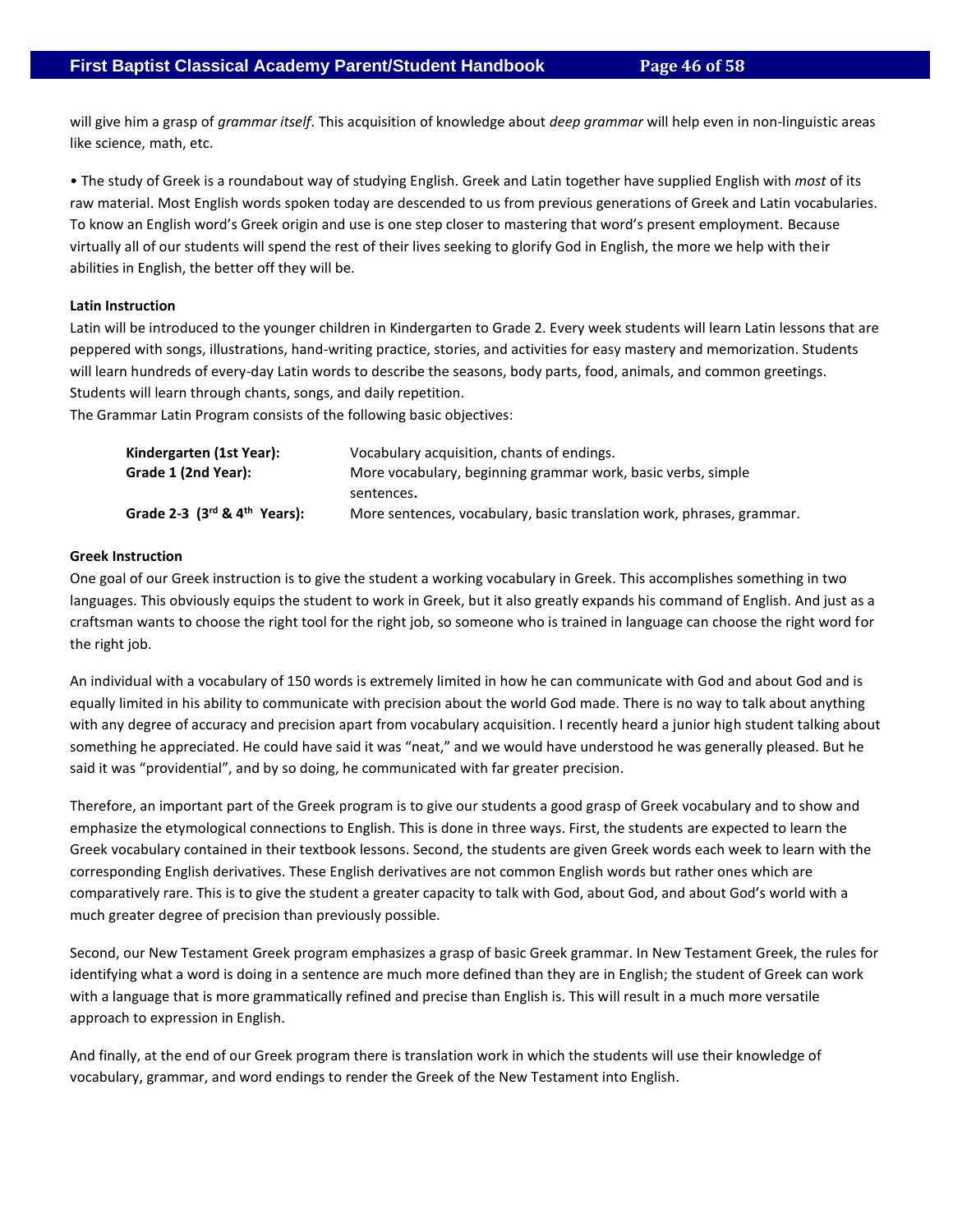Thus, the goal of our Greek program will be to enable our students to think and speak with much greater precision.

The Grammar Greek Program consists of the following basic objectives:

| 1st Year: | Vocabulary acquisition, declensions, chants of endings, beginning     |
|-----------|-----------------------------------------------------------------------|
|           | grammar work, basic verbs, simple sentences.                          |
| 2nd Year: | More vocabulary, grammar work, basic verbs, simple sentences.         |
| 3rd Year) | Translation work of the New Testament, grammar, writing of sentences, |
|           | stories.                                                              |

#### **GREEK GOALS***:* We seek to:

1. Instruct the students in the fundamental vocabulary and grammar of Greek to better their fundamental understanding of English.

2. Reinforce the students' understanding of the reasons for, and the use of, the parts of speech being taught in our traditional English grammar class work, e.g. plurals, nouns, verbs, prepositions, direct objects, tenses, etc.

3. Cultivate study and logical thinking which are inherent in the study of Greek.

**MEMORY:** The students will recall:

- 1. The vocabulary introduced and used.
- 2. All of the declensions of nouns.
- 3. All of the conjugations for verbs.
- 4. Other chants, including verb examples and pronouns.
- 5. Subject-noun agreement.
- 6. Noun-adjective agreement
- 7. Forming questions and commands.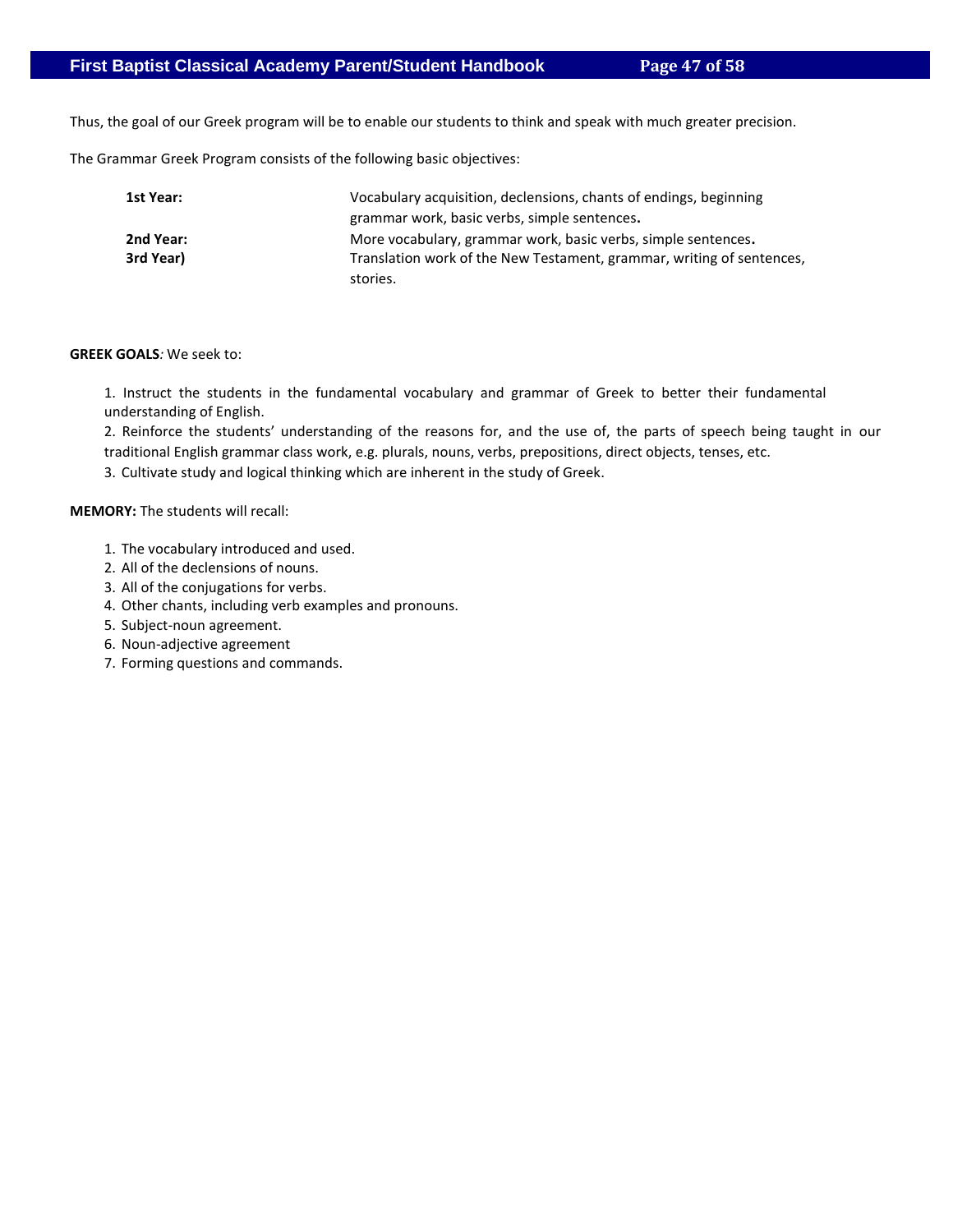## ART

## <span id="page-47-0"></span>"*The kind of world God made is a model of what artists should strive to make and what all people should delight in."*

*VS.*

*"Art for art's sake!"*

A definition of sorts is called for here. By "art" we mean the renderings, two- and three-dimensional, produced by people using painting, drawing, and sculpting tools.

Christian schools usually have problems teaching young people about art because often the schools have not developed a clear idea of where to draw the line, philosophically and practically speaking. The two quotes above illustrate two of the most frequent battle cries from opposing sides in the philosophy-of-art war. The second quote has its roots in the Enlightenment period in Europe. After man became "the measure of all things" in the Renaissance, it was a small step to all that man *does or makes* becoming autonomous from any Higher authority at all.

It might seem self evident - by looking at the above quotes, to see on which side Christian schools should range themselves. Unfortunately it is not. Unlike math or science, art is so...well… subjective. Or so we've all been conditioned to believe.

Scriptures like I Corinthians 10:31 teach us that nothing we do is outside of God's sovereignty; all we do should be to His glory. Art is certainly no exception then. When the Lord talks about art in His Word, it is always in the context of skilled craftsmen, or those gifted in design work (see the tabernacle construction account in Leviticus). In Philippians 4:8, we are commanded to dwell on things of beauty and integrity. Therefore, art can and should be taught to young children initially in the form of basic skills - using the whole page, correctly holding the pencil and brush, studying and practicing perspective, mixing colors, and other universal artistic elements. Many times teachers want to allow the children to be "creative," but in Scripture and in the classical method, it is understood that children naturally learn through *imitation*, copying the acts of their elders. At First Baptist Classical Academy, we seek to systematically train the Grammar students in the requisite skills for art and complete art projects that combine skills, practice with copying from another picture, still life or design.

In a Christian setting, there is even less excuse than in a pagan setting for doing a poor job of instructing students in art. After all, by imitating and relishing the Creation through art, we show tangible praise for what our Father has done. What a great lesson to teach children!

## **INSTRUCTION:**

Students in the Grammar participate in an hour long art class once a week. In this class they are exposed to a wide variety of mediums and methods from sculpting to watercolor painting. When appropriate, this art instruction is integrated with other subjects which are being studied concurrently.

The foundation of the Grammar art program is imitation. Instead of instruction, which emphasizes encouraging the students to "express themselves" on the canvas, we seek to provide a content-laden curriculum which focuses on the teaching and development of specific skills related to various aspects of art. This is in direct opposition to the modernistic myth of children's art being treated as a genre unto itself. We believe that for children to develop into good artists they need mature, trained guidance and an opportunity to imitate, practice and explore within a controlled fundamental situation. Students are required to select, evaluate and imitate a number of different projects throughout the year.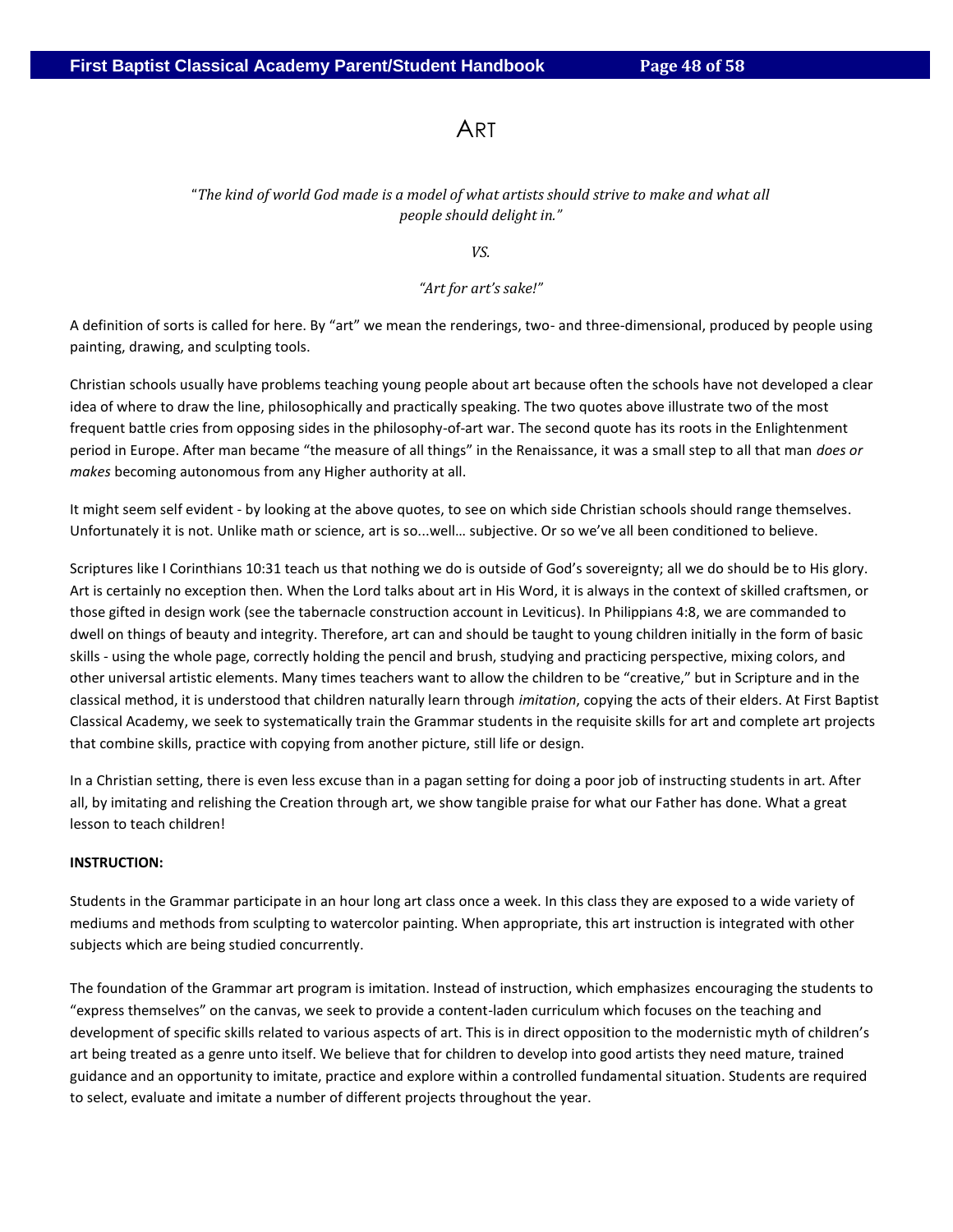In the lower Grammar the instruction begins with teacher-directed sensory exploration and learned appreciation in the context of a God-centered love for the variety of creation as seen in color, smell, light, taste and texture. Special attention is given to teaching correct posture and hand position, formation and identification of geometric shapes, and spatial relationships such as perspective and using the entire sheet of paper.

As students mature, the program addresses teaching the names and major works of the artistic masters. The students are taught to recognize similarities and differences between artists through evaluating the works themselves and then sorting appropriately. At the same time they continue to imitate a variety of works while seeking to master the concepts of proportion, shading, depth, color, contour, balance and positive and negative space.

#### **ART GOALS:** We seek to:

- 1. Teach all our students the basic fundamentals of drawing to enable them to create adequate renderings.
- 2. Encourage the students to appreciate and imitate the beauty of the creation in their own works.
- 3. Introduce the students to masters' works of the Western culture.
- 4. Equip the students to knowledgeably use a variety of art media.

#### **MEMORY:** The students will recall:

- 1. The primary and secondary colors.
- 2. The use of perspective in drawing.
- 3. The basic techniques for shading.
- <span id="page-48-0"></span>4. At least four famous artists.

## **MUSIC**

In the study of music, there persists an age old question: are we training capable worshippers of the Holy Triune God or are we simply mastering material for a fabulous performance? The worship of God is a calling for all of the saints, those who are called by His name ( Ps. 29:2). The worship of God is never to be taken lightly (Jn4:24). Worshippers are called to enter into that worship with joy (Ps. 100:2). While a well-done performance of high-quality and tasteful music should never be overlooked or viewed as a waste of time, we seek to impart to our students the knowledge that music is a gift of God to His people, to be used for His worship, as well as for our own enjoyment.

The study of music provides opportunities for students to explore the gifts that God has given them. A broad base of introductory knowledge at the grammar stage helps all students to determine their likes and dislikes, and guides their future elective studies. Participation in musical performances provides an opportunity to offer the fruit of those gifts back, either as worship to the Lord or enjoyment for the Christian community. A student may also learn that God has not gifted them in the area of music. This provides the student with an opportunity to develop an appreciation for the talents God gives his friends and to support them in their endeavors.

Even though music has been ordained by God as an acceptable form of worship and communication with Him (Ps. 29:2), we see that music is also quite commonly used in the evangelical community as a tool to witness to unbelievers and communicate the Gospel message in a manner that pleases both the witness and the seeker.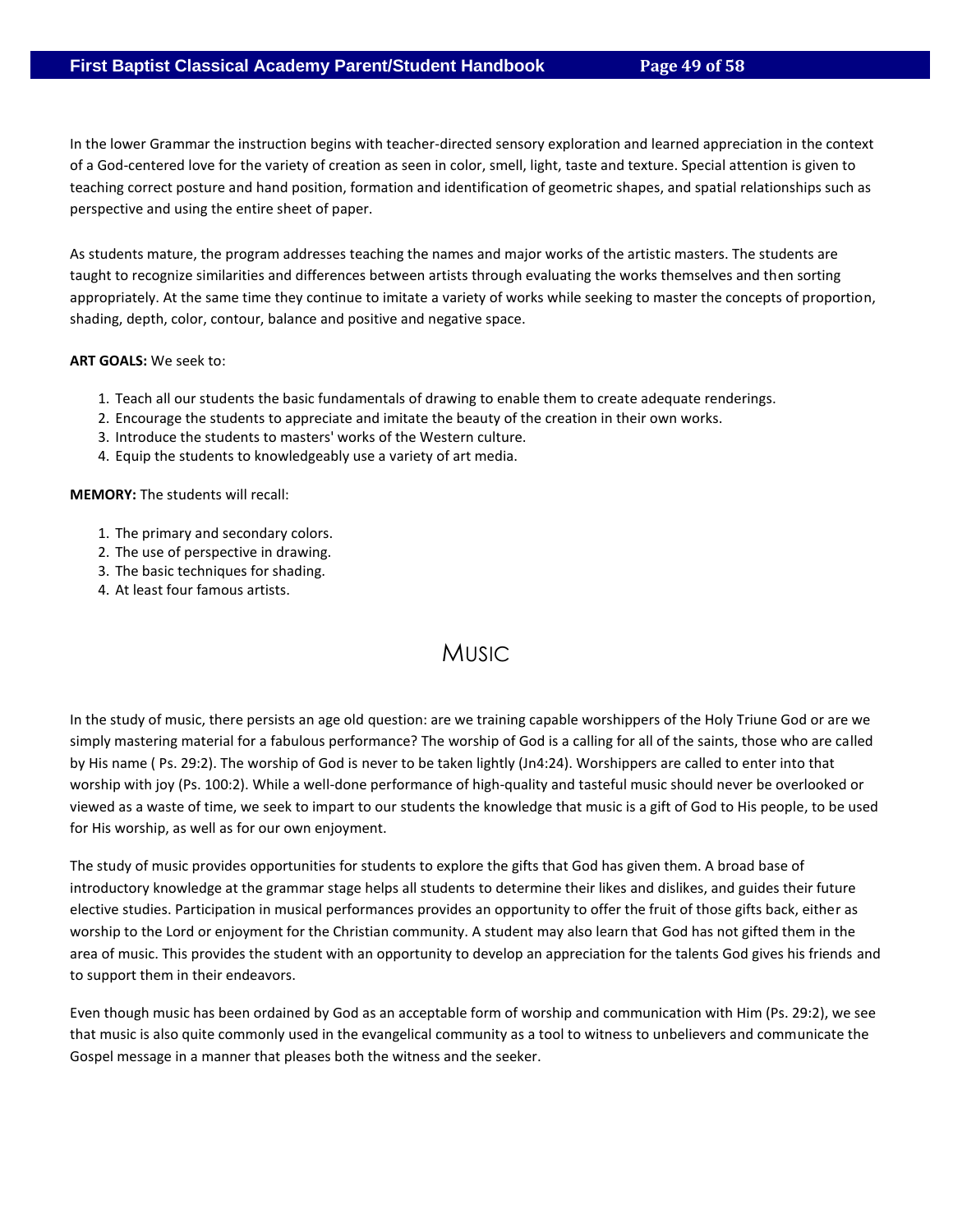## **First Baptist Classical Academy Parent/Student Handbook Page 50 of 58**

As always, we continually seek to maintain the instruction in cultural influences, to determine what is true, good, and beautiful in the performance of music. Quite often this topic will be discussed in Bible class or history classes at the rhetoric stage. A firm understanding of music at the grammar stage prepares students to enter into the conversation and argue their points appropriately.

In accordance with our school vision that "we graduate young men and women who…distinguish real religion from religion in form only; and that they possess the former, knowing and loving the Lord Jesus Christ," we see the necessity of training all students as worshippers in preparation for the day that each one comes to faith in Christ.

#### **MUSIC GOALS:** We seek to:

- 1. Train the students to sing knowledgeably, joyfully, and skillfully to the Lord on a regular basis.
- 2. Systematically instruct the students in the fundamentals of reading vocal music.
- 3. Enrich the teaching of scripture through the teaching of many classic, meaningful hymns.

#### **MEMORY:** The students will recall:

- 1. The timing of whole, half, and term notes.
- 2. The difference between the bass and treble clefs.
- <span id="page-49-0"></span>3. The major instrument groups in a band and orchestra.

# PHYSICAL EDUCATION

A Biblical worldview of physical education will recognize that:

- Loving God requires us to love Him with our heart, mind, soul and strength and that all physical activity is an opportunity to love God. (Deuteronomy 6:5)
- Christians should be trained to worship God in and through physical activity, physical education courses, and athletic competition. (Mark 12:30)
- Student's conduct should conform to the godly traits of perseverance, sportsmanship, diligence, determination, humility, holiness, self-control, selflessness, and kindness when involved in physical activity and athletic competitions. (Phil. 2:1-13, Titus 2:6, 11, 12; Col. 3:17, I Cor 9:24-26, Heb. 12:11)
- In all forms of physical activity and training we either obediently serve and glorify God or in disobedience serve and glorify man. (Matt. 6:24, Heb. 12:11)
- God, in making us male and female, gave us distinct strengths, weaknesses, desires, and tasks that are to be cultivated differently in the realms of athletic training and competition. (Gen. 1:27)
- Christ has gifted each individual with various levels of athletic ability or talent for personal sanctification and for the good and service of others. (II Cor 9:7-12, Col. 3:17, I Peter 4:8-11)

#### **Relationship to Academics**

Extracurricular activities will not take priority over the academic program at First Baptist Classical Academy.

#### **Boys Athletics - Vision Statement**

We affirm that God created us male and female from the beginning. We further affirm that the inherent differences between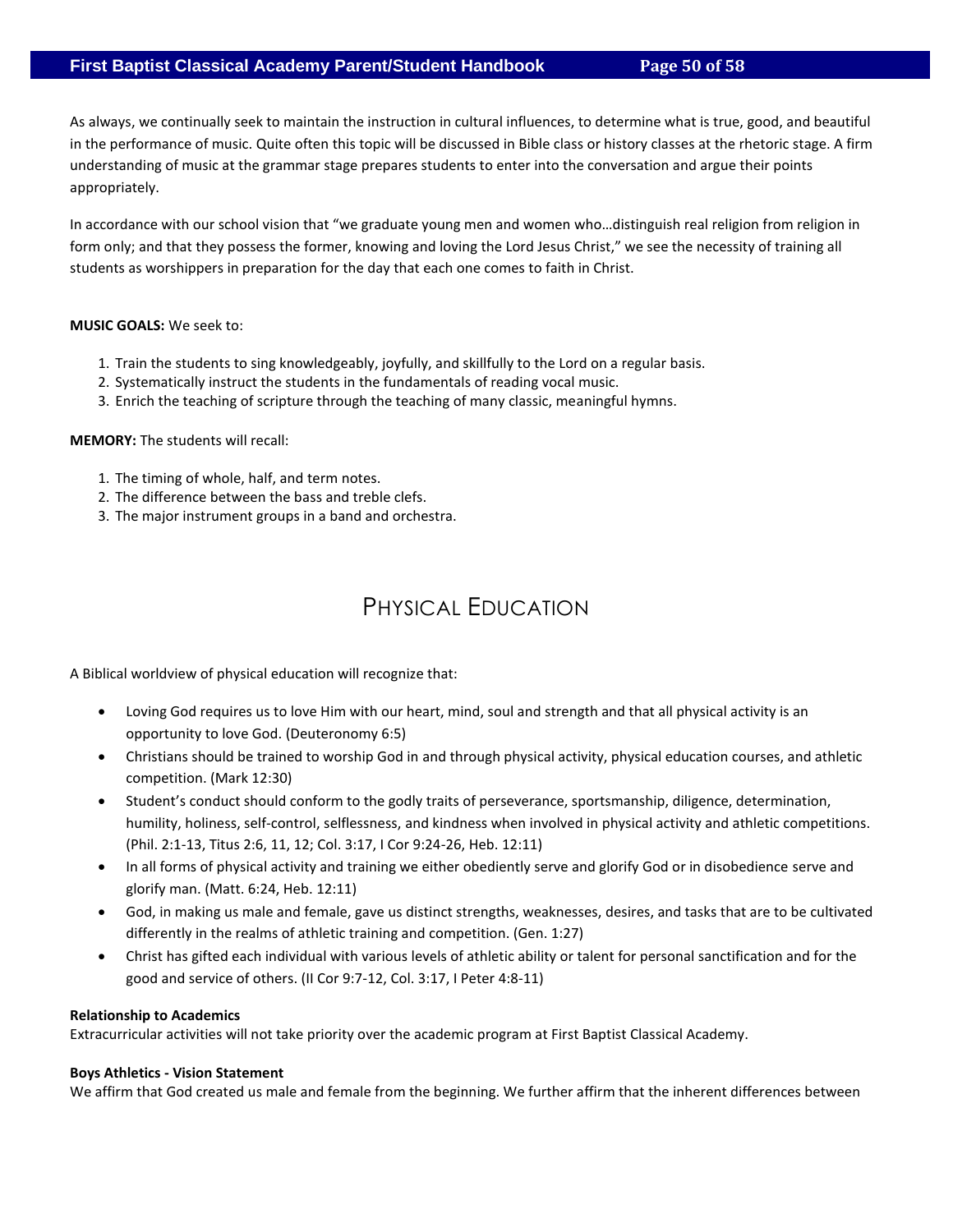men and women touch every aspect of our lives. Therefore, we desire to cultivate Biblical masculinity through our boys' athletic program. We aim for our young men to behave in such a way as to proclaim their masculinity to a fallen world - that is, to learn and practice godly leadership and reject all forms of male abdication. We aim for the boys to put others before themselves and not seek after personal gain or glory; balancing the behavior of a gentleman with the art of intense competition. We desire our young men to act humbly on the court, on the field, and on the track. We aim for them to consciously prepare themselves, through athletic rigor, for becoming men of God in their future vocations. We desire the young men to model godly masculinity to the younger boys and to be living temples of Christ at home and away. Finally, we desire our young men to glorify God through their abilities and attitudes, and to further glorify Him through their relationships with other teammates, coaches, and spectators.

#### **Girls Athletics- Vision Statement**

We affirm that God created us male and female from the beginning. We further affirm that the inherent differences between men and women touch every aspect of our lives. Therefore, we desire to cultivate Biblical femininity through our girls' athletic program. We aim for our young ladies to behave in such a way as to proclaim their femininity to a fallen world -that they reject that which requires them to become masculine. We aim for the girls to learn the difference between feminine strength and masculine strength, balancing a gentle and quiet spirit with the spirit to compete. We desire our young ladies to be modest on the court, on the track, and in the locker rooms. We aim for them to consciously prepare themselves, through athletic rigor, for becoming better servants of Christ. We desire the young ladies to model godly femininity to the younger girls and to be living testimonies of the gospel at home and away. Finally, we desire our girls to glorify God through their abilities and attitudes, and to further glorify Him through their relationships with other teammates, coaches, and spectators.

#### **Participation and Sacrifice**

We want to instill in our athletes an attitude of sacrifice on and off the field of competition. This is exemplified in phrases such as: "My life for yours;" "Death, burial, and resurrection;" Take up your cross and follow me;" "Greater love has no one than this that he lay down his life for his friends."

Contrary to this, we want our athletes to diminish the importance of the following when compared to their concern for their teammates: "How many points did I score?" "How much better am I than others on the team?" "How much playing time did I get? I may quit if I don't get enough." "Do I get to play the role that I want on the team?" "Am I having fun?" "Does this warmup music pump me up?" "Do I look cool?" Sacrifice may mean:

-not playing as much as you wanted.

-playing in the back row when you think you are a better hitter than the one up in front.

-setting a good pick for a teammate, or passing the ball away from yourself to the open man.

-running the third leg of the 4X400 when you just finished running the mile.

-It always means loving your teammates more than yourself and giving yourself up for them.

#### **PHYSICAL EDUCATION GOALS:** We seek to:

1. Systematically work with the students to teach them basic exercises and game skills.

2. In cooperation with the families, encourage the students to establish and maintain good health.

3. To enhance Biblical patterns of behavior through activities requiring cooperation, teamwork, and general good sportsmanship.

#### **MEMORY:** The students will recall:

- 1. Recall basic methods of exercise.
- 2. The benefit specific exercises provide for various body parts.
- 3. The function of different muscles and how to strengthen them.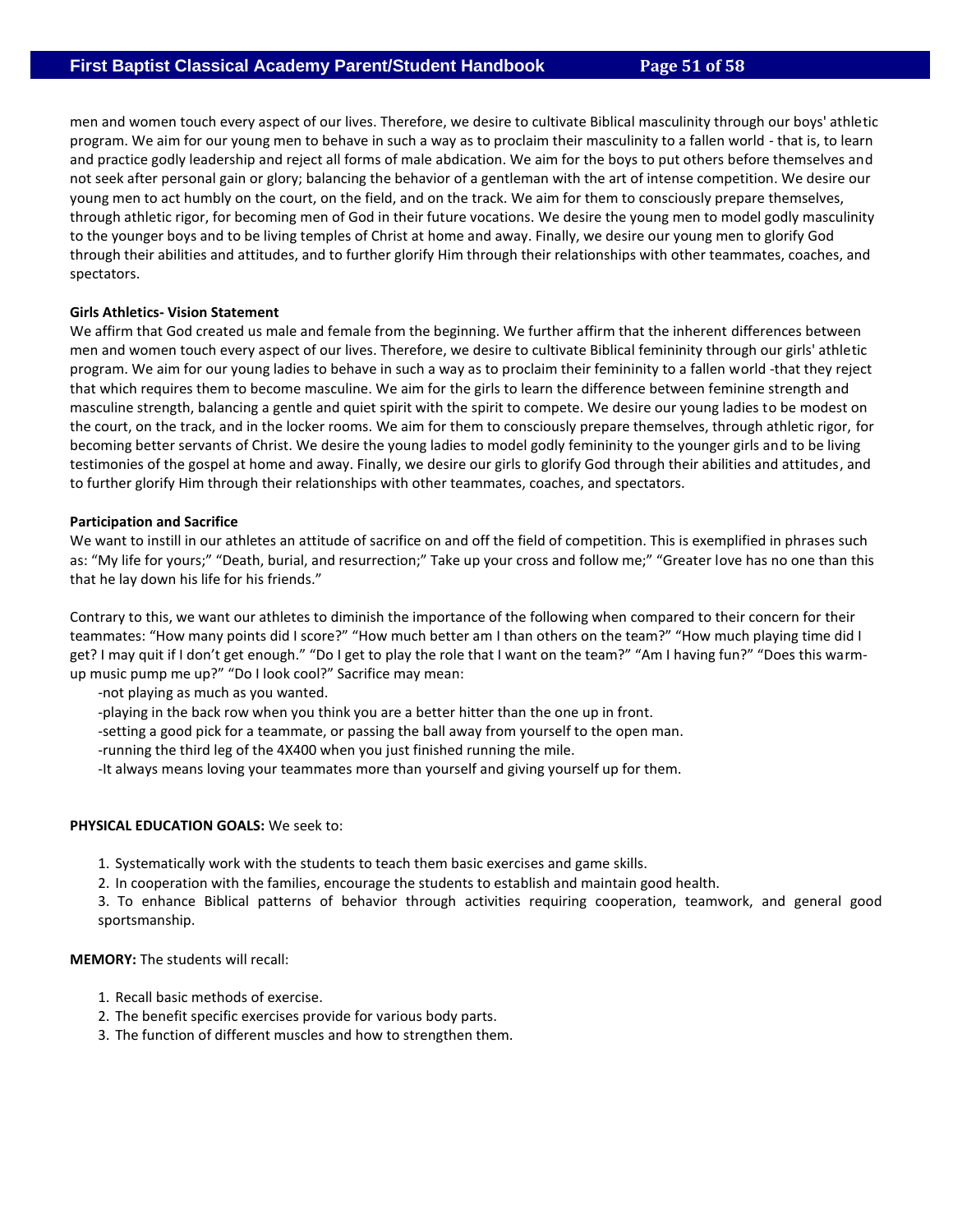# <span id="page-51-0"></span>VI. OTHER INFORMATION

# APPEALS POLICY

<span id="page-51-1"></span>These guidelines are to be followed whenever there is a dispute or grievance concerning any aspect of First Baptist Classical Academy's operations, between any two parties connected in a direct way to the school. This includes students, parents, staff, volunteers, administration, and Board.

## **General Guidelines:**

If any disputes arise which are not covered by this policy, the board will decide what procedures to follow based on a parity of reasoning from those procedures established by this policy.

Especially during the attempted resolution of concerns, the principles of Matthew 18 and James 3 will be followed.

There will be no reprisal for any party seeking appeal of any decision, and all appeals will be heard by an unbiased agent as outlined below (see Guiding Principles and Avoiding Bias).

#### **Guiding Principles for Legal and Discipline Matters for Students**

Whenever the legal rights of an individual may be affected by officials exercising legal decision-making authority, there is an expectation that the decision will be made in accordance with the principles of "procedural fairness" and "natural justice". These principles encompass the following elements:

- If a decision-maker (e.g., a principal or authority) is intending to consider a matter which may affect a person's rights, that person is to be informed of the matter;
- The person will be given a reasonable opportunity to make oral or written submissions to the decision-maker on the matter being considered;
- The person is entitled to know and answer the case against them, that is to say, be informed of and be given the opportunity to respond to all information submitted which might influence a decision, prior to the decision being made;
- The person is to be told the reasons for the decision;

the decision-maker is to act in a manner which is unbiased, fair and open-minded.

2. Students will be treated with respect and dignity and to know what is expected of them.

3. In the event of discipline matters, the following guidelines will be followed:

- a) A student who is accused of breaching a rule will be notified of that of which he/she is accused, with the essential facts of what he/she is alleged to have done. In more serious cases, notification will also be given to a student 's parents.
- b) An accused student will be given an opportunity to tell his/her side of the story. Where the stakes are minor, this can be satisfied by the principal or teacher asking the student to explain her/his actions. More serious matters require more formal investigation and documentation.
- c) The student and parent will be informed of the FBCA appeal procedure.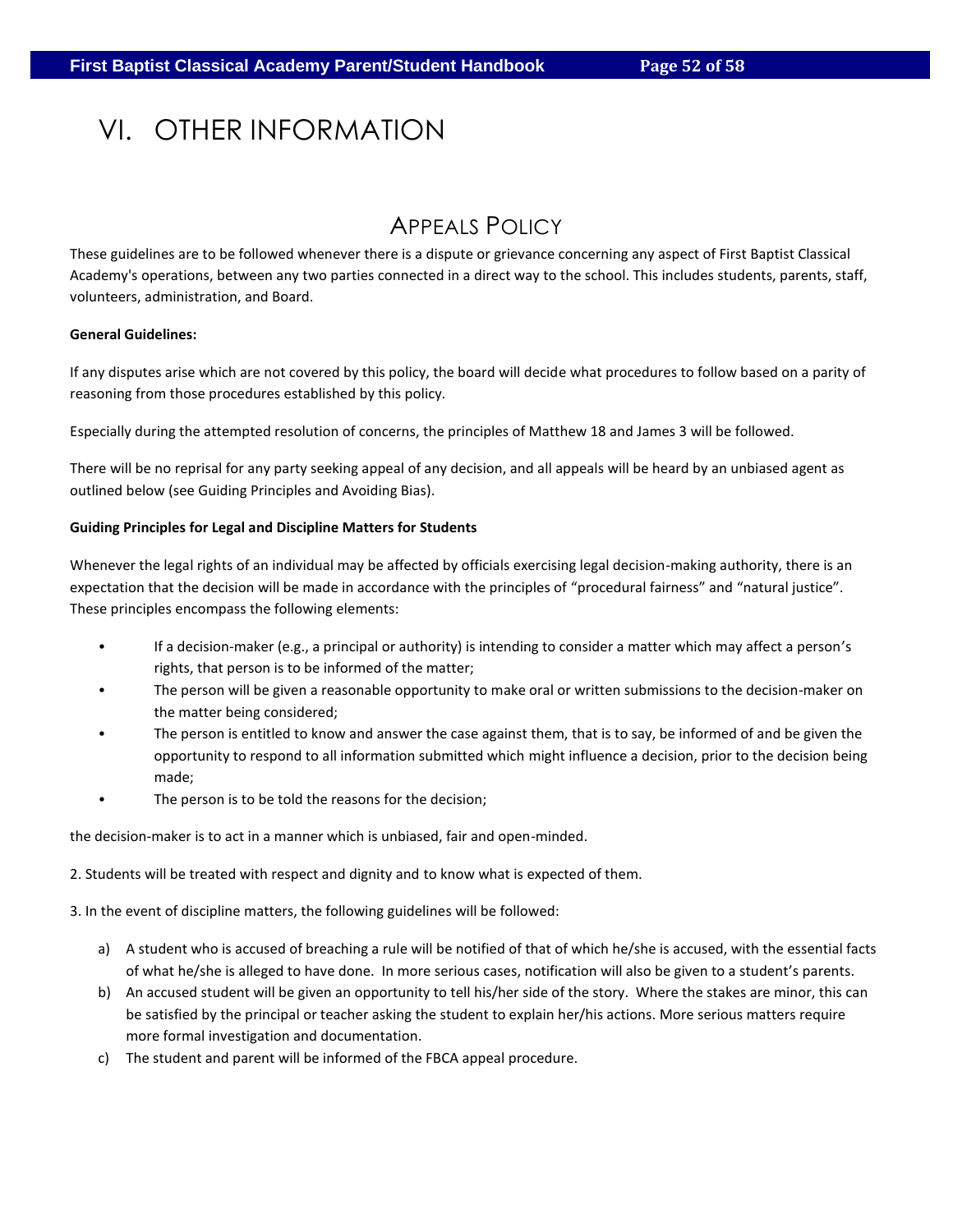## **AVOIDING BIAS**

All teachers, administrators, committee and board members should follow these rules to avoid bias or the appearance of bias:

- Don't prejudge the evidence of the particular circumstances of the student's case, or give the appearance (e.g., in public statements) of having done so, even if you have strong convictions on such matters.
- Remove yourself from participation in the appeal decision if you have a close relationship or history of personal conflict with the student, the student's family, or a staff member closely involved with the incident-giving rise to discipline.
- Remove yourself from the hearing and decision if you have been involved in the disciplinary action in an earlier stage of the appeal process. (Testimony may be given in such a case, but do not be part of the appeal decisionmaking process.)
- The Board, if hearing an appeal from a disciplinary decision made by an administrative officer such as a Headmaster must not conceive its role too narrowly. Perception is the student has a full right of appeal, not just a review of whether the Headmaster acted within Board policy. As stated in the Ombudsman's guideline, for example, "school boards cannot simply endorse the decisions of their administrators."
- Don't receive evidence or representations from administrators or staff in the absence of the person appealing, and avoid the appearance of doing so. The administrative officer(s), who have taken a role in the investigation or the disciplinary decision, should not be present during the Board's deliberations.
- The appeal-hearing committee will not hear or receive evidence that will not be shared with the other party in the dispute. Do not receive evidence or representations from administrators or staff in the absence of the person appealing, and avoid the appearance of doing so.

#### **Appeals Process**

All appeals procedures are to begin with the immediate supervisor and progress upward to the School Board, as follows:

- i. Students/parents to teachers:
	- 1. All concerns about the classroom must first be presented to the teacher by the parents, or if the student is mature enough, by the student himself. If the student presents the concern, a respectful demeanor is required at all times.
	- 2. If the problem is not resolved, the parents or student may bring the concern to the appropriate administrator or Headmaster. If the student brings the concern, he must have permission from his parents to do so.
	- 3. If the problem is still not resolved, the parents should appeal the decision to the First Baptist Classical Academy Board. They may request a hearing from the board in writing. The request will be passed through the Headmaster. The Headmaster is required to pass the request on to the Board.
- ii. Parents/patrons to administrator:
	- 1. If parents or patrons have a grievance or dispute about the general operation of the school (apart from the operation of the classrooms), they should bring their concerns to the Headmaster.
	- 2. If the situation is not resolved, they should present their concerns to the First Baptist Classical Academy Board. They may request a hearing from the Board in writing. The request will be passed through the Headmaster. The Headmaster is required to pass the request on to the Board.
	- 3. This procedure applies to Board members who are acting in their capacity as parents/patrons, and not as representatives of the Board.
	- C. Volunteers to Staff/Administration: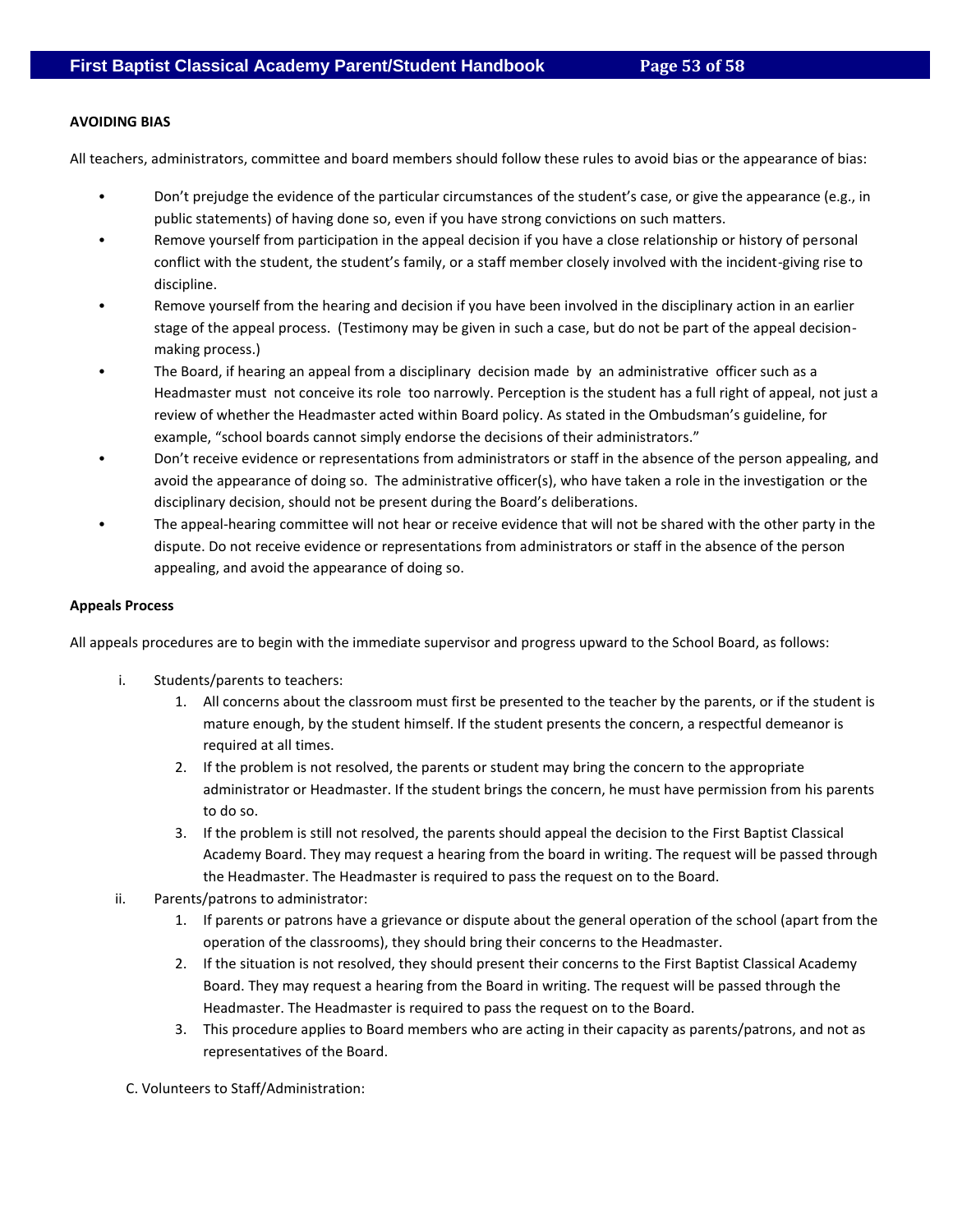- 1. If any volunteer has a concern about the volunteer work, he will present that concern to the staff member responsible for his oversight (teacher, development director, etc.).
- 2. If the problem is not resolved, then the concern should be presented in writing to the Headmaster, followed by a meeting with him to discuss the concern.
- 3. If the problem is still not resolved, the volunteer may request a hearing from the Board in writing. The request will be passed through the Headmaster. The Headmaster is required to pass the request on to the Board.
- D. Staff to Administration
	- 1. If any staff member has a concern about their work, he will present that concern to his immediate supervisor (Headmaster, Board appointed liason, etc.).
	- 2. If the problem is not resolved, then the concern should be presented in writing to the Board.

<span id="page-53-0"></span>2. Should the person(s) making an appeal wish to continue the process of appeal beyond the FBCA School Board, they may request a FISA-appointed Ombudsperson by contacting Janet Dhanani at the FISA office: 604.684.3163.

# EMERGENCY & ACCIDENT PROCEDURES

If your child becomes ill or has an accident at school, you or one of the adults you designate, will be contacted immediately. Please be sure that you have provided our office with up-to-date telephone numbers for your home, place of work and the number of a relative, friend or neighbour. If it is determined that your child needs immediate emergency medical assistance, your child will be transported in accordance with school policy to Royal Inland Hospital for emergency care.

First Baptist Classical Academy conducts several drills during the year including fire drills, earthquake drills, and emergency lockdown drills. School policy is to conduct six (6) fire drills, three (3) earthquake drills, and two (2) lock-down drills per year. When the alarm bell rings, everyone must leave the school building through designated exit doors and meet in assigned areas. Each classroom has a map posted near the door showing the route to be taken and the place to assemble. Teachers stay with their classes at all times while outside during drills. The signal to re-enter is given by a member of the administrative team.

# EXTRA CURRICULAR ACTIVITIES

## <span id="page-53-1"></span>**General Philosophy**

First Baptist Classical Academy will seek to provide an extra-curricular activities program in order to supplement the academic program. First Baptist Classical Academy recognizes that God has gifted students in a variety of ways, including abilities in athletics, drama, music, academic study, and in other areas. We will seek to provide an opportunity for these students to develop and use their God-given ability.

We believe that participation in extra-curricular activities provides a good opportunity to encourage Christian students to mature in their faith and obedience to the Lord Jesus Christ.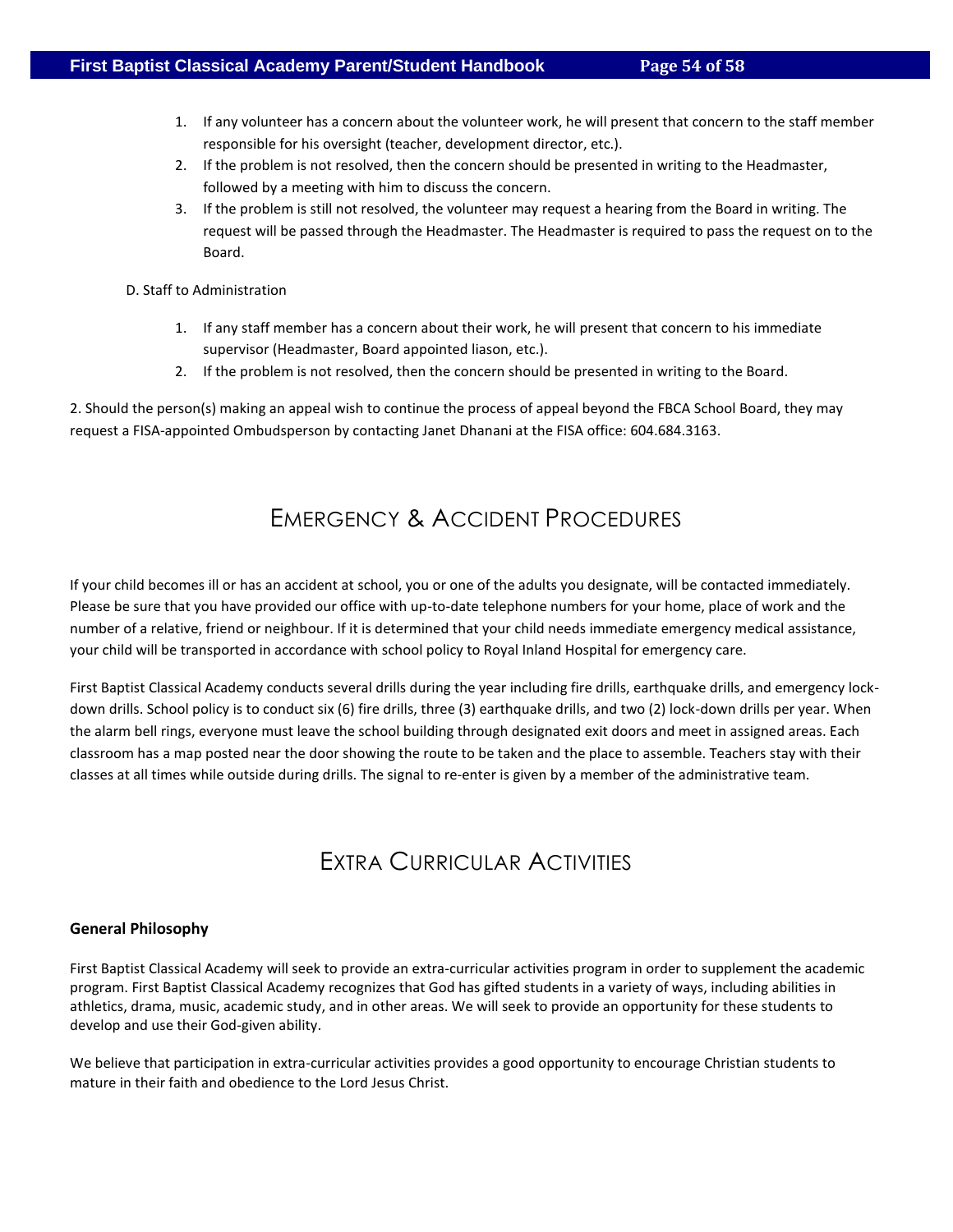We believe that an extra-curricular activities program enhances the atmosphere of the First Baptist Classical Academy student body, providing students and parents with an opportunity to express positive school spirit.

We also recognize that extra-curricular activities provide an opportunity to make the programs established at First Baptist Classical Academy known to the broader community of Kamloops.

#### **Conformance to First Baptist Classical Academy Philosophy**

<span id="page-54-0"></span>All extra-curricular activities must conform to established First Baptist Classical Academy philosophy and standards.

# STUDENT SUPERVISION POLICY

Before School: The school's front door will be unlocked at 8:10 each day. Students are to put away their items for the day and report immediately to their classroom.

During School: The principal or principal's designee, will provide supervision during morning recess, lunch playtime and lunch. Lunchtime supervision will often be provided by a school volunteer, who has completed a CRC and undergone annual training on First Baptist Church's Child Protection Policy and Abuse Awareness Training.

After School: The principal or principal's designee, will unlock the front door 10 minutes prior to the end of the school day. The principal or principal's designee will stand by the front door. All parents of children in Kindergarten and Grade 1 are required to pick up their children from the side "Latin Door" in the West Parking Lo. The principal or principal's designee will ensure these students only leave with their parent or parent's designee (as stated in writing from the parent). All students in Grades 2 and older are dismissed by their teacher. No after-school supervision is provided.

Any students who are still on the school grounds at 3:15, with no parent with them, will go with the principal or principal's designee to the secretary's office to phone a parent. The principal or principal's designee will remain with these students until a parent arrives.

## SCHOOL-SPONSORED EVENTS

<span id="page-54-1"></span>This policy seeks to ensure that school-sponsored programs meet the same standards for quality and content established in the educational programs at First Baptist Classical Academy. It also seeks to ensure that the same standards for student conduct established at the school are maintained at all events sponsored by First Baptist Classical Academy. Finally, this policy is designed to limit the liability assumed by First Baptist Classical Academy for school-sponsored events.

School-sponsored events are 1) events which are organized by a First Baptist Classical Academy staff member acting in his official capacity as a teacher, administrator, etc. or 2) events approved by the Headmaster or 3) events which are published on the First Baptist Classical Academy yearly calendar or 4) events which receive financial support from First Baptist Classical Academy (including fundraising opportunities provided through First Baptist Classical Academy).

- 1. School-sponsored events should be consistent with the goals of First Baptist Classical Academy.
- 2. School-sponsored events require the attendance of a staff member from First Baptist Classical Academy.
- 3. Class time is not to be used for planning school-sponsored activities.
- 4. Attendance at school-sponsored activities is generally limited to students who are currently enrolled at First Baptist Classical Academy. Exceptions may be granted by the Headmaster.
- 5. Timely information about school-sponsored activities must be provided to the parents. All written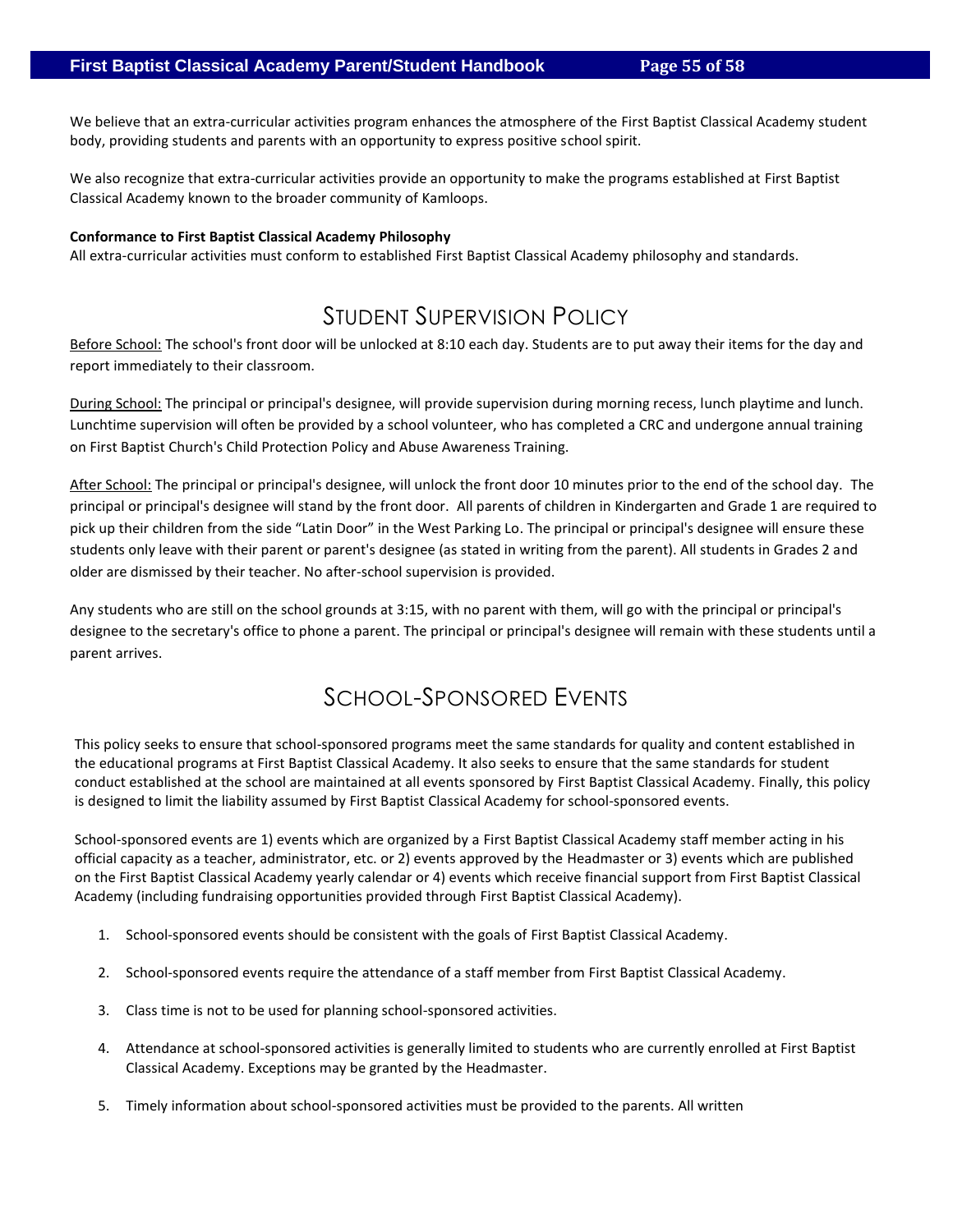communication must be submitted to the Headmaster prior to being sent to the parents.

- 6. Parents must sign a written waiver releasing First Baptist Classical Academy from any liability for all events taking place off campus. This statement will also authorize medical treatment to be given to the student in case of injury.
- 7. The Headmaster must approve all proposed activities, determine the number of chaperones required, and approve a date for the event.
- 8. Only school-sponsored activities will receive support from First Baptist Classical Academy (*e.g.* no charge for copier and/or telephone use, bulletin announcements to publicize the event, use of supplies).
- 9. All overnight events must be approved by the Board of FBCA.

## **FLECTRONICS**

<span id="page-55-0"></span>Items such as MP3 players, laptops, smart watches (including "Fitbits" with calculators or communication capabilities), and cell phones are commonly found in the hands of our students. These devices can be wonderful tools that enrich our lives and learning. However, we generally do not allow students to use these in class. If a student uses such a device in class, the item will be confiscated for the day (first offense) or longer for repeat offenses. We will contact parents if such use persists.

<span id="page-55-1"></span>Please note that some teachers will permit use of electronics in certain courses.

## DRUGS, ALCOHOL, TOBACCO AND VAPOUR PRODUCTS

The presence and/or use of any illicit drugs, alcohol, tobacco and vapour products is expressly prohibited on school grounds by students, staff, volunteers, or other individuals who may be present. Bringing such prohibited items onto the school grounds is means for immediate disciplinary action.

# CHILD ABUSE POLICY

<span id="page-55-2"></span>The Child, Family and Community Service Act imposes a duty on any person who has reason to believe that a child needs protection to promptly report the matter to the appropriate authorities.

*"Reason to believe" means that, based on observation or information received, the person believes that a child has been or is likely to be at risk.*

Understanding child abuse and neglect and knowing how to take appropriate action are critical in protecting students at First Baptist Classical Academy. Responding to child abuse and neglect is a societal responsibility. First Baptist Classical Academy shares this responsibility with parents, child protection social workers, police, and every citizen. First Baptist Classical Academy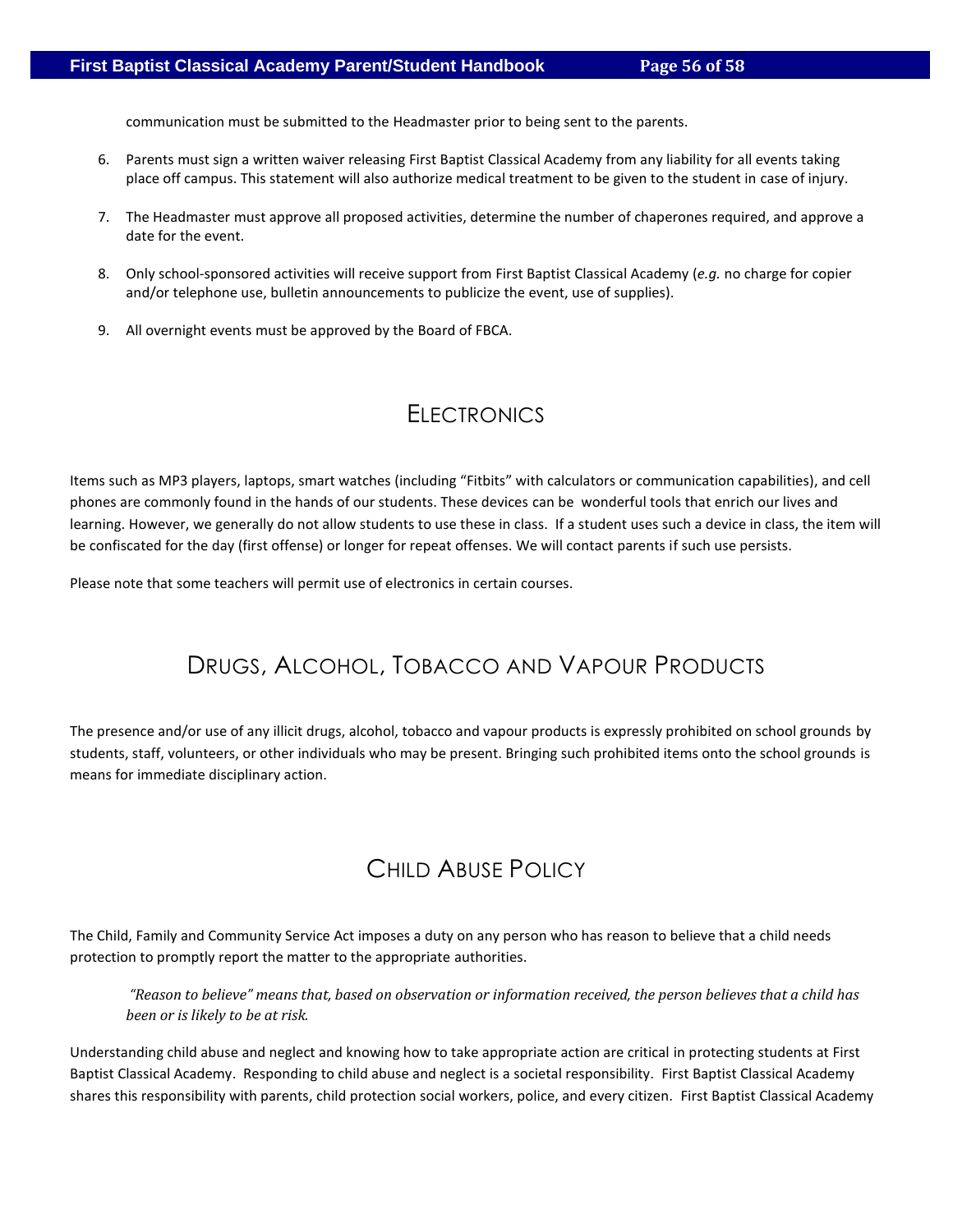pledges to help by identifying and reporting suspected child abuse and neglect, cooperating with all investigations, and supporting our students, both emotionally and socially, and in our classrooms.

Child abuse and neglect means the physical or emotional injury, sexual abuse, negligent treatment or maltreatment of a child under the age of 19 by a person who is responsible for the child's care. Child abuse refers to the non-accidental situations in which a child suffers physical trauma, deprivation of basic physical and developmental needs, or emotional injury as a result of an act or omission by a parent, supervisor, or legal guardian.

There are three major categories of abuse:

- 1. Physical or sexual abuse (physical injuries, molestation, incest or sexual abuse)
- 2. Physical neglect (gross lack of supervision or abandonment, gross or repeated failure to meet the child's nutritional needs, failure to seek or comply with needed medical advice)
- 3. Emotional injury or neglect (failure to meet the emotional needs of the child for normal development, refusal to recognize and seek help for a child's emotional disturbance).

#### **School Procedures**

All employees and volunteers are required to participate in annual training in the responsibilities and procedures for reporting suspected child abuse. The purpose of the protocol is to establish and clarify the practices of the faculty and staff involved with responding to reports of child abuse and neglect, especially as they interact respecting:

- Reporting suspected child abuse and neglect
- Investigating suspected child abuse and neglect
- Sharing information about suspected child abuse and neglect.

The protocol is intended to:

- Facilitate collaboration between the Parties to ensure the safety, well-being and protection of children
- Be consistent with relevant legislation including the Child, Family and Community Service Act, the School Act, and the Freedom of Information and Protection of Privacy Act.

#### Guidelines for Maintaining Confidentiality

A person must not disclose information obtained under the Child, Family and Community Service Act except in accordance with the CFCS Act and the Freedom of Information and Protection of Privacy Act. The Child, Family and Community Service Act is the legislative authority regarding confidentiality and disclosure.

# DIVORCE, SEPARATION & CUSTODY

<span id="page-56-0"></span>Divorced and separated families are realities of contemporary life which affect the school's responsibilities to its students. The following procedures have been adopted to assist the school in situations where a non-custodial parent wishes to become involved in school-related activities of a child, or wishes to have contact with or take custody of the child while at school.